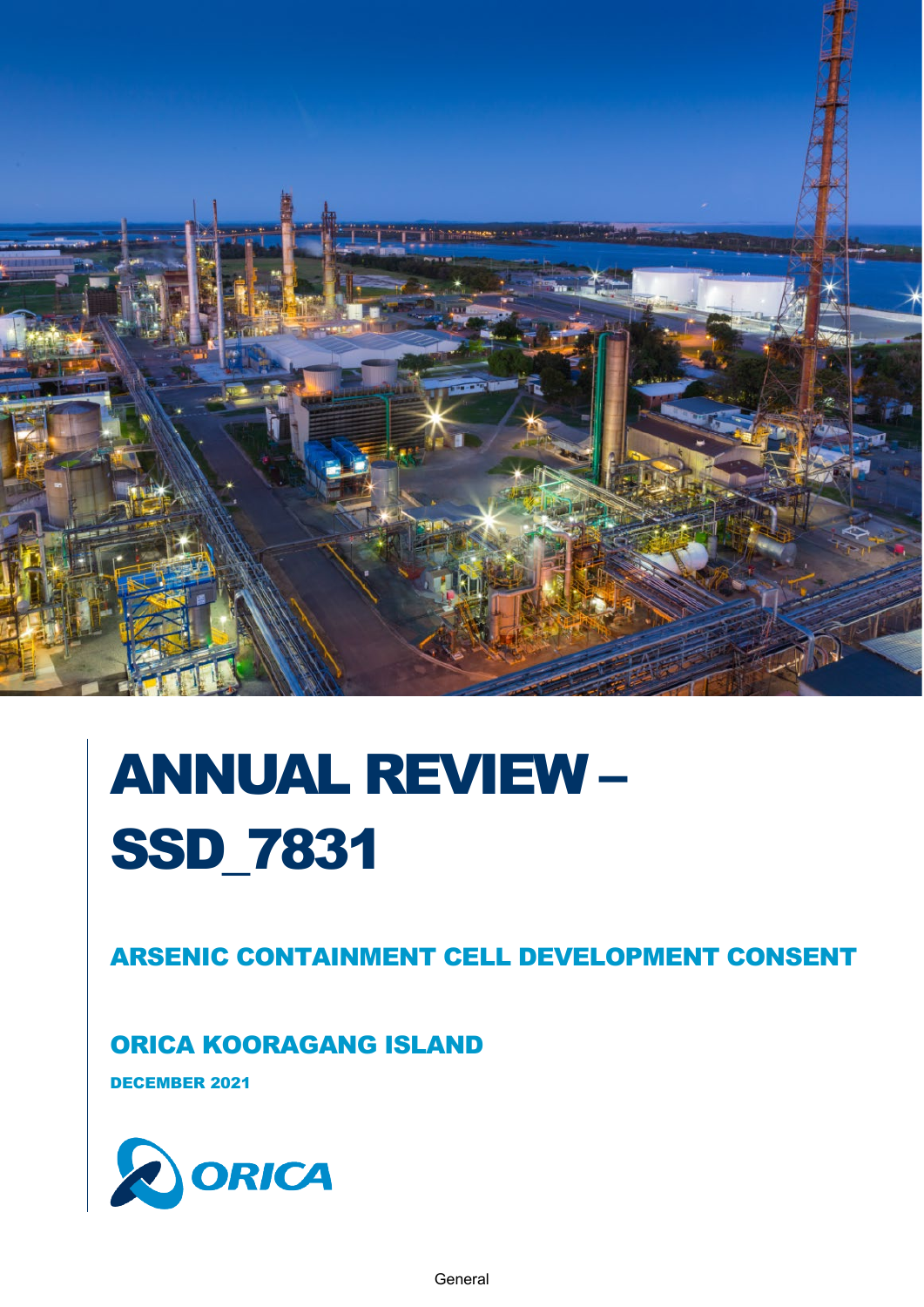| <b>Revision</b> | <b>Date</b> | <b>Description</b>               | Author     | Approver   |
|-----------------|-------------|----------------------------------|------------|------------|
| 2021            | 17/12/2021  | Update for 2021 reporting period | N Robinson | P Cunsolo  |
| 2020            | 01/12/2020  | Initial document                 | D Williams | N Robinson |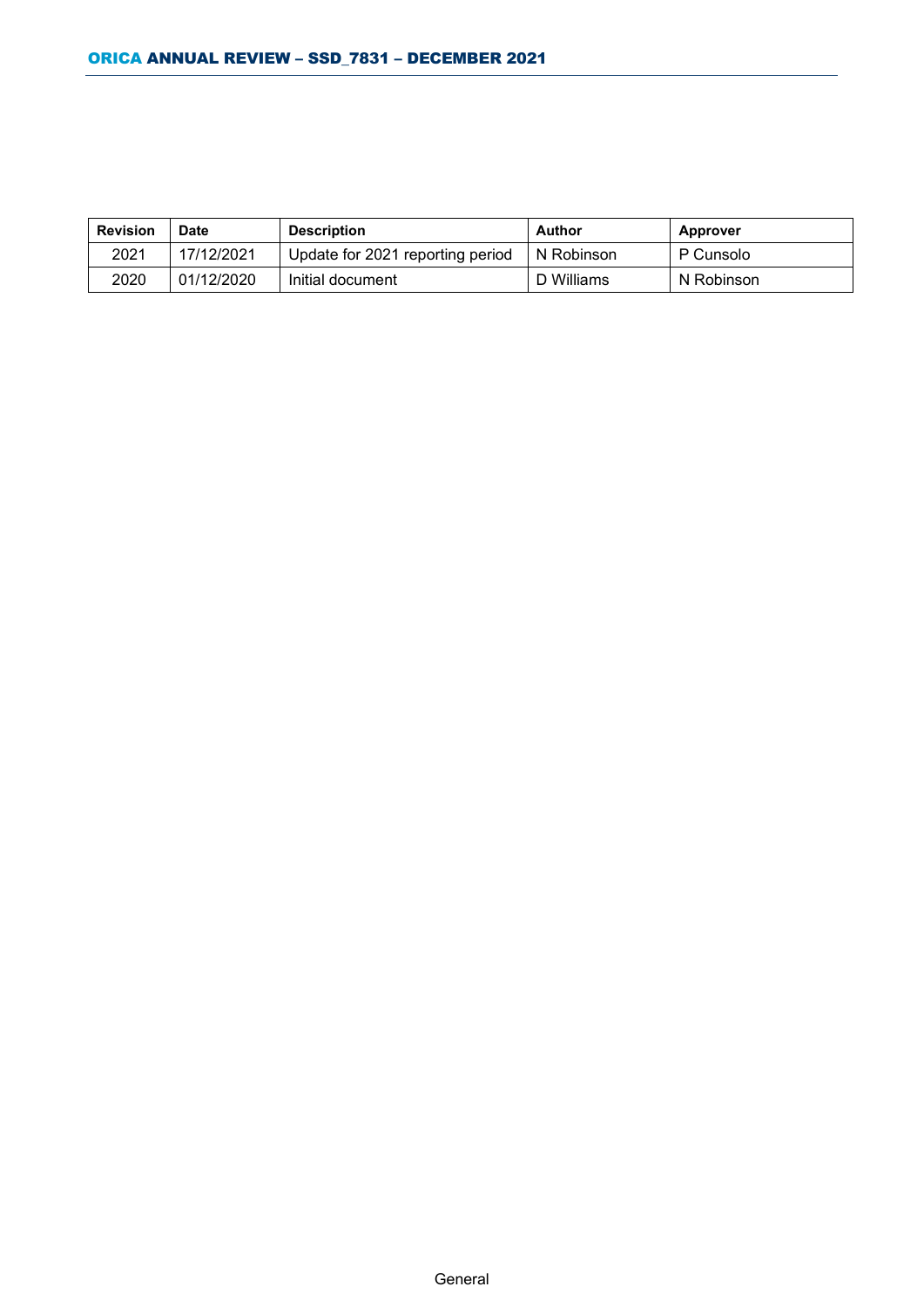# **CONTENTS**

| $\mathbf 1$    | <b>INTRODUCTION AND DESCRIPTION OF DEVELOPMENT</b> | 1  |
|----------------|----------------------------------------------------|----|
|                | Orica Kooragang Island, Newcastle NSW<br>1.1       | 1  |
|                | 1.2 SSD 7831                                       | 1  |
| $\overline{2}$ | <b>ANNUAL REVIEW REQUIREMENTS</b>                  | 4  |
| 3              | ACTIONS IDENTIFIED FROM PREVIOUS ANNUAL REVIEW     | 11 |
| 4              | PROJECT, DOCUMENTS, STANDARDS AND PERFORMANCE      |    |
|                | <b>MEASURES</b>                                    | 11 |
| 5              | <b>PROJECT STATUS</b>                              | 12 |
|                | Project status and Progress Review<br>5.1          | 12 |
|                | 5.2 Post construction                              | 12 |
| 6              | <b>ENVIRONMENTAL MONITORING</b>                    | 12 |
|                | 6.1 Environmental Monitoring                       | 12 |
| 7              | NON-COMPLIANCES AND COMPLAINTS                     | 19 |
|                | Non-compliances and incidents<br>7.1               | 19 |
|                | 7.2 Complaints                                     | 19 |
| 8              | <b>DISCREPANCIES</b>                               | 19 |
| 9              | ENVIRONMENTAL PERFORMANCE IMPROVEMENTS             | 19 |
|                | 10 DEVELOPMENT CONSENT COMPLIANCE                  | 19 |
|                | 10.1 Condition Compliance                          | 19 |
|                | <b>ATTACHMENT A - 2021 GMP REPORT</b>              | 59 |
|                |                                                    |    |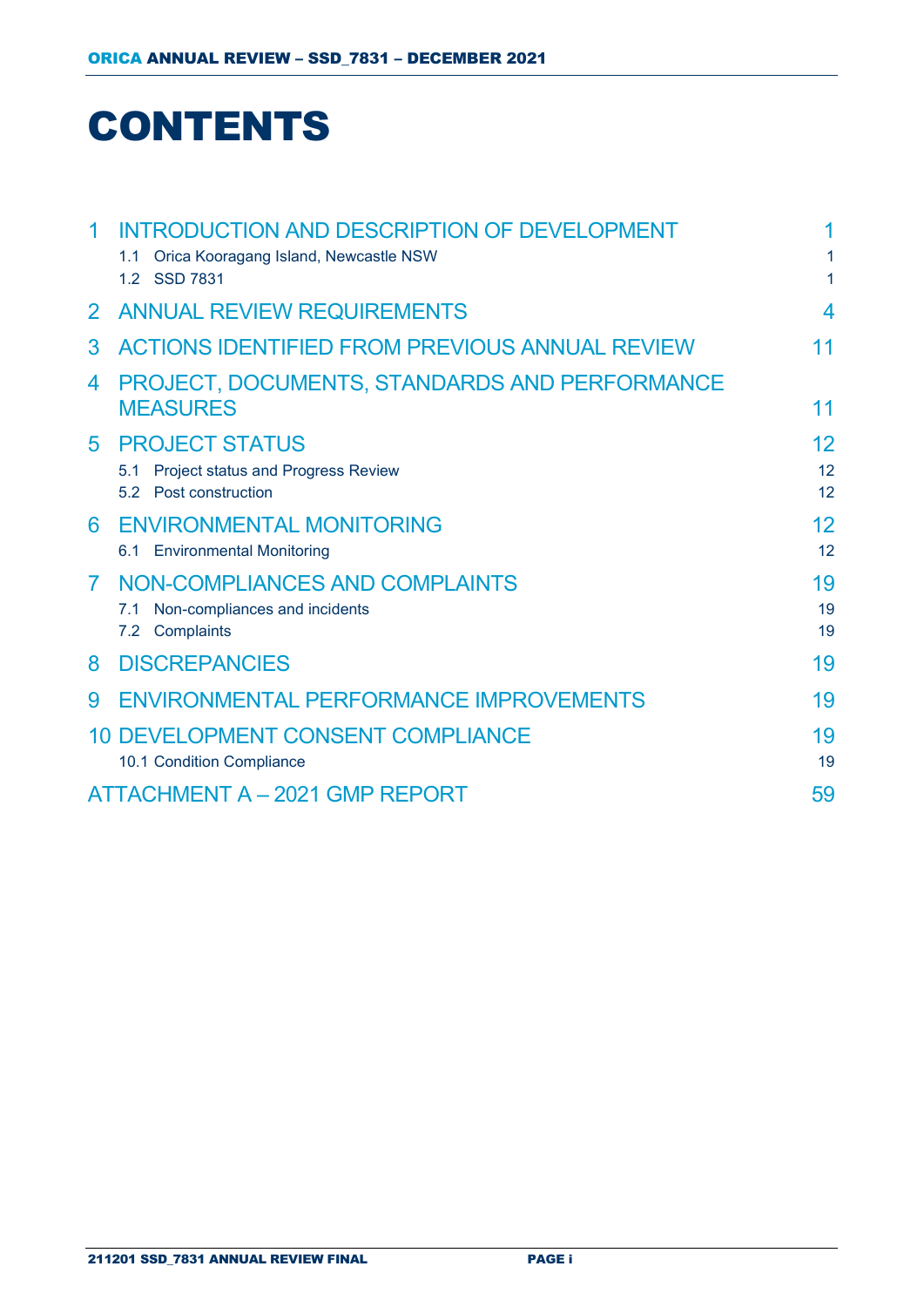### **ABBREVIATIONS**

| AR           | <b>Annual Review</b>                                                                                  |
|--------------|-------------------------------------------------------------------------------------------------------|
| <b>CEMP</b>  | <b>Construction Environment Management Report</b>                                                     |
| <b>CSEMP</b> | Construction Safety and Environmental Management Plan                                                 |
| <b>DPIE</b>  | Department of Planning, Industry and Environment (formerly Department of<br>Planning and Environment) |
| <b>EPA</b>   | New South Wales Environment Protection Authority                                                      |
| EPL          | <b>Environment Protection Licence</b>                                                                 |
| <b>GMP</b>   | Groundwater Monitoring Program                                                                        |
| <b>HAZOP</b> | Hazard and Operability Study                                                                          |
| ΚI           | Kooragang Island                                                                                      |
| <b>LTEMP</b> | Long Term Environmental Management Plan                                                               |
| <b>MO</b>    | <b>Management Order</b>                                                                               |
| <b>RVR</b>   | <b>Remediation Validation Report</b>                                                                  |
| SAS/SAR      | Site Audit Statement/Site Audit Report                                                                |
| <b>SHES</b>  | Safety, Health, Environment & Security                                                                |
| SSD          | <b>State Significant Development</b>                                                                  |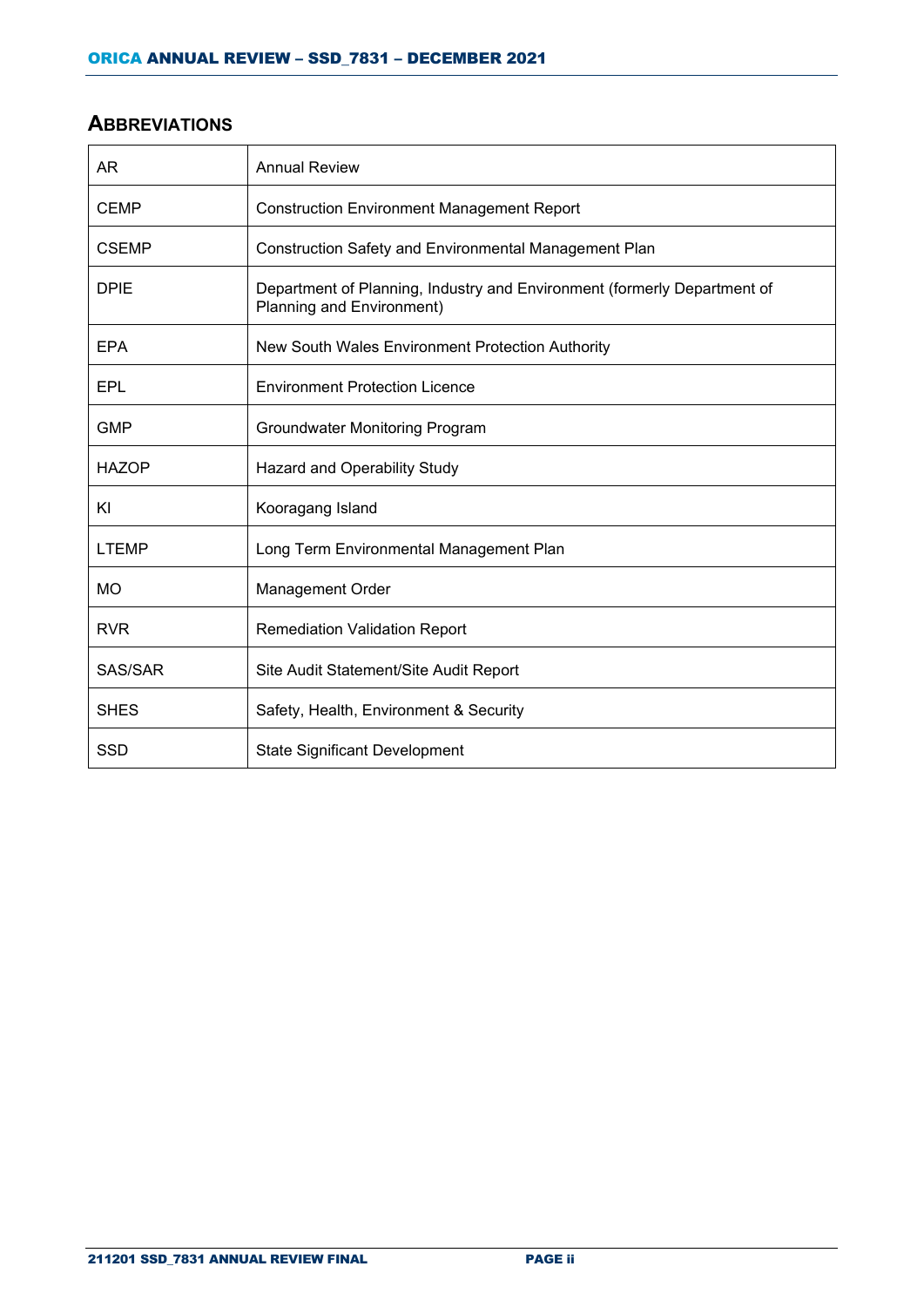# <span id="page-4-0"></span>1 INTRODUCTION AND DESCRIPTION OF DEVELOPMENT

### <span id="page-4-1"></span>1.1 ORICA KOORAGANG ISLAND, NEWCASTLE NSW

Orica Australia Pty Ltd (Orica) operates an ammonium nitrate manufacturing facility on Kooragang Island, NSW (**[Figure 1](#page-5-0)**). The facility commenced operations in 1969 and has undergone several projects aimed at increasing the ammonium nitrate production capability of the site since. The current site operations consist of an Ammonia Plant, three Nitric Acid Plants, two Ammonium Nitrate Plants and associated despatch and support infrastructure (Existing Operations).

### <span id="page-4-2"></span>1.2 SSD 7831

A state significant development (SSD 7831) was granted by the Minister for Planning under Section 4.31 of the *Environmental Planning and Assessment Act 1979* on 10 August 2018 for the construction of a containment cell to remediate historic arsenic contamination from a former arsenic sludge disposal pit in the north west corner of the site. (**Figure 2**).

The containment cell was completed on 24 September 2019 with the construction of a cut-off wall (12 m depth) comprised of low permeability soil/bentonite with an integrated 4,200 sqm capping system designed to hydraulically isolate the identified arsenic contamination in accordance with a Remediation Action Plan (RAP). The RAP was required under MO 20181401 issued by the EPA under *Contaminated Land Management Act 1997*.

The Remediation Validation Report (RVR) describes the development in detail and was submitted to the Department (DPIE) in March 2020. The RVR was validated by the site auditor in September 2020 (**see Section 10**). The RVR is available on the [Orica KI Public Website.](https://www.orica.com/Locations/Asia-Pacific/Australia/Kooragang-Island/Operations/Site-Projects#.X7yjuGgzaUk)

This report has been prepared in accordance with Condition C13 of the Arsenic Development Consent (SSD 7831) which requires an Annual Review (AEMR) to be submitted to the Department (DPIE) within 3 months after the first year of commencement of operation (24 December). The reporting period covered by this report has been aligned with the annual environmental management report for Orica KI's 08 0129 Expansion Consent.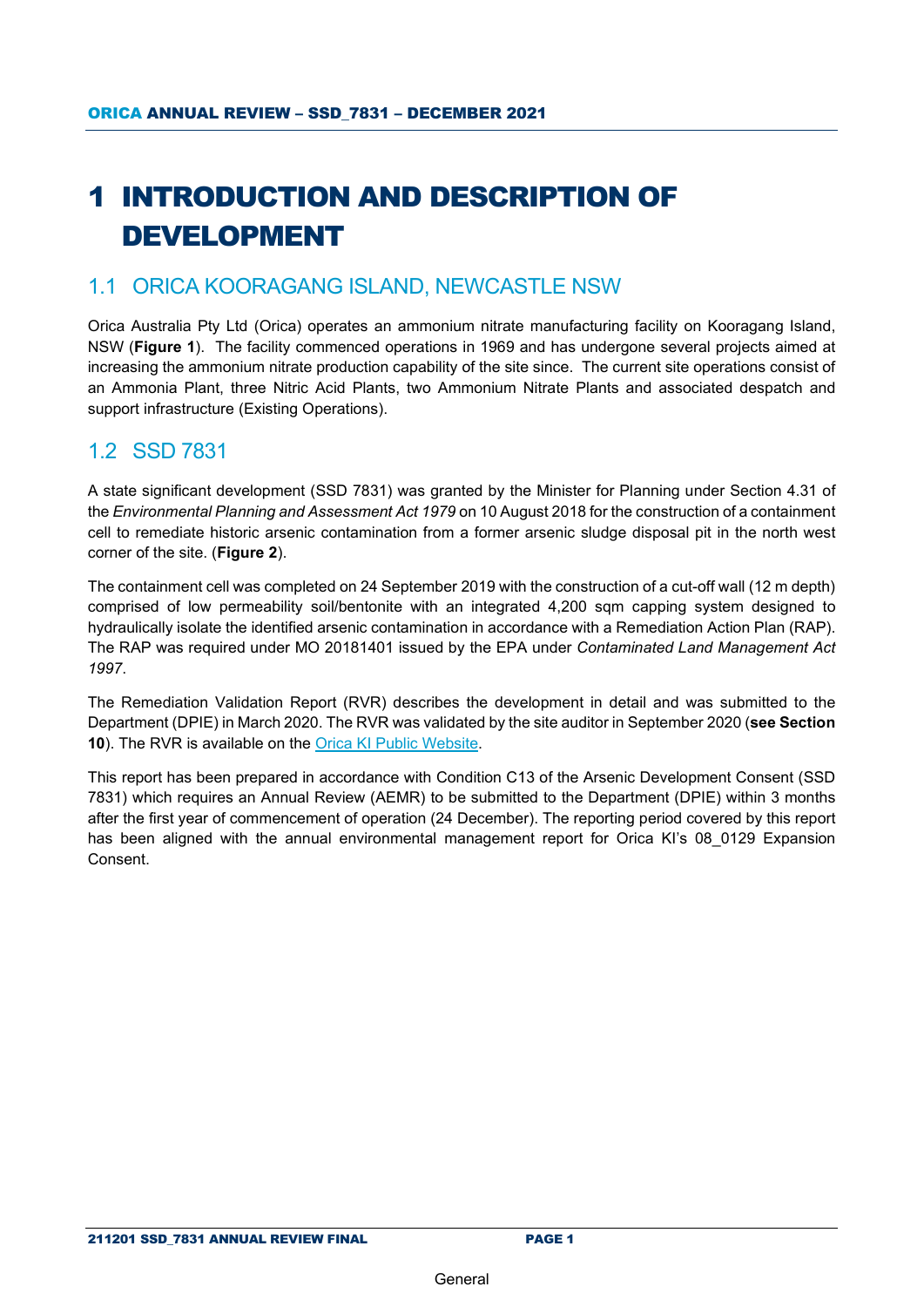

<span id="page-5-0"></span>*Figure 1: Site Location*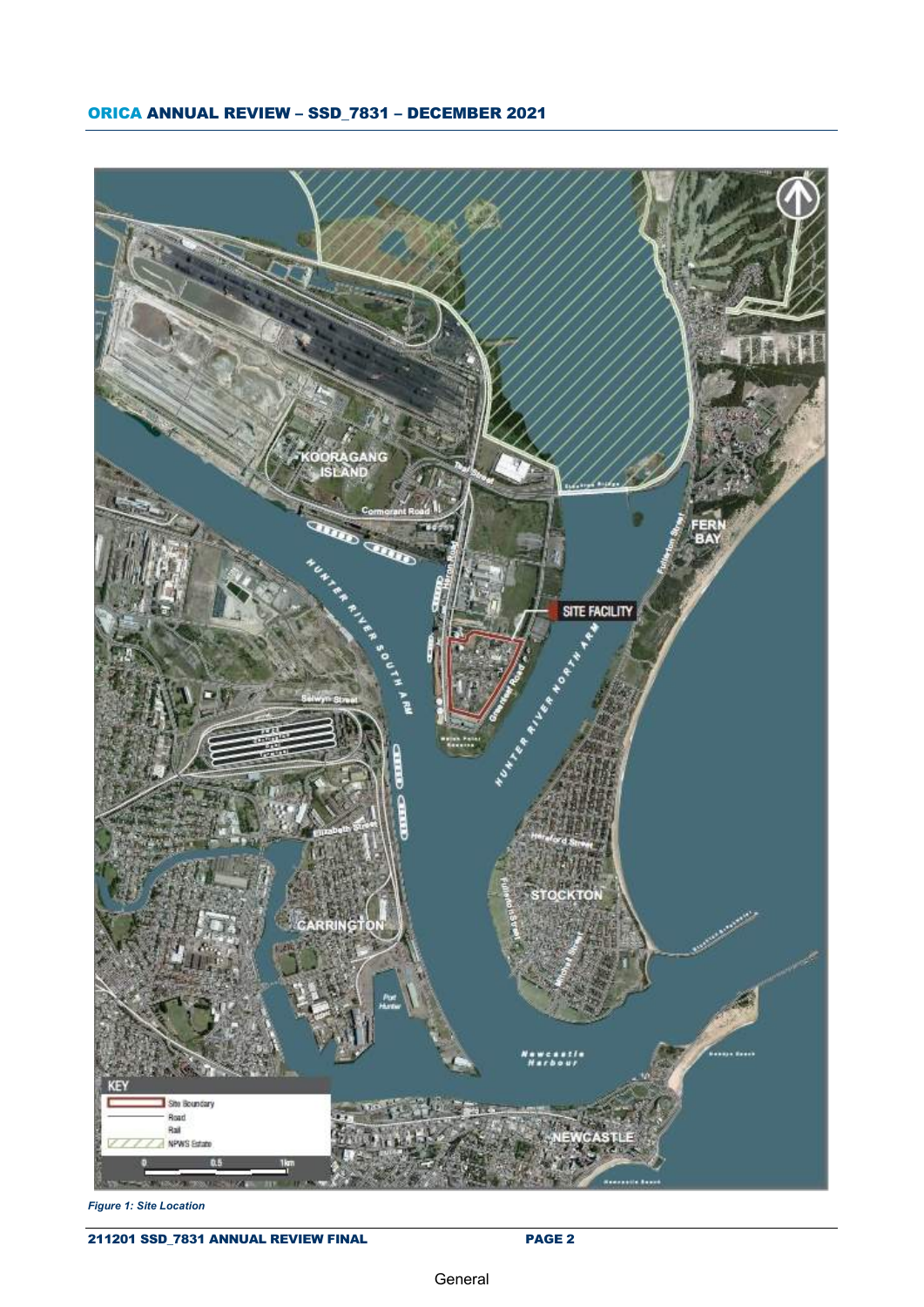

*Figure 2: Arsenic Remediation Project - Site Location*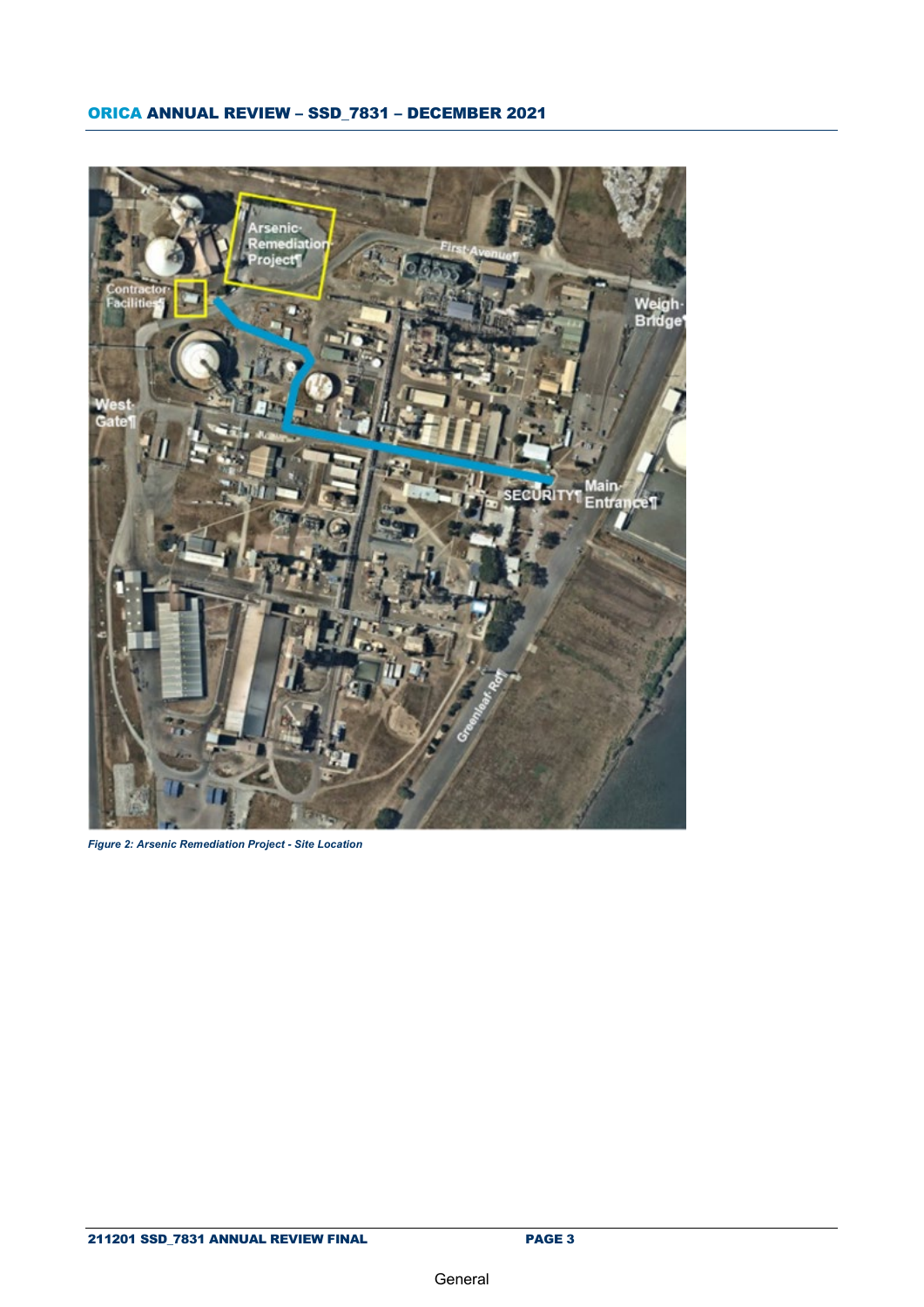# <span id="page-7-0"></span>2 ANNUAL REVIEW REQUIREMENTS

Condition C13 of SSD 7831 requires that Orica submit an AR within 3 months after the first year of commencement of operation and in the same month annually thereafter. This report details environmental compliance between the 1 December 2020 and 30 November 2021 and satisfies condition C13 of SSD 7831. The requirements of condition C13 are as follows:

#### *Table 1: Condition C13 of SSD 7831 – Annual Review*

|    | <b>Condition C13</b>                                                               |                      |  |  |  |
|----|------------------------------------------------------------------------------------|----------------------|--|--|--|
|    | <b>Condition / Requirement</b>                                                     | <b>Section of AR</b> |  |  |  |
| a) | Describe the development that was carried out in the previous year, and the        | 1,5                  |  |  |  |
|    | development that is proposed to be carried out in the current year;                |                      |  |  |  |
| b) | Include a comprehensive review of the monitoring results and complaints records    | 4, 6, 7, 10          |  |  |  |
|    | from the previous year, including a comparison of these against the:               |                      |  |  |  |
|    | Relevant statutory requirements, limits or performance measures/criteria;          |                      |  |  |  |
|    | Requirements of any plan or program required under this consent;<br>II)            |                      |  |  |  |
|    | iii)<br>Monitoring results of previous years; and                                  |                      |  |  |  |
|    | The relevant predictions in the EIS and Response to Submissions<br>iv)             |                      |  |  |  |
| C) | Identify any non-compliances and any incidents which occurred over in the previous | 7, 10                |  |  |  |
|    | year, and describe what actions were (or are being) taken to rectify the non-      |                      |  |  |  |
|    | compliance or incident and avoid recurrence;                                       |                      |  |  |  |
| d) | Identify any discrepancies between the predicted and actual impacts of the<br>8    |                      |  |  |  |
|    | development, and analyse the potential cause of any significant discrepancies; and |                      |  |  |  |
| e) | Describe what measures will be implemented over the next year to improve the       | 9                    |  |  |  |
|    | environmental performance of the development                                       |                      |  |  |  |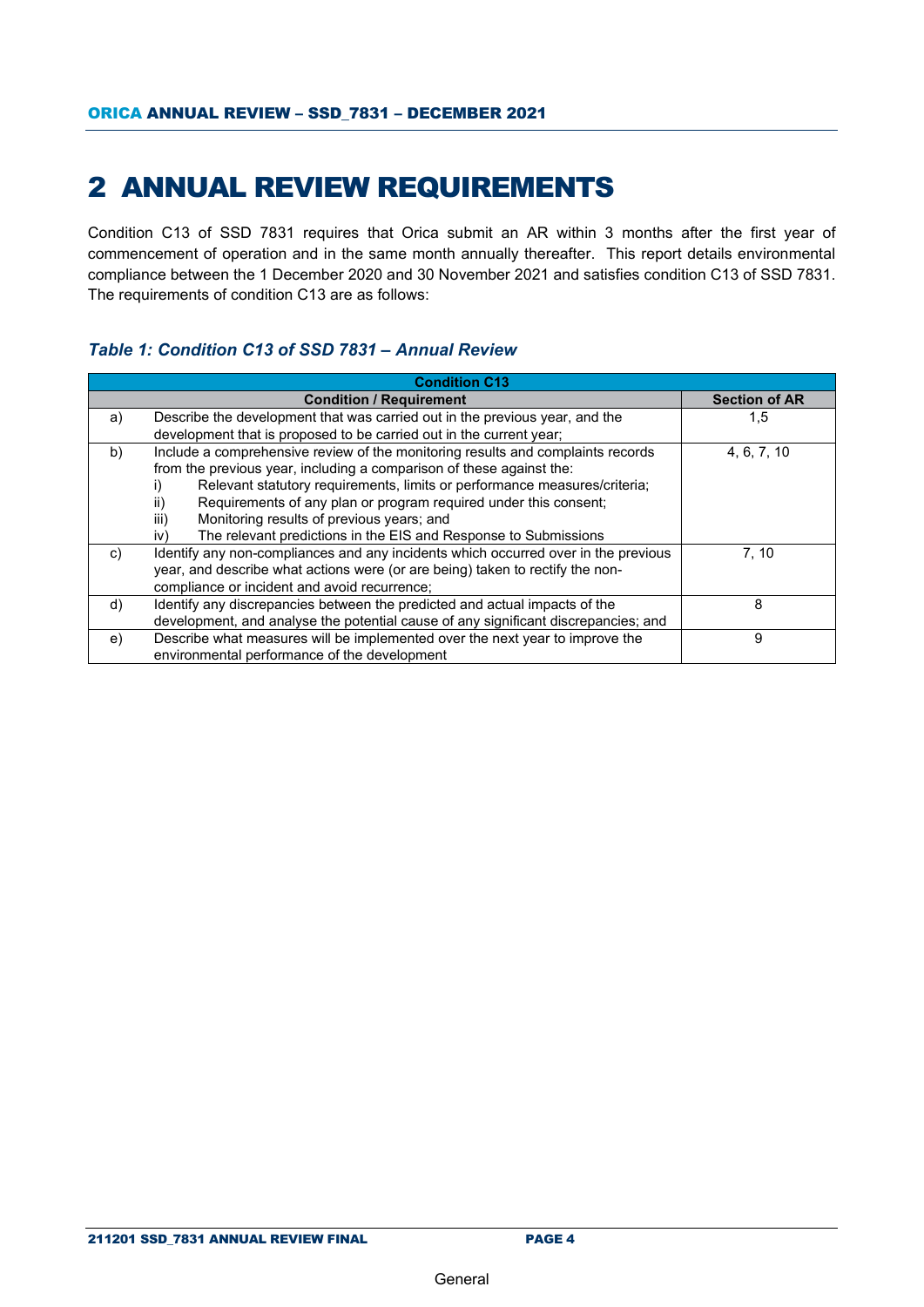# <span id="page-8-0"></span>3 ACTIONS IDENTIFIED FROM PREVIOUS ANNUAL REVIEW

Feedback regarding Orica's 2021 annual review was provided by DPIE on 22 January 2021 as follows:

*"Reference is made to your post approval matter, SSD-7831-PA-9, Orica Kooragang Island Remediation Annual Review for the period 24 September 2019 to 30 November 2020, submitted in accordance with Schedule 2, Part C, Condition C13 of SSD-7831 (the consent) to the Department of Planning, Industry and Environment (the Department) on 1 December 2020.*

*The Department has reviewed the Annual Review and considers it to generally satisfy the reporting requirements of the consent. However, under the provisions of Schedule 2, Part A,Condition A3 of the consent, for future Annual Reviews, please ensure that additional detail is provided in Section 6 'Environmental Monitoring'. Including, but not limited to, results of environmental monitoring, comparison against criteria/EIS predictions/monitoring requirements (where applicable).*

In accordance with Schedule 2. Part C. Condition C18 of the consent, please make publicly available a copy of the 2020 *Annual Review on the company website."*

Key design criteria detailed in these documents are in Table 1.

#### *Table 2 – DPIE feedback resolution*

| <b>Date</b>                                      | <b>Request</b>                                                                                                                                                                                                                                            | <b>Relevant Section</b>                                                      |
|--------------------------------------------------|-----------------------------------------------------------------------------------------------------------------------------------------------------------------------------------------------------------------------------------------------------------|------------------------------------------------------------------------------|
| 2020 Annual Review feedback<br>(18 January 2021) | Additional detail is provided in<br>Section 6.1 'Environmental<br>Monitoring'. Including, but not<br>limited to, results of<br>environmental monitoring,<br>comparison against criteria/EIS<br>predictions/monitoring<br>requirements (where applicable). | Section 6.1 and Attachment A                                                 |
| 2020 Annual Review feedback<br>(18 January 2021) | Make a copy of the AEMR<br>available on the project website,<br>preferably by 5 February 2021.                                                                                                                                                            | The 2020 AEMR was published 22<br>January 2021 on Orica KI Public<br>Website |

# <span id="page-8-1"></span>4 PROJECT, DOCUMENTS, STANDARDS AND PERFORMANCE MEASURES

Key documents, standards and conditions are detailed in the following documents:

- Arsenic Environmental Management Plan dated March 2014
- Remediation Action Plan dated 8 July 2016
- Secretary's Environmental Assessment Requirements dated 18 August 2016
- Quantity Surveyor's Certificate of costs dated 23 January 2017
- Environmental Impact Assessment: Part A, Part B, Part C dated 23 February 2017
- Project Approval SSD 7831 dated 11 December 2017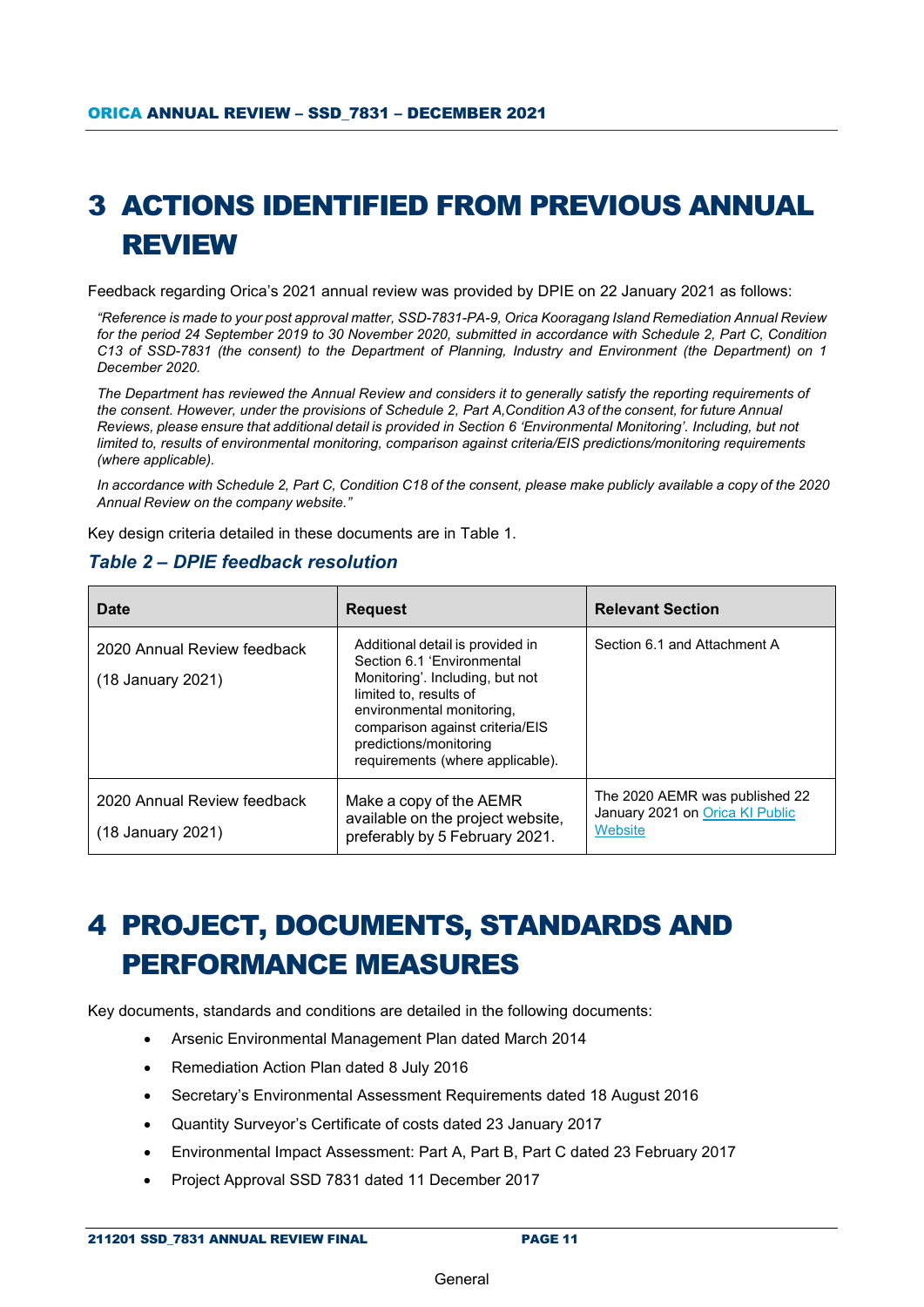- State Significant Development Assessment dated August 2018
- Arsenic Remediation Development Consent dated 10 August 2018
- Arsenic Remediation Approved Plans signed 10 August 2018
- Arsenic Remediation Construction Environmental Management Plan dated 8 October 2018
- Long Term Environmental Management Plan (LTEMP) dated 5 May 2020
- Site Audit Statement dates September 2020

These (and other) documents are available on the [Orica KI Public Website.](https://www.orica.com/Locations/Asia-Pacific/Australia/Kooragang-Island/Operations/Site-Projects#.X7yjuGgzaUk)

Key design criteria outlined in these documents are detailed in Appendix A.

# <span id="page-9-0"></span>5 PROJECT STATUS

### <span id="page-9-1"></span>5.1 PROJECT STATUS AND PROGRESS REVIEW

Construction of the containment cell was completed on 24 September 2019 with completion of a cut-off wall (12 m depth) comprised of low permeability soil/bentonite with an integrated capping system (4,200 sqm), designed to hydraulically isolate the identified arsenic contamination in accordance with a Remediation Action Plan (RAP).

### <span id="page-9-2"></span>5.2 POST CONSTRUCTION

An LTEMP has been prepared in accordance with condition B9 of SSD 7831 which focuses on an ongoing groundwater monitoring program (GMP) outlined in **Section 6** of this report. In addition, the LTEMP includes requirements for regular inspection and maintenance of the cell. The LTEMP was submitted to DPIE, with approval provided by the Department and is available on the [Orica KI Public Website.](https://www.orica.com/Locations/Asia-Pacific/Australia/Kooragang-Island/Operations/Site-Projects#.X7yjuGgzaUk)

# <span id="page-9-3"></span>6 ENVIRONMENTAL MONITORING

### <span id="page-9-4"></span>6.1 ENVIRONMENTAL MONITORING

#### **6.1.1 GROUNDWATER MONITORING PROGRAM AND DATA**

Groundwater monitoring was undertaken in accordance with the LTEMP to demonstrate that the containment cell is performing as per design and is achieving the remediation objectives.

Details of the GMP and monitoring results during the Annual Review period can be found on the [Orica Public](https://www.orica.com/Locations/Asia-Pacific/Australia/Kooragang-Island/Operations/Site-Projects#.X7yjuGgzaUk)  [Website.](https://www.orica.com/Locations/Asia-Pacific/Australia/Kooragang-Island/Operations/Site-Projects#.X7yjuGgzaUk)

- 2019 Biannual Groundwater Monitoring Program
- 2020 Annual Groundwater Monitoring Program (frequency was changed to annual at completion of construction in accordance with the LTEMP)
- 2021 Annual Groundwater Monitoring Program

Extracts from the 2021 GMP discussing of temporal and spatial trends are duplicated below in accordance with the feedback from DPIE in Section 3 above. The report is supplied as Attachment A and should be read in full to provide the complete context of the results:

• Section 5.4 Assessment of Containment System - Hydraulic (See Section 6.1.2 of the Annual Review)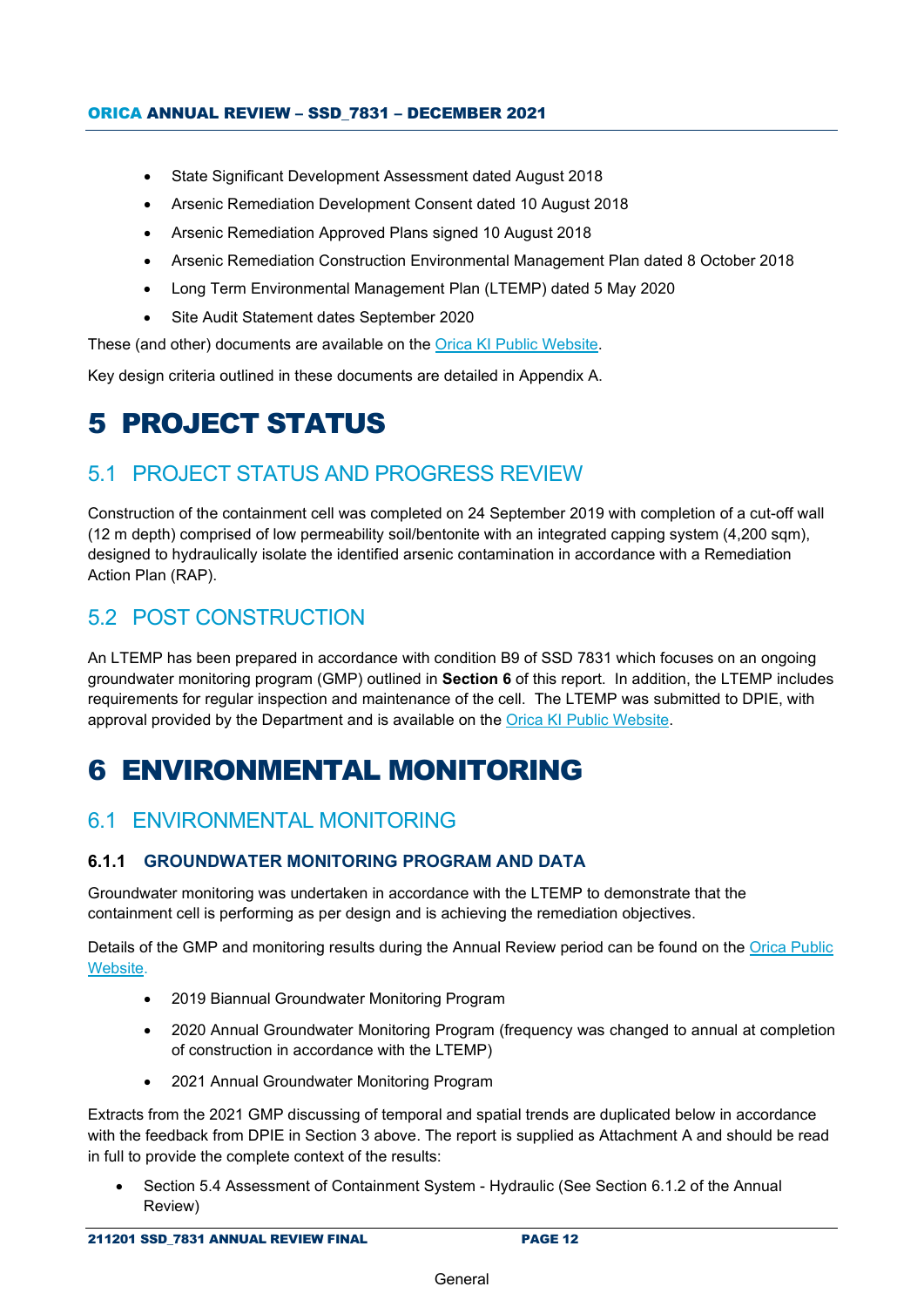- Section 6.5.2 Temporal Trends in Arsenic Concentrations in Attachment A (See Section 6.1.3 of the Annual Review)
- Section 6.5.3 Spatial Trends in Attachment A (See Section 6.1.4 of the Annual Review)
- 6.6 Assessment of Containment System Arsenic Distribution. (See Section 6.1.5 of the Annual Review)

#### **6.1.2 ASSESSMENT OF THE CONTAINMENT SYSTEM - HYDRAULIC**

The hydraulic verification of the containment system as described in the RVR (Golder, 2019b) is mainly concerned with patterns of hydraulic head redistribution. [Table 1](#page-10-0) provides a framework to outline the hydraulic verification outcome matrix and allow effects to be tracked during the remainder of the hydraulic verification process. The assessment of hydraulic responses has considered data available since the completion of remediation in September 2019.

| <b>Identified Potential Effect</b>                                                                                                                                                                          | <b>Emerging</b><br>Patterns?<br>(Y/N) | <b>Evidence / Comments</b>                                                                                                                                                                                                                                                                                                                                                                                                                                                                                                                                                                                                                                                                                                                      |
|-------------------------------------------------------------------------------------------------------------------------------------------------------------------------------------------------------------|---------------------------------------|-------------------------------------------------------------------------------------------------------------------------------------------------------------------------------------------------------------------------------------------------------------------------------------------------------------------------------------------------------------------------------------------------------------------------------------------------------------------------------------------------------------------------------------------------------------------------------------------------------------------------------------------------------------------------------------------------------------------------------------------------|
| The detection of responses<br>to rainfall events that may<br>be recorded in the external<br>wells, but which would be<br>expected to be less<br>prevalent in the data<br>collected from inside the<br>wall. | Yes                                   | Evidence of the effect of rainfall is presented in the<br>hydrographs. Large rain events have occurred post construction<br>of the containment cell. A clear response to rainfall can be seen<br>in the Unit 1 wells located outside the containment cell<br>compared to the wells located within the containment cell. The<br>effect of rainfall in the Unit 2 outside wells can also be observed<br>at some locations, however, given that Unit 2 is an aquitard the<br>lack of response in these wells is not an indication of the<br>performance of the containment cell.                                                                                                                                                                   |
|                                                                                                                                                                                                             |                                       | Response to three heavy rainfall events in July 2020, October<br>2020 and March 2021 can clearly be observed in Unit 1 wells<br>located on the outside of the containment cell, for these events<br>a muted response to water levels was also observed in the<br>corresponding Unit 1 wells inside the containment cell. The<br>responses in groundwater levels within the containment cell<br>during these heavy rainfall events are considered to be a<br>response to localized pressure changes and loadings in the<br>respective hydrostratigraphic units as a result of increased<br>groundwater levels outside the cell (both locally and regionally),<br>and not indicative of the infiltration of rainfall through the cell<br>capping. |
| A flattening of the<br>groundwater table(s) inside<br>the cell relative to external<br>conditions.                                                                                                          | Yes                                   | A flattening of the water table was evident in the Unit 1 and Unit<br>2 within the Containment cell, whereas, a gradient to the west /<br>north-west was still evident in the wells located outside the<br>containment cell, as present in Figures 3a and 3b.                                                                                                                                                                                                                                                                                                                                                                                                                                                                                   |
|                                                                                                                                                                                                             |                                       | In Unit 3, the flattening of the groundwater table inside the<br>system appears to be occurring (Figure 3c), however, has not<br>been as pronounced as in Units 1 and 2. This is likely a                                                                                                                                                                                                                                                                                                                                                                                                                                                                                                                                                       |

#### <span id="page-10-0"></span>**Table 3: Verification Outcomes Matrix**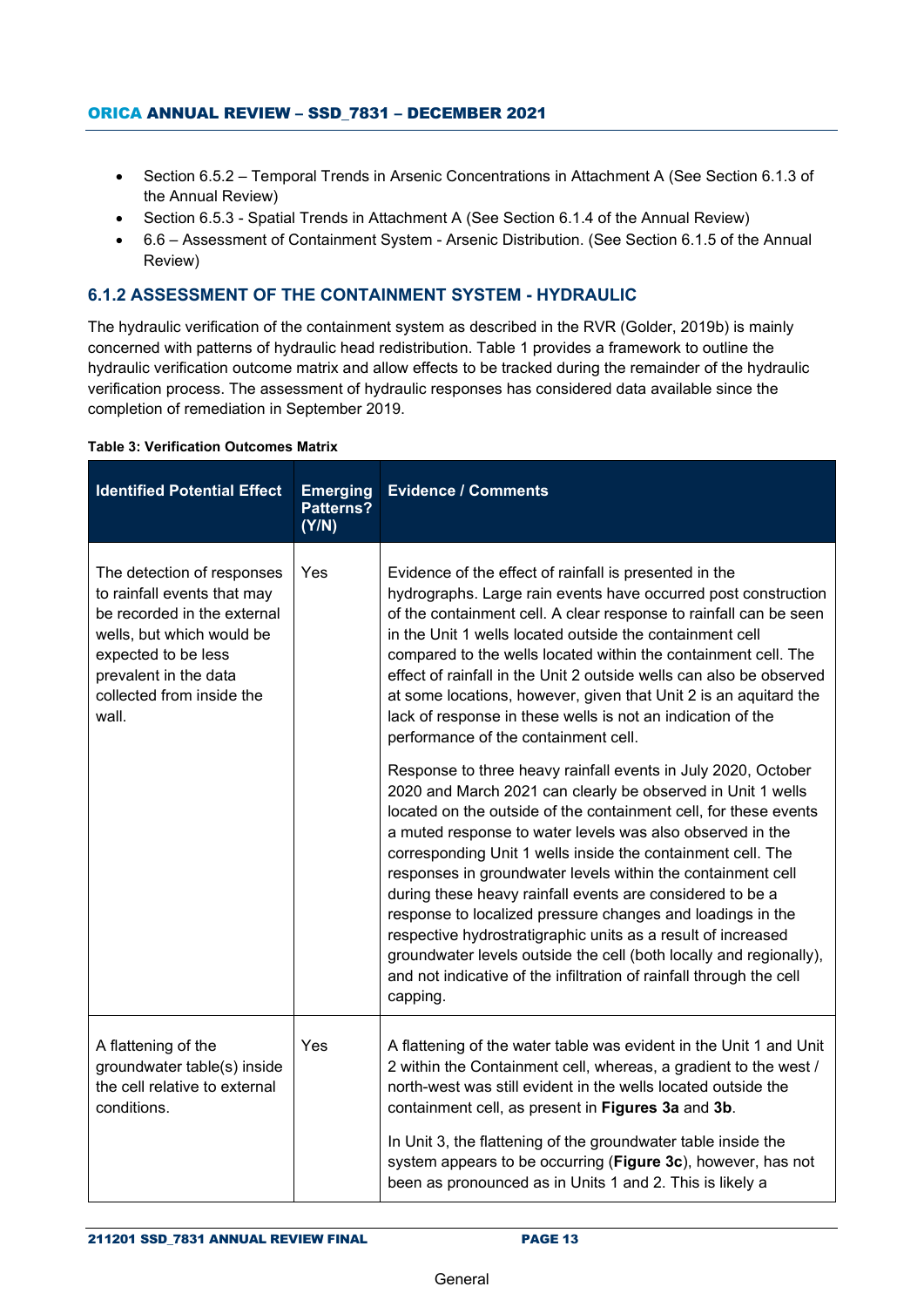| <b>Identified Potential Effect</b>                                                                                                                                                               | <b>Emerging</b><br>Patterns?<br>(Y/N) | <b>Evidence / Comments</b>                                                                                                                                                                                                                                                                                                                                                                                                                                                                                                                                                                                                                                                                                                                                                                                                                                                                                                                                                                                                                                                                              |
|--------------------------------------------------------------------------------------------------------------------------------------------------------------------------------------------------|---------------------------------------|---------------------------------------------------------------------------------------------------------------------------------------------------------------------------------------------------------------------------------------------------------------------------------------------------------------------------------------------------------------------------------------------------------------------------------------------------------------------------------------------------------------------------------------------------------------------------------------------------------------------------------------------------------------------------------------------------------------------------------------------------------------------------------------------------------------------------------------------------------------------------------------------------------------------------------------------------------------------------------------------------------------------------------------------------------------------------------------------------------|
|                                                                                                                                                                                                  |                                       | combination of the fact that the Unit 3 wells (screened 8 to 10 m<br>bgl) are closer to the base of the wall (12 m bgl) and possible<br>tidal influence which can be observed in the hydrographs for<br>Unit 3 wells. The more recent data, as observed in the<br>hydrographs also shows possible tidal influence in the Unit 2<br>wells.                                                                                                                                                                                                                                                                                                                                                                                                                                                                                                                                                                                                                                                                                                                                                               |
| An increase in the external<br>hydraulic gradient across<br>the cell (in the direction of<br>groundwater flow) and/or<br>potential increase in<br>gradients around the<br>perimeter of the cell. | Yes                                   | An external regional gradient continues towards the west<br>consistent with the groundwater flow direction established prior<br>to the construction of the containment cell.<br>There appears to be some anomalies in Unit 2 at MW54 and<br>MW21A (Figure 3a) with the water level being higher in these<br>location than elsewhere in the well network, this could be the<br>result of the screened interval in the wells overlapping both Unit<br>1 and Unit 2 (these wells were previously report as Unit 2<br>however are presented in Unit 1 based on groundwater level<br>more consistent with Unit 1)<br>Furthermore, in Units 1 and 2 there appears to be some<br>mounding occurring on the eastern- up-gradient side of the<br>containment cell (MWCC01-3OUT and -6OUT). The high SWL<br>at containment cell wells compared to MW48A is indicative of<br>this mounding on the eastern- up-gradient side of the<br>containment cell.                                                                                                                                                            |
| Water levels in Units 1 and<br>2 will be lower inside the<br>cell walls by an order of 1<br>to 2 m, while water in Unit<br>3 will be slightly higher on<br>the inside.                           | Yes                                   | There appears to be a lowering of the water levels within the<br>containment cell (relative to corresponding external wells) in<br>Units 1 and 2. However, it should be noted that groundwater<br>levels outside the cell, particularly in Unit 1 will be significantly<br>influenced by rain events. As such, the recent history of rain<br>events will need to be considered when assessing the<br>difference in water levels inside and outside of the cell.<br>For Unit 1, the groundwater level appears to be in the order of<br>0.65 to 1 m lower than the surrounding groundwater levels.<br>However, this various immediately post rain events with water<br>levels being up to 2 m higher outside the containment cell (as<br>seen in Hydrographs in Appendix C).<br>There appears to be a gradual lowering of the water levels over<br>the monitoring period (April 2020 - October 2021) within the<br>containment cell in Unit 1. Water levels have continued to<br>gradually dropped from approximately 1.7 m AHD to 1.1 m<br>AHD, this is shown in Unit 1 of the Hydrographs (Appendix C). |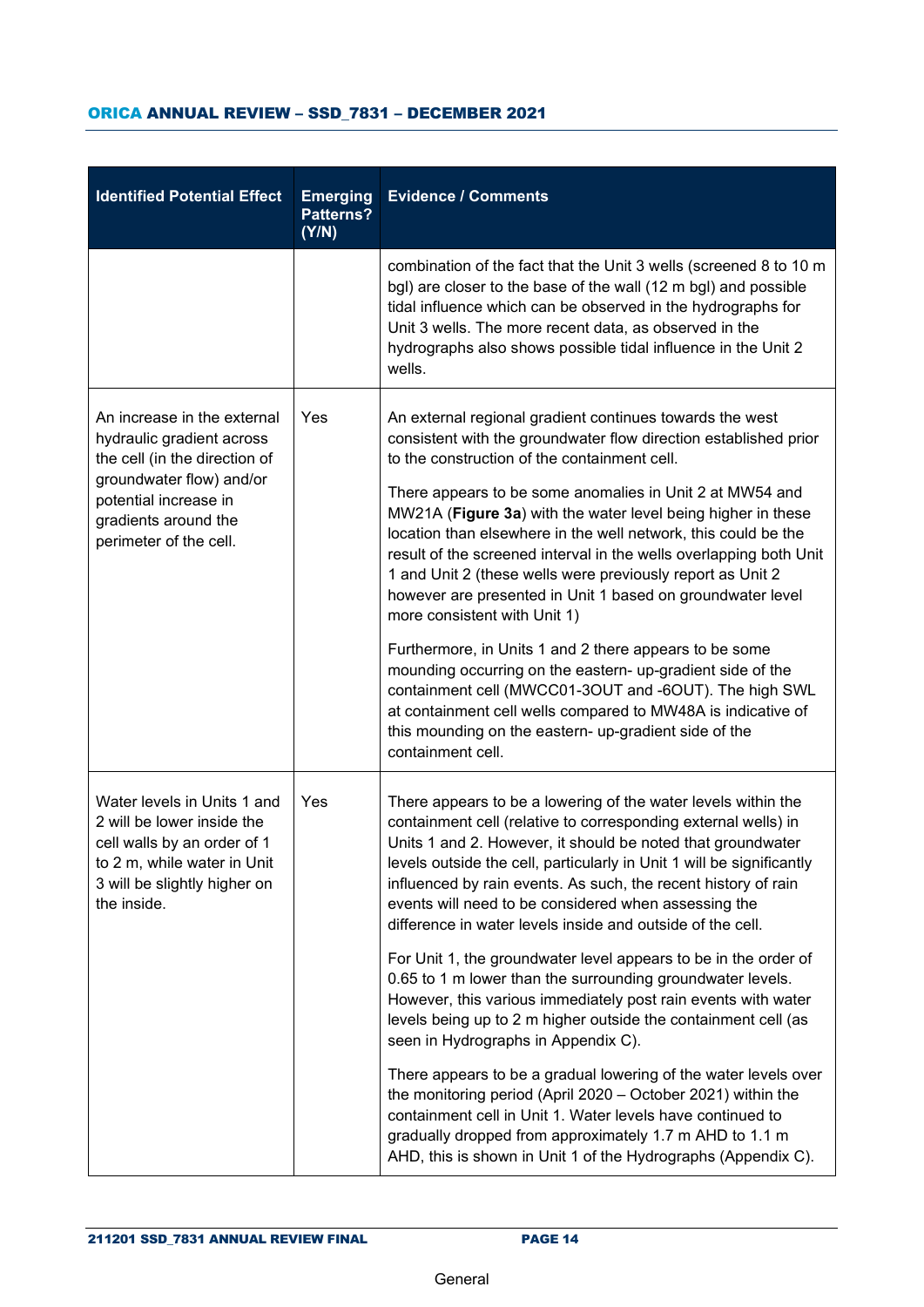| <b>Identified Potential Effect</b> | <b>Emerging</b><br>Patterns?<br>(Y/N) | <b>Evidence / Comments</b>                                                                                                                                                                                                                                                                                   |
|------------------------------------|---------------------------------------|--------------------------------------------------------------------------------------------------------------------------------------------------------------------------------------------------------------------------------------------------------------------------------------------------------------|
|                                    |                                       | For Unit 2, groundwater levels on the up-gradient side of the<br>cell appear to be 0.6 m lower inside the cell, whereas, at the<br>down-gradient side groundwater levels are 0.1 m higher within<br>the cell. This is likely to be as a result of mounding occurring on<br>the up-gradient side of the cell. |
|                                    |                                       | For Unit 3, groundwater levels on the up-gradient side of the<br>cell appear to be 0.08 m lower inside the cell, whereas, at the<br>down-gradient side groundwater levels are 0.05 to 0.1 m higher<br>within the cell. This could be a result of mounding occurring on<br>the up-gradient side of the cell.  |

#### **6.1.3 TEMPORAL TRENDS IN ARSENIC CONCENTRATIONS**

It is noted that the purpose of the monitoring is to understand the long-term trends of arsenic concentrations post remediation. As such given that this is the second monitoring round post remediation and specifically the first monitoring data post remediation for the wells located adjacent to the containment cell (i.e., IPL), discussion of temporal trends should be considered as preliminary.

The temporal trends have been presented in [Table 3](#page-13-0) (Trend analysis calculation sheets are presented in **Appendix E**) to provide a 'baseline' to assess the development of long-term arsenic trends as part of the monitoring program. The following should be noted when considering the trend in arsenic concentration at the monitoring wells located down-gradient of the containment cell:

- **the trends in arsenic concentrations will be influenced by disposal practices and remediation works.** Disposal practices may have resulted in pulses of arsenic moving within the aquifer whereas previously completed remediation may result in declining concentrations. Previous remediation includes:
	- cessation of disposal of arsenic (primary source) to the former pit in 1994;
	- **•** removal of secondary source of contamination, with the remediation of contaminated soil beneath the former pit to the depth of the groundwater table in 2005; and
	- geochemical fixation remediation trial in 2010/2011 which involved the introduction of iron compounds to assist with attenuation of arsenic.
- $\blacksquare$  the installation of the cut-off wall is likely to have disturbed the aquifer and associated groundwater quality in the vicinity of the wall resulting in short-term mobilisation of arsenic.
- the distance of the well from the containment cell given the groundwater velocity (range between <1 m/year up to 100 m/year), it may take several years to decades before the effects of the containment cell are seen at wells located near Heron Road.
- **the chemical monitoring program is to provide a 'secondary line of evidence' of the long-term** understanding that the further offsite migration of arsenic in groundwater has been prevented to the extent practicable.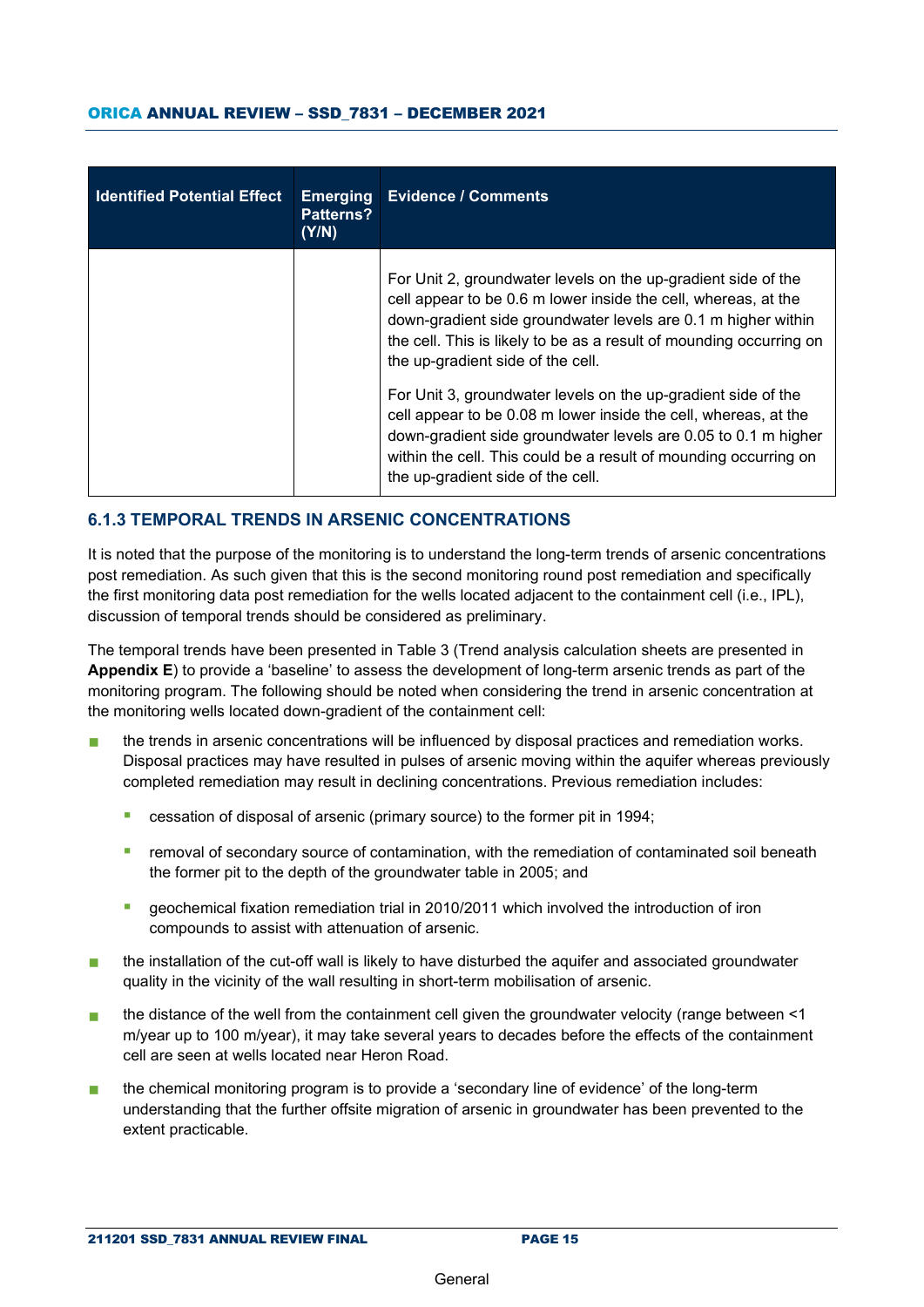#### <span id="page-13-0"></span>**Table 4: Trend Analysis**

| <b>Well ID</b> | <b>Trend in Arsenic</b><br><b>Concentration</b> | <b>Distance from</b><br><b>Containment Cell</b> | <b>Comment</b>                                                                                                                     |
|----------------|-------------------------------------------------|-------------------------------------------------|------------------------------------------------------------------------------------------------------------------------------------|
| <b>MW54</b>    | Decreasing                                      | $< 10 \text{ m}$                                | Located adjacent to cell, likely to be influenced<br>by construction of containment cell as well as<br>previous remediation works. |
| <b>BP7-3</b>   | No Trend                                        | 50 m                                            | Subject to season variability due to groundwater<br>level response to rain events.                                                 |
| <b>BP7-6</b>   | Decreasing                                      | 50 m                                            | Located within 50 m of cell, may be influenced<br>by construction of containment cell and likely to                                |
| <b>BP7-9</b>   | Decreasing                                      | 50 m                                            | be influenced by previous remediation works.                                                                                       |
| <b>BP5-3</b>   | Increasing                                      | 120 <sub>m</sub>                                | Historical fluctuations at these wells, likely to be<br>influenced by previous disposal practices as well                          |
| <b>BP5-6</b>   | Increasing                                      | 120 m                                           | as previous remediation. Unlikely to be<br>influenced by Containment cell construction at<br>present                               |
| <b>BP5-9</b>   | Increasing                                      | 120 m                                           |                                                                                                                                    |
| <b>MW21A</b>   | Decreasing                                      | 140 m                                           | Located within 120/130 m of cell and unlikely to<br>be influenced by the containment cell                                          |
| <b>MW50</b>    | Decreasing                                      | 130 m                                           | construction at present. Long-term decreasing<br>trend likely to be reflective of previous<br>remediation works.                   |
| GWW02S         | No Trend                                        | 120 m                                           | Less long-term monitoring data at these<br>locations (2014). Located within 120 m of cell                                          |
| GWW02I         | No Trend                                        | 120 m                                           | and unlikely to be influenced by the containment<br>cell construction at present. Likely to be                                     |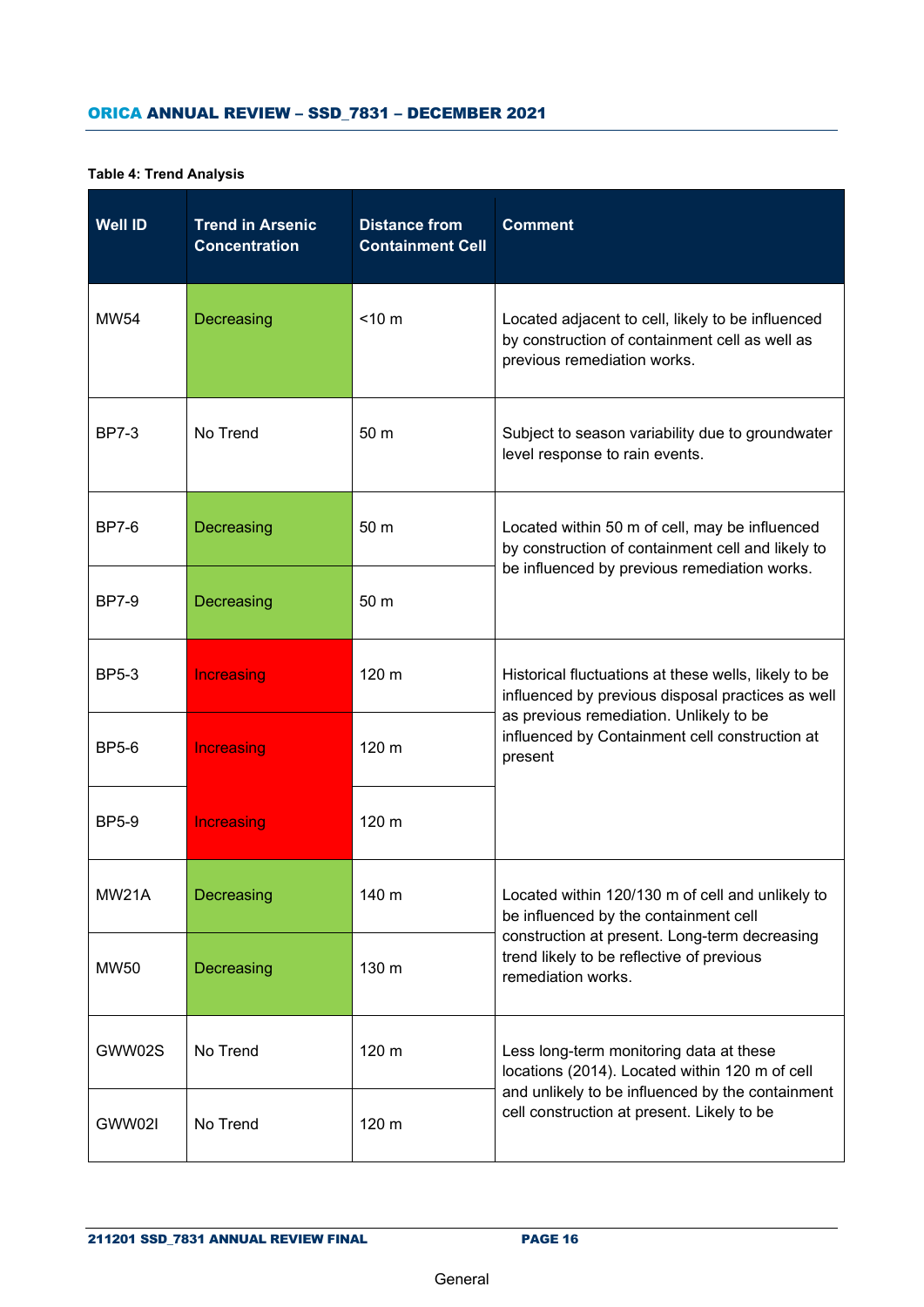| <b>Well ID</b> | <b>Trend in Arsenic</b><br><b>Concentration</b> | <b>Distance from</b><br><b>Containment Cell</b> | <b>Comment</b>                                                                |
|----------------|-------------------------------------------------|-------------------------------------------------|-------------------------------------------------------------------------------|
| GWW02D         | Increasing                                      | 120 m                                           | influenced by previous disposal practices as well<br>as previous remediation. |
| GWW03S         | Stable                                          | 120 <sub>m</sub>                                |                                                                               |
| GWW03I         | Increasing                                      | 120 m                                           |                                                                               |
| GWW03D         | Increasing                                      | 120 <sub>m</sub>                                |                                                                               |

#### **6.1.4 SPATIAL TRENDS**

Consideration of the spatial distribution of arsenic in the October 2021 monitoring data, as well as the historical data indicated:

- **Dissolved arsenic concentrations reported in Unit 2 (i.e. intermediate monitoring wells) were higher than** Units 1 and 3 (i.e. shallow and deep wells), which is consistent with a shallow source within Unit 1 and downward hydraulic and diffusion gradients affecting arsenic migration towards the river;
- **Dissolved arsenic concentration reported in the southern and eastern walls (MWCC01 and MWCC03)** up-gradient and across-gradient of the former disposal pit were lower than that the locations on the western wall (MWCC02) down-gradient, which is consistent with the location of the source area (disposal pit) and groundwater flow conditions;
- The wells located east of Heron Road, downgradient from the former disposal pit towards the South Arm of the Hunter River reported the highest concentrations of dissolved arsenic. This is consistent with previous investigations and monitoring. The arsenic concentrations decrease when moving towards the Hunter River from Heron Road.
- **Arsenic concentrations from the October 2021 monitoring indicated that the extent of the arsenic plume** has remained stable.

These conclusions are consistent with the previous monitoring completed as part of the former GMP.

### **6.1.5 ASSESSMENT OF THE CONTAINMENT SYSTEM – ARSENIC DISTRIBUTION**

Groundwater monitoring, in accordance with the LTEMP, is undertaken to assess dissolved arsenic concentrations in groundwater as a 'secondary line of evidence' to provide long-term understanding that the further offsite migration of arsenic in groundwater has been prevented to the extent practicable. [Table 4](#page-15-0) provides a framework to assess the distribution and trends in dissolved arsenic concentration.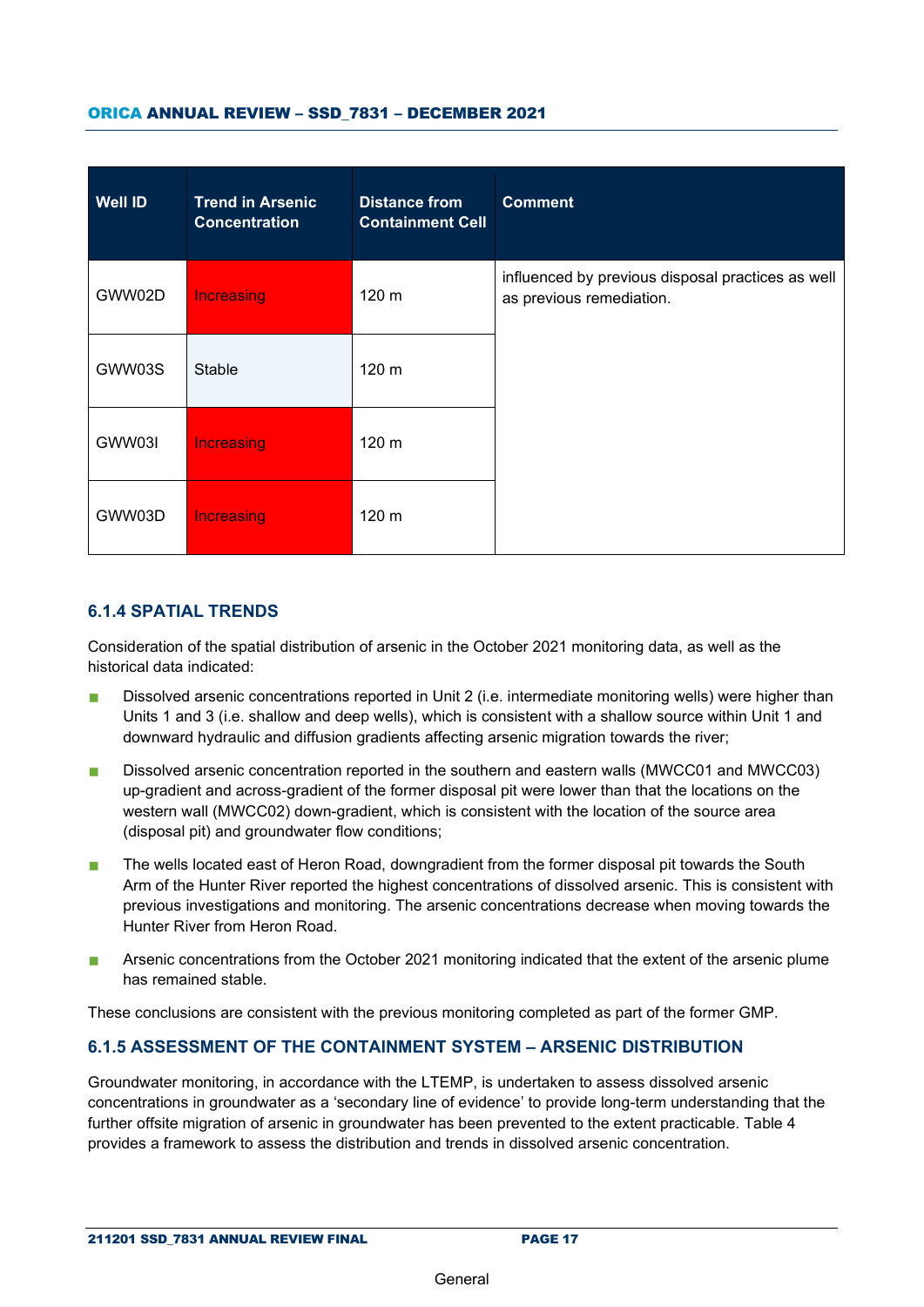#### <span id="page-15-0"></span>**Table 5: Arsenic Distribution Assessment**

| <b>Identified Potential Effect</b>                                                  | <b>Emerging</b><br><b>Patterns?</b><br>(Y/N)             | <b>Evidence / Comments</b>                                                                                                                                                                                                                                                                                                                                   |
|-------------------------------------------------------------------------------------|----------------------------------------------------------|--------------------------------------------------------------------------------------------------------------------------------------------------------------------------------------------------------------------------------------------------------------------------------------------------------------------------------------------------------------|
| Changes in arsenic concentration<br>within the containment cell                     |                                                          | This is the second monitoring round post remediation<br>and as such statistical analysis of trends is not viable<br>(statistical analysis will be undertaken as part of future<br>monitoring).                                                                                                                                                               |
|                                                                                     |                                                          | Concentrations of arsenic within the containment cell<br>are broadly consistent between the first two<br>monitoring rounds.                                                                                                                                                                                                                                  |
| Spatial distribution of arsenic<br>concentration outside of the<br>containment cell | Yes - spatial<br>distribution<br>consistent              | The spatial distribution of arsenic in areas down-<br>gradient and within Units 1, 2 and 3, remain consistent<br>with the distribution prior to the remediation, indicating<br>that the construction of the containment cell has not<br>resulted in significant changes in the migration of<br>arsenic either laterally or between hydrogeological<br>units. |
| Trends in arsenic concentration<br>down-gradient of the containment<br>cell         | Insufficient<br>data post<br>construction<br>of the cell | This is the second monitoring round post remediation<br>and as such statistical analysis of trends is considered<br>preliminary.                                                                                                                                                                                                                             |
|                                                                                     |                                                          | Comparison of arsenic concentrations in wells located<br>closest to the containment cell have continued to<br>decrease in concentrations of dissolved arsenic post<br>the installation of the containment cell.                                                                                                                                              |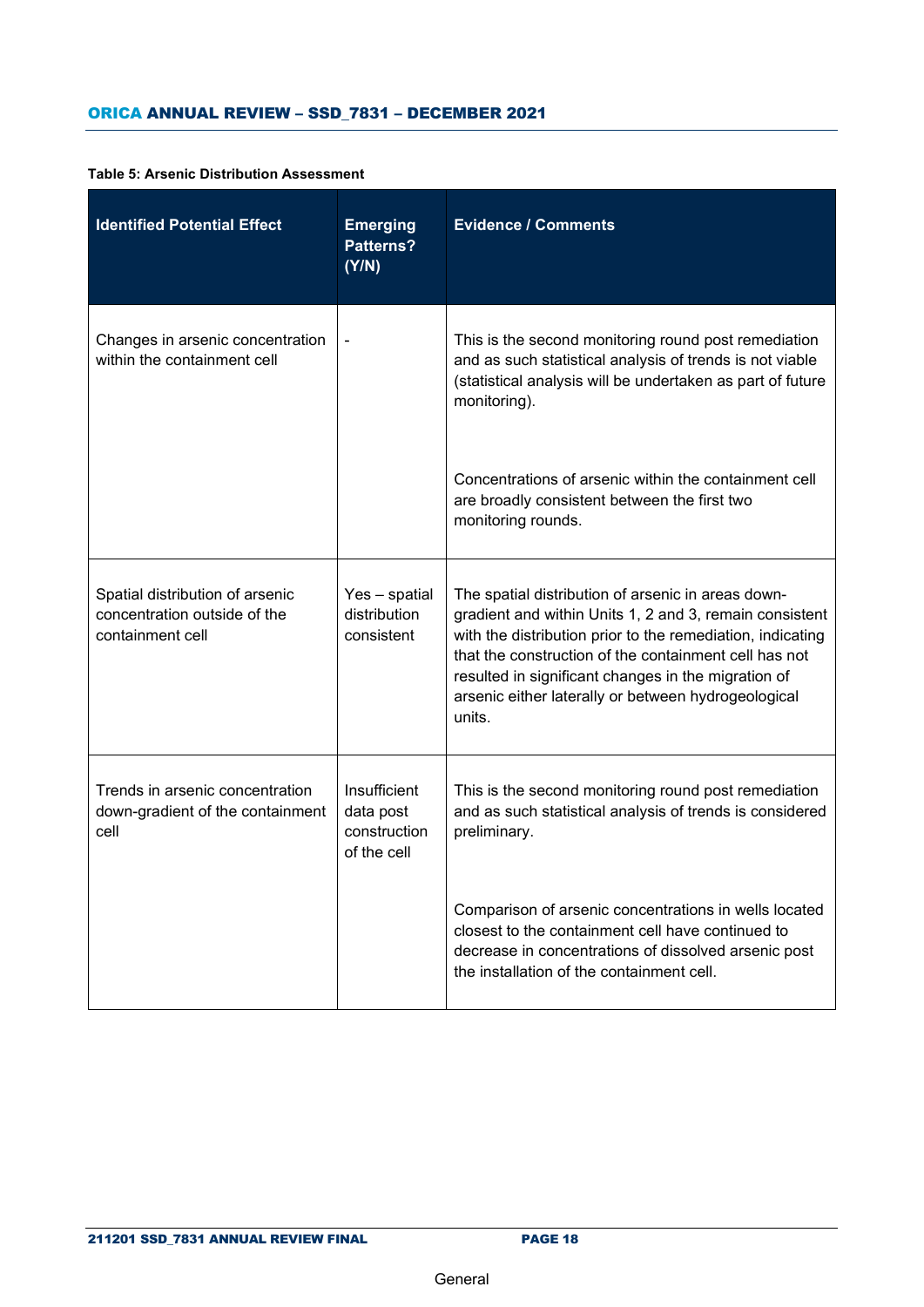# <span id="page-16-0"></span>7 NON-COMPLIANCES AND COMPLAINTS

### <span id="page-16-1"></span>7.1 NON-COMPLIANCES AND INCIDENTS

There were no reportable non compliances or incidents relating to the project during the 2020-2021 reporting period.

## <span id="page-16-2"></span>7.2 COMPLAINTS

There were no complaints related to the project during 2020-2021 reporting period related to SSD 7831.

# <span id="page-16-3"></span>8 DISCREPANCIES

The 2021 Annual Groundwater Monitoring Program did not identify any discrepancies between the predicted and actual impacts of the development. Preliminary water level data collected from data loggers in groundwater wells associated with the project suggest the cell is performing in accordance with design. As noted in the GMP, the limited temporal scale of the available chemical data means the ability to assess the impacts of the cell on groundwater chemistry are also limited. In particular, the remediation works have not impacted on some wells in the GMP at this early stage following construction, and will not for an extended period given the velocity of groundwater flow in the contaminated area.

# <span id="page-16-4"></span>9 ENVIRONMENTAL PERFORMANCE IMPROVEMENTS

Given the passive nature of the containment cell design it is not anticipated environmental performance improvements will form part of the operation of the cell. An inspection regime is in place as part of the LTEMP to ensure the physical condition of the cell is maintained to ensure ongoing performance in accordance with the design.

# <span id="page-16-5"></span>10 DEVELOPMENT CONSENT COMPLIANCE

### <span id="page-16-6"></span>10.1 CONDITION COMPLIANCE

A review of the status of compliance with the Project Approval SSD7831 is detailed in the table below. Where there was not complete compliance with the condition, actions to address the issues are detailed. Any noncompliances identified in Table 3, have been identified in accordance with the following risk level detailed in below. All conditions were either "not triggered" or "compliant".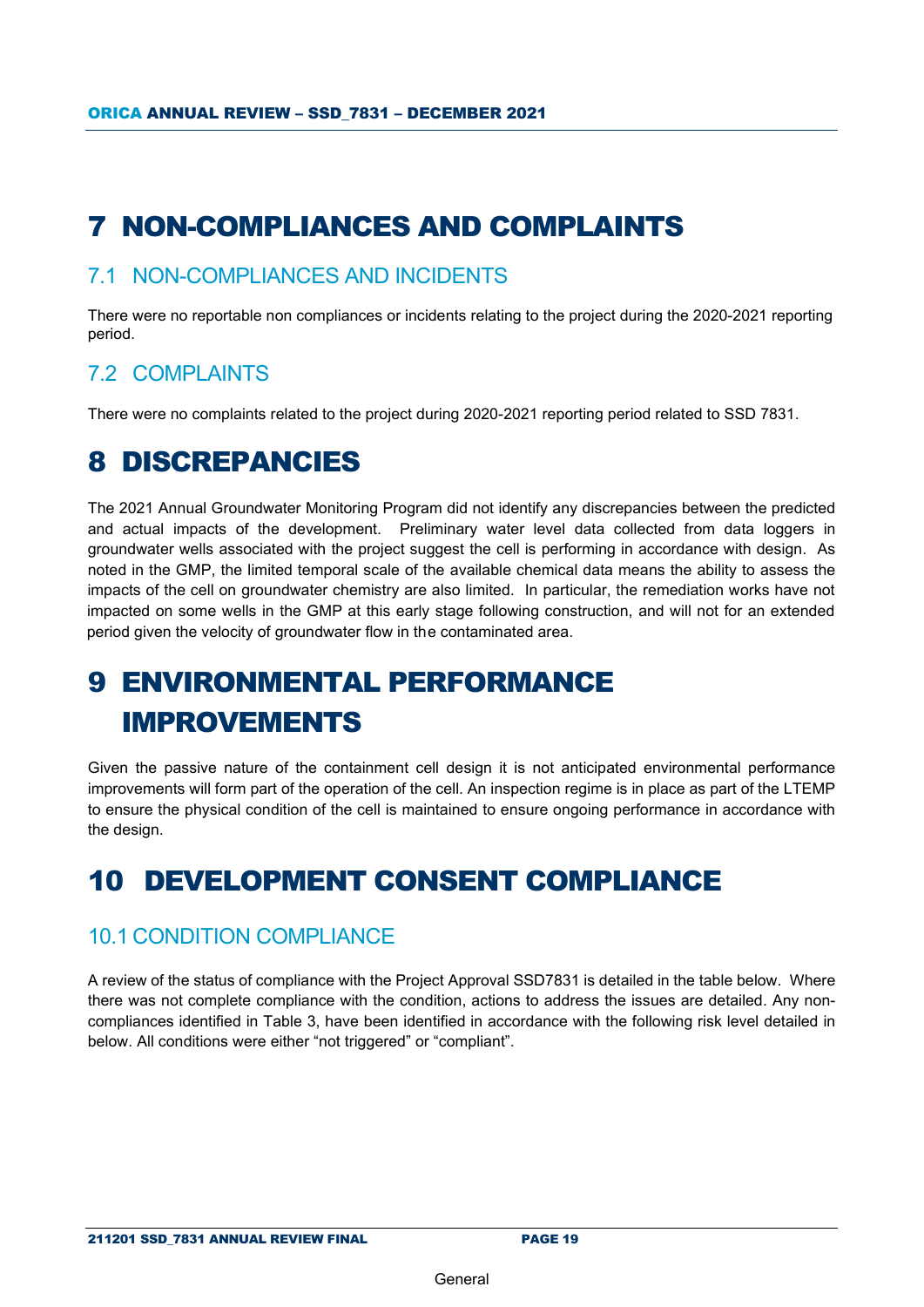#### *Table 6 – Noncompliance risk level ranking*

| <b>Risk level</b>                       | Colour code   | <b>Description</b>                                                                                                                                                                         |
|-----------------------------------------|---------------|--------------------------------------------------------------------------------------------------------------------------------------------------------------------------------------------|
| <b>High</b>                             | Non-compliant | Non-compliance with potential for significant environmental<br>consequences, regardless of the likelihood of occurrence                                                                    |
| <b>Medium</b>                           | Non-compliant | Non-compliance with:<br>potential for serious environmental consequences, but is unlikely<br>to occur: or<br>potential for moderate environmental consequences, but is likely<br>to occur  |
| Low                                     | Non-compliant | Non-compliance with:<br>potential for moderate environmental consequences, but is unlikely<br>to occur; or<br>potential for low environmental consequences, but is likely to occur         |
| <b>Administrative</b><br>non-compliance | Non-compliant | Only to be applied where the non-compliance does not result in any risk<br>of environmental harm (e.g. submitting a report to government later than<br>required under approval conditions) |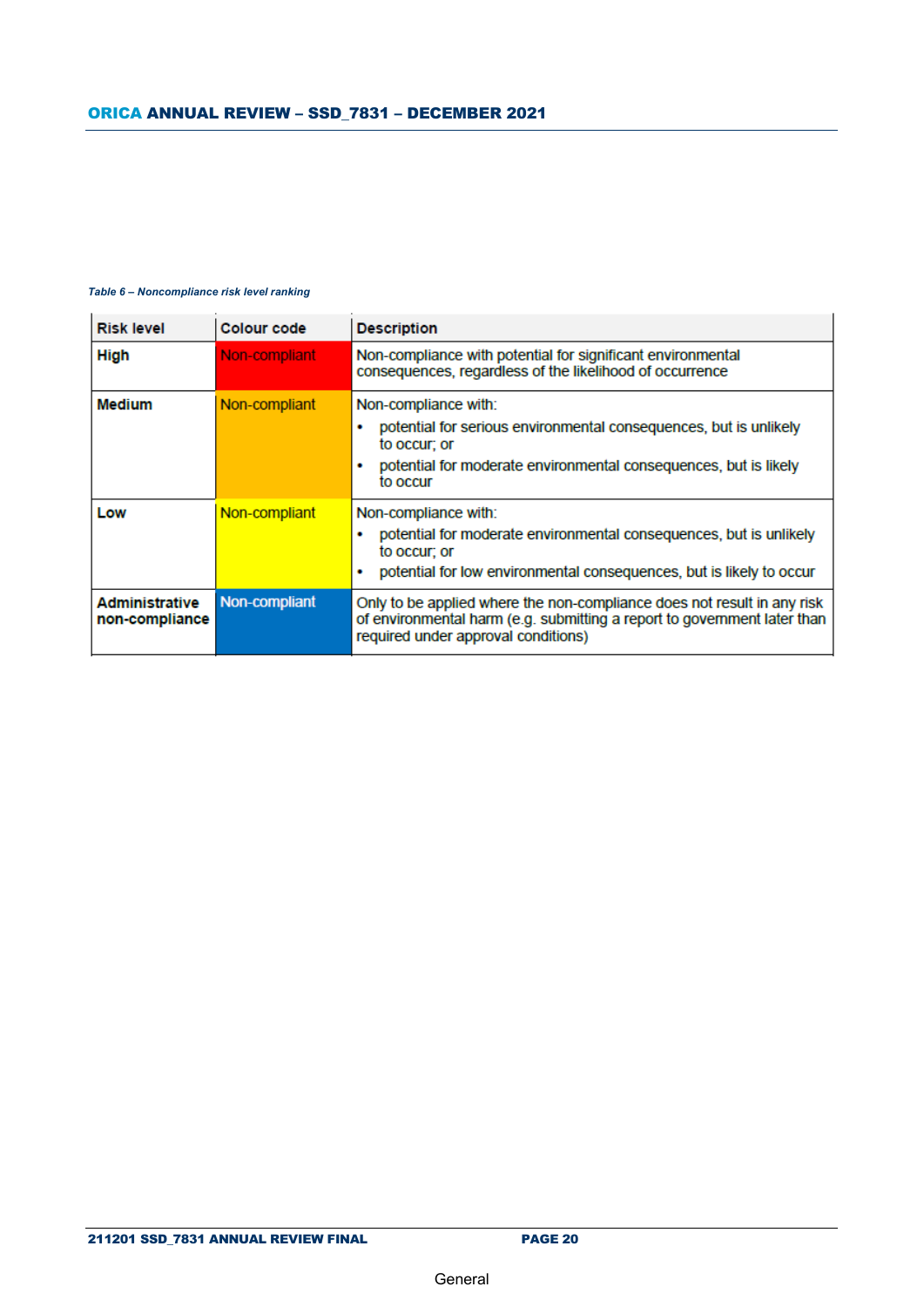# *Table 3 Summary of Compliance with SSD 7831*

| <b>Condition</b>        | <b>Compliance requirement</b>                                                                                                                                                                                                                                                                                                                                                                                      | <b>Evidence (where relevant)</b>                                                                                                                                        | <b>Comment</b>                                                                                                                                                                                                                                                                                                                                                                       | <b>Compliance</b><br><b>Status</b> | 'Closed out'<br><b>OR</b><br>'Ongoing'? |
|-------------------------|--------------------------------------------------------------------------------------------------------------------------------------------------------------------------------------------------------------------------------------------------------------------------------------------------------------------------------------------------------------------------------------------------------------------|-------------------------------------------------------------------------------------------------------------------------------------------------------------------------|--------------------------------------------------------------------------------------------------------------------------------------------------------------------------------------------------------------------------------------------------------------------------------------------------------------------------------------------------------------------------------------|------------------------------------|-----------------------------------------|
|                         | <b>SCHEDULE 2 - PART A: ADMINISTRATIVE CONDITIONS</b>                                                                                                                                                                                                                                                                                                                                                              |                                                                                                                                                                         |                                                                                                                                                                                                                                                                                                                                                                                      |                                    |                                         |
|                         | <b>OBLIGATION TO MINIMISE HARM TO THE ENVIRONMENT</b>                                                                                                                                                                                                                                                                                                                                                              |                                                                                                                                                                         |                                                                                                                                                                                                                                                                                                                                                                                      |                                    |                                         |
| A <sub>1</sub>          | In addition to meeting the specific performance<br>measures and criteria in this consent, all<br>reasonable and feasible measures must be<br>implemented to prevent, and if prevention is not<br>reasonable and feasible, minimise, any material<br>harm to the environment that may result from the<br>construction and operation of the development, and<br>any rehabilitation required under this consent.      | Documentation as described<br>in this table.                                                                                                                            | Management plans and project<br>management activities are in<br>place to ensure that<br>environmental harm during<br>construction and monitoring.                                                                                                                                                                                                                                    | Compliant                          | Closed out                              |
| <b>TERMS OF CONSENT</b> |                                                                                                                                                                                                                                                                                                                                                                                                                    |                                                                                                                                                                         |                                                                                                                                                                                                                                                                                                                                                                                      |                                    |                                         |
| A2                      | The development may only be carried out:<br>a) in compliance with the conditions of this<br>consent:<br>b) in accordance with all written directions of the<br><b>Planning Secretary;</b><br>c) in accordance with the EIS and Response to<br>Submissions;<br>d) in accordance with the Development Layout in<br>Appendix 1; and<br>e) in accordance with the management and<br>mitigation measures in Appendix 2. | Letter from Orica to DPIE re:<br>$\bullet$<br>Notification of updates<br>relating to Approval<br>SSD_7831, 18 July 2019<br>Documentation as described<br>in this table. | The development is being<br>carried out in accordance with<br>the requirements of this<br>condition. Updated 'as built'<br>construction drawings were<br>provided to the Department,<br>relating primarily to adjustments<br>to the finished capping levels<br>based on differences in the<br>estimated and actual volumes of<br>material that were to be placed<br>inside the cell. | Compliant                          | Closed out                              |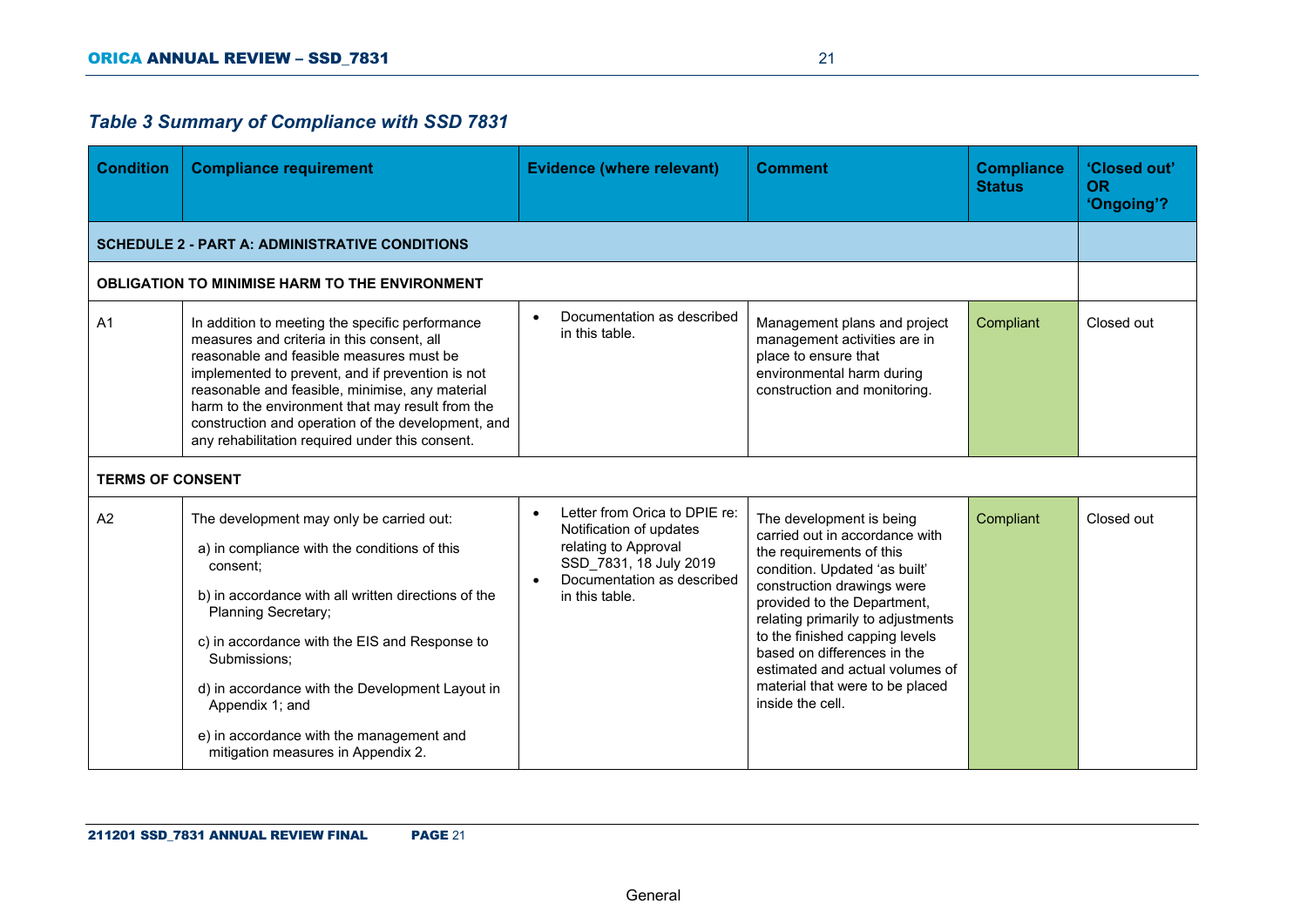#### ORICA ANNUAL REVIEW – SSD\_7831

| <b>Condition</b>         | <b>Compliance requirement</b>                                                                                                                                                                                                                                                                                                                                                                                                                                                                                                                                                                                                                                                                                                                                                                    | <b>Evidence (where relevant)</b> | <b>Comment</b>                | <b>Compliance</b><br><b>Status</b> | 'Closed out'<br><b>OR</b><br>'Ongoing'? |
|--------------------------|--------------------------------------------------------------------------------------------------------------------------------------------------------------------------------------------------------------------------------------------------------------------------------------------------------------------------------------------------------------------------------------------------------------------------------------------------------------------------------------------------------------------------------------------------------------------------------------------------------------------------------------------------------------------------------------------------------------------------------------------------------------------------------------------------|----------------------------------|-------------------------------|------------------------------------|-----------------------------------------|
| A <sub>3</sub>           | Consistent with the requirements in this consent,<br>the Planning Secretary may make written directions<br>to the Applicant in relation to:<br>the content of any strategy, study, system,<br>a)<br>plan, program, review, audit, notification,<br>report or correspondence submitted under<br>or otherwise made in relation to this<br>consent, including those that are required<br>to be, and have been, approved by the<br>Planning Secretary; and<br>the implementation of any actions or<br>b)<br>measures contained in any such<br>document referred to in A3(a)                                                                                                                                                                                                                          | N/A                              | No written direction received | Not triggered                      | <b>NA</b>                               |
| A <sub>4</sub>           | The conditions of this consent and directions of the<br>Planning Secretary prevail to the extent of any<br>inconsistency, ambiguity or conflict between them<br>and a document listed in condition A2(c). In the<br>event of an inconsistency, ambiguity or conflict<br>between any of the documents listed in condition<br>A2(c), the most recent document prevails to the<br>extent of the inconsistency, ambiguity or conflict.<br>Note: For the purposes of this condition, there will<br>be an inconsistency between documents if it is not<br>possible to comply with both documents, or in the<br>case of a condition of consent or direction of the<br>Planning Secretary, and a document, if it is not<br>possible to comply with both the condition or<br>direction, and the document. |                                  | <b>NA</b>                     | Not triggered                      | <b>NA</b>                               |
| <b>LIMITS OF CONSENT</b> |                                                                                                                                                                                                                                                                                                                                                                                                                                                                                                                                                                                                                                                                                                                                                                                                  |                                  |                               |                                    |                                         |
| <b>LAPSING</b>           |                                                                                                                                                                                                                                                                                                                                                                                                                                                                                                                                                                                                                                                                                                                                                                                                  |                                  |                               |                                    |                                         |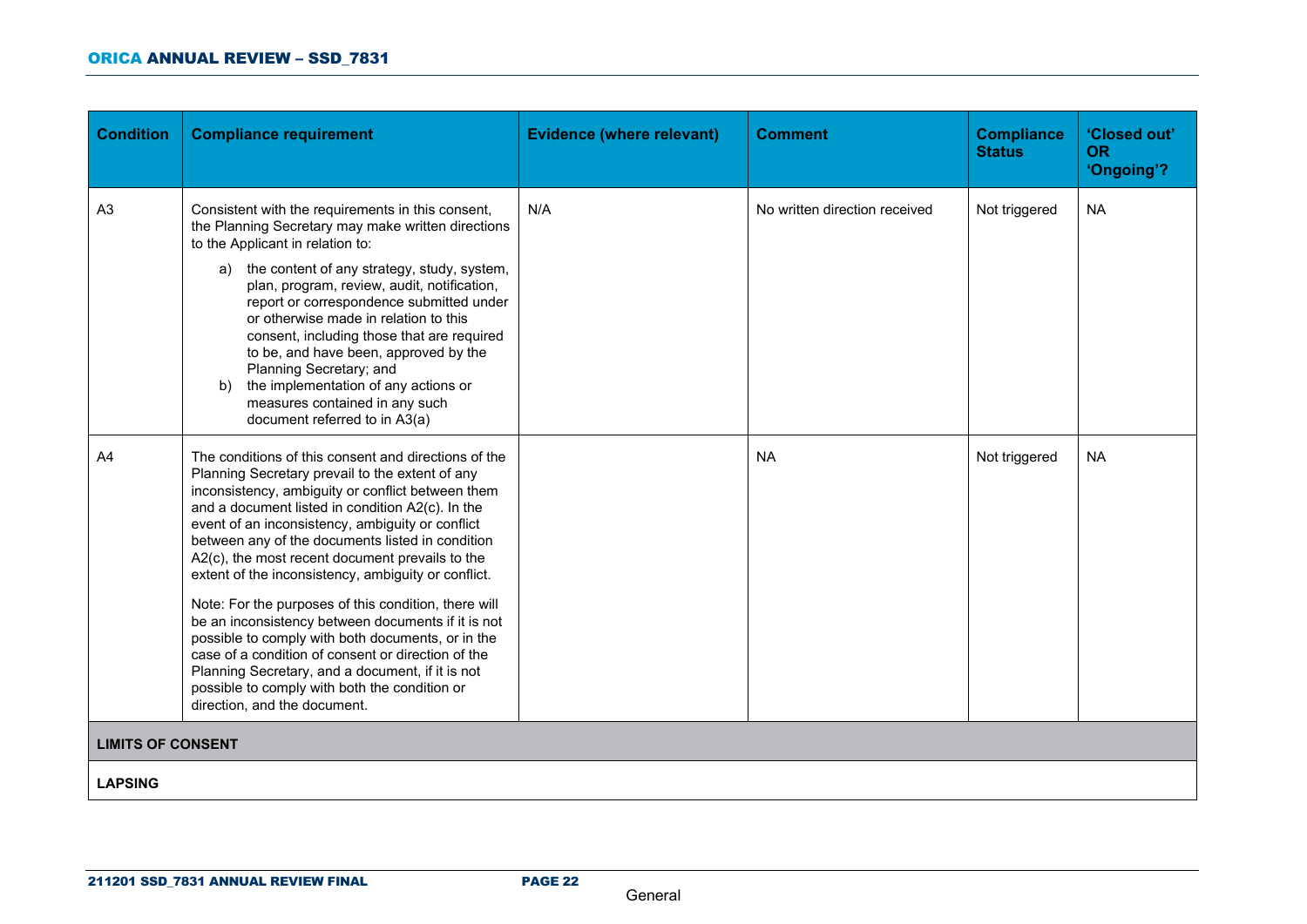| <b>Condition</b> | <b>Compliance requirement</b>                                                                                                                                                                                                                                                                                                          | <b>Evidence (where relevant)</b>                                                                                                                                                                                                                                                                                                                                                                    | <b>Comment</b>                                                                                                                                                                                                                                                                                                                                                                              | <b>Compliance</b><br><b>Status</b> | 'Closed out'<br><b>OR</b><br>'Ongoing'? |
|------------------|----------------------------------------------------------------------------------------------------------------------------------------------------------------------------------------------------------------------------------------------------------------------------------------------------------------------------------------|-----------------------------------------------------------------------------------------------------------------------------------------------------------------------------------------------------------------------------------------------------------------------------------------------------------------------------------------------------------------------------------------------------|---------------------------------------------------------------------------------------------------------------------------------------------------------------------------------------------------------------------------------------------------------------------------------------------------------------------------------------------------------------------------------------------|------------------------------------|-----------------------------------------|
| A <sub>5</sub>   | This consent lapses five years after the date from<br>which it operates, unless the development has<br>physically commenced on the land to which the<br>consent applies before that date.                                                                                                                                              |                                                                                                                                                                                                                                                                                                                                                                                                     | The development consent was<br>issued on 10 August 2018 and<br>the development has physically<br>commenced (and construction<br>completed by September 2019).                                                                                                                                                                                                                               | Not triggered                      | <b>NA</b>                               |
|                  | <b>CONSTRUCTION OF THE CONTAINMENT CELL</b>                                                                                                                                                                                                                                                                                            |                                                                                                                                                                                                                                                                                                                                                                                                     |                                                                                                                                                                                                                                                                                                                                                                                             |                                    |                                         |
| A <sub>6</sub>   | The construction of the containment cell shall be<br>undertaken over a maximum period of one year<br>from the date of commencement of the remediation<br>works, unless otherwise agreed with the Planning<br>Secretary. The Applicant shall notify the Planning<br>Secretary in writing upon the commencement of<br>remediation works. | Orica email to DPIE with<br>$\bullet$<br>attachment notification of<br>commencement of<br>construction, 12 October<br>2018<br>Orica letter to DPIE,<br>$\bullet$<br>Notification of<br>Commencement of<br>Remediation Works, 28<br><b>June 2019</b><br>Email from DPIE to Orica, 1<br>$\bullet$<br><b>July 2019</b><br>Interview with site personnel                                                | Orica notified the Department in<br>October 2018 that it intended to<br>commence construction on 3<br>December 2018. Construction of<br>the containment cell did not<br>actually commence until<br>February 2019. Construction of<br>the containment cell was<br>completed on 24 September<br>2019.                                                                                         | Compliant                          | Closed out                              |
|                  | <b>NOTIFICATION OF COMMENCEMENT</b>                                                                                                                                                                                                                                                                                                    |                                                                                                                                                                                                                                                                                                                                                                                                     |                                                                                                                                                                                                                                                                                                                                                                                             |                                    |                                         |
| A7               | The date of commencement of each of the<br>following phases of the development must be<br>notified to the Department in writing, at least one<br>month before that date:<br>a) construction phase of remediation works; and<br>b) completion of construction activities associated<br>with the containment cell.                       | Orica email to DPIE with<br>$\bullet$<br>attachment notification of<br>commencement of<br>construction, 12 October<br>2018<br>Orica letter to DPIE,<br>$\bullet$<br>Notification of Completion of<br><b>Construction Activities, 28</b><br><b>June 2019</b><br>Orica letter to DPIE,<br>$\bullet$<br>Notification of Completion of<br><b>Construction Remediation</b><br>works relating to Approval | An email from the Department to<br>Orica dated 1 July 2019 noted<br>that the Department was notified<br>of the anticipated date of<br>commencement in a letter dated<br>12 October 2018, as required by<br>condition A7(a).<br>In June 2019, Orica notified the<br>Department of the anticipated<br>date of completion of the<br>construction activities<br>associated with the containment | Compliant                          | Closed out                              |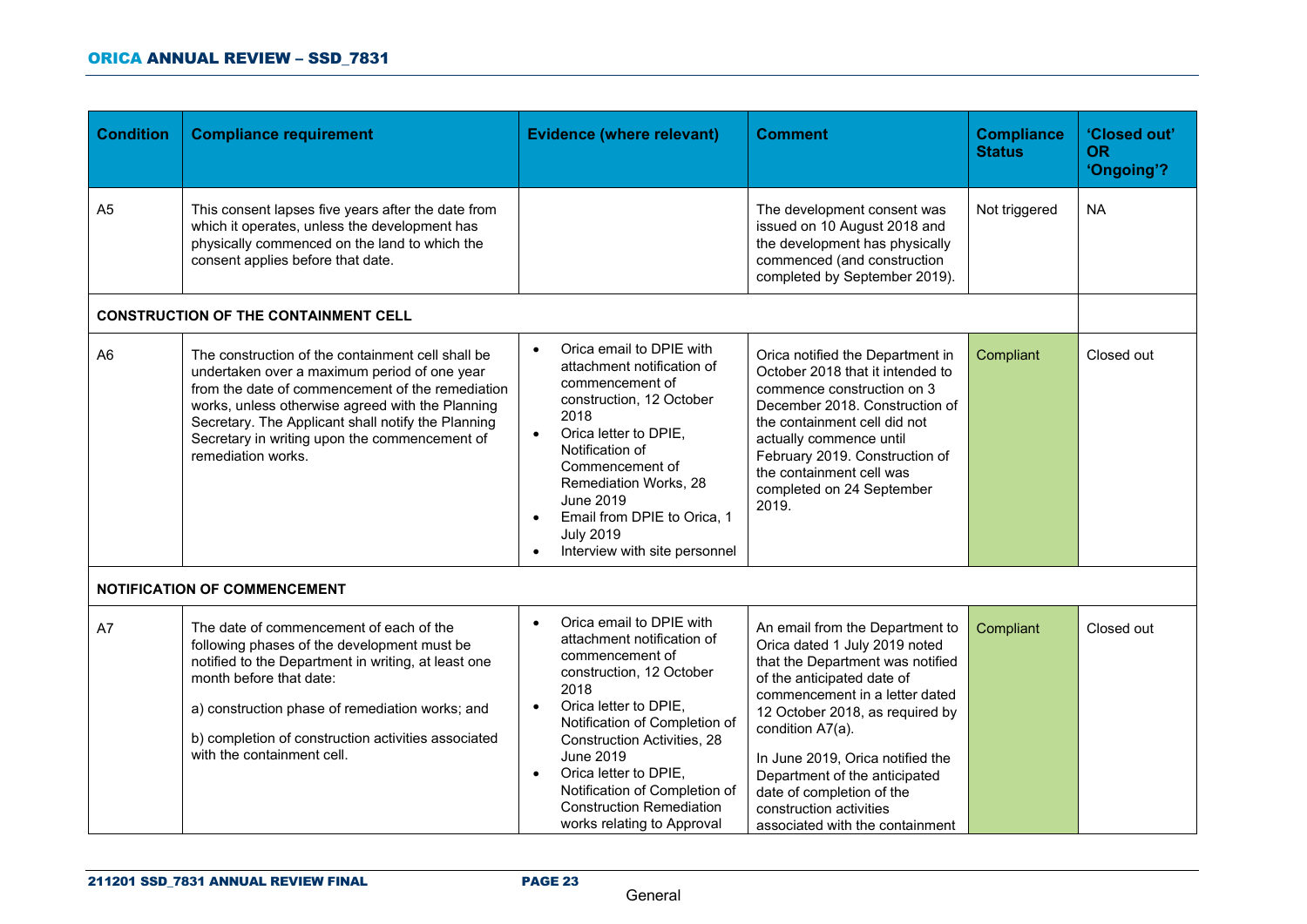| <b>Condition</b> | <b>Compliance requirement</b>                                                                                                                                                                                                                                                                                                                                                                                                                                                                                                                                  | <b>Evidence (where relevant)</b>                                                                                        | <b>Comment</b>                                                                                                       | <b>Compliance</b><br><b>Status</b> | 'Closed out'<br><b>OR</b><br>'Ongoing'? |
|------------------|----------------------------------------------------------------------------------------------------------------------------------------------------------------------------------------------------------------------------------------------------------------------------------------------------------------------------------------------------------------------------------------------------------------------------------------------------------------------------------------------------------------------------------------------------------------|-------------------------------------------------------------------------------------------------------------------------|----------------------------------------------------------------------------------------------------------------------|------------------------------------|-----------------------------------------|
|                  |                                                                                                                                                                                                                                                                                                                                                                                                                                                                                                                                                                | SSD_7831, 24 September<br>2019                                                                                          | cell as 29 July 2019.<br>Construction of the containment<br>cell was actually completed on<br>24 September 2019.     |                                    |                                         |
| A <sub>8</sub>   | If the construction or operation of the remediation<br>works is to be staged, the Department must be<br>notified in writing at least one month before the<br>commencement of each stage, of the date of<br>commencement and the development to be carried<br>out in that stage.                                                                                                                                                                                                                                                                                |                                                                                                                         | The Project was not staged.                                                                                          | Not triggered                      | NA.                                     |
|                  | <b>EVIDENCE OF CONSULTATION</b>                                                                                                                                                                                                                                                                                                                                                                                                                                                                                                                                |                                                                                                                         |                                                                                                                      |                                    |                                         |
| A <sub>9</sub>   | Where conditions of this consent require<br>consultation with an identified party, the Applicant<br>must:<br>a) consult with the relevant party prior to submitting<br>the subject document to the Planning Secretary for<br>approval; and<br>b) provide details of the consultation undertaken<br>including:<br>(i) the outcome of that consultation, matters<br>resolved and unresolved; and<br>(ii) details of any disagreement remaining between<br>the party consulted and the Applicant and how the<br>Applicant has addressed the matters not resolved. | Email from Fabiana Quinton of<br>the EPA dated 7/12/18                                                                  | Consultation with the EPA in<br>preparation of the Containment<br>Cell Management as required<br>under condition B3. | Compliant                          | Closed out                              |
|                  | STAGING, COMBINING AND UPDATING STRATEGIES PLANS OR PROGRAMS                                                                                                                                                                                                                                                                                                                                                                                                                                                                                                   |                                                                                                                         |                                                                                                                      |                                    |                                         |
| A10              | With the approval of the Planning Secretary, the<br>Applicant may:                                                                                                                                                                                                                                                                                                                                                                                                                                                                                             | Letter from Orica to DPIE re:<br>$\bullet$<br>Notification of updates<br>relating to Approval<br>SSD 7831, 18 July 2019 | The project was not staged.                                                                                          | Compliant                          | Closed out                              |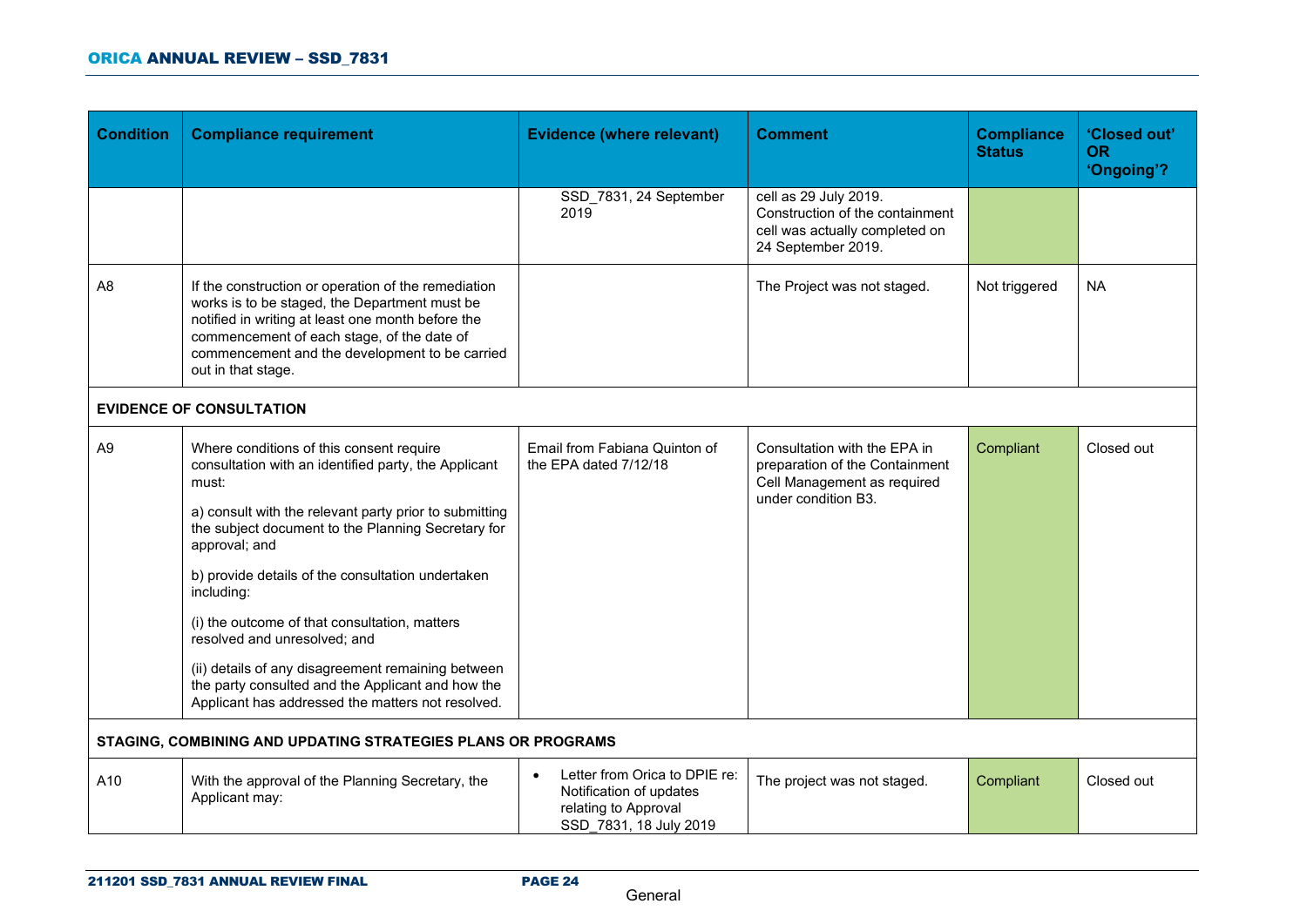| <b>Condition</b> | <b>Compliance requirement</b>                                                                                                                                                                                                                                                                                                                                                                                                                                                                                                                                                                                                                                                                                                                                                                                                                                                                  | <b>Evidence (where relevant)</b>                                                                                                                                                          | <b>Comment</b>                                                                                                                                                                                                                                                                                                                                                                                                                                                  | <b>Compliance</b><br><b>Status</b> | 'Closed out'<br><b>OR</b><br>'Ongoing'? |
|------------------|------------------------------------------------------------------------------------------------------------------------------------------------------------------------------------------------------------------------------------------------------------------------------------------------------------------------------------------------------------------------------------------------------------------------------------------------------------------------------------------------------------------------------------------------------------------------------------------------------------------------------------------------------------------------------------------------------------------------------------------------------------------------------------------------------------------------------------------------------------------------------------------------|-------------------------------------------------------------------------------------------------------------------------------------------------------------------------------------------|-----------------------------------------------------------------------------------------------------------------------------------------------------------------------------------------------------------------------------------------------------------------------------------------------------------------------------------------------------------------------------------------------------------------------------------------------------------------|------------------------------------|-----------------------------------------|
|                  | a) prepare and submit any strategy, plan or<br>program required by this consent on a staged basis<br>(if a clear description is provided as to the specific<br>stage and scope of the development to which the<br>strategy, plan or program applies, the relationship<br>of the stage to any future stages and the trigger for<br>updating the strategy, plan or program);<br>b) combine any strategy, plan or program required<br>by this consent (if a clear relationship is<br>demonstrated between the strategies, plans or<br>programs that are proposed to be combined); and<br>c) update any strategy, plan or program required by<br>this consent (to ensure the strategies, plans and<br>programs required under this consent are updated<br>on a regular basis and incorporate additional<br>measures or amendments to improve the<br>environmental performance of the development). | Letter and associated<br>$\bullet$<br>updated drawings sent to<br>DPIE (Susan Fox) on 18<br>July 2019 noting minor<br>variations between RAP<br>layouts and finished<br>capping landform. | The Remediation Action Plan<br>and other project documentation<br>including Development Layout<br>Plans were updated, primarily to<br>make adjustments to the<br>finished capping landform based<br>on differences in the estimated<br>and actual volumes of material<br>that were to be placed inside the<br>cell.<br>An updated LTEMP (Rev 1) was<br>submitted to the Department<br>and subsequently approved.<br>LTEMP available on Orica public<br>website. |                                    |                                         |
| A11              | If the Planning Secretary agrees, a strategy, plan or<br>program may be staged or updated without<br>consultation being undertaken with all parties<br>required to be consulted in the relevant condition in<br>this consent.                                                                                                                                                                                                                                                                                                                                                                                                                                                                                                                                                                                                                                                                  |                                                                                                                                                                                           | The development was not<br>staged.                                                                                                                                                                                                                                                                                                                                                                                                                              | Not triggered                      | <b>NA</b>                               |
| A12              | If approved by the Planning Secretary, updated<br>strategies, plans or programs supersede the<br>previous versions of them and must be<br>implemented in accordance with the condition that<br>requires the strategy, plan or program.                                                                                                                                                                                                                                                                                                                                                                                                                                                                                                                                                                                                                                                         | Letter from Orica to DPIE re:<br>Notification of updates relating to<br>Approval SSD 7831, 18 July<br>2019                                                                                | The project was not staged.<br>The Remediation Action Plan<br>and other project documentation<br>including Development Layout<br>Plans were updated, primarily to<br>make adjustments to the<br>finished capping landform based<br>on differences in the estimated<br>and actual volumes of material                                                                                                                                                            | Compliant                          | Closed out                              |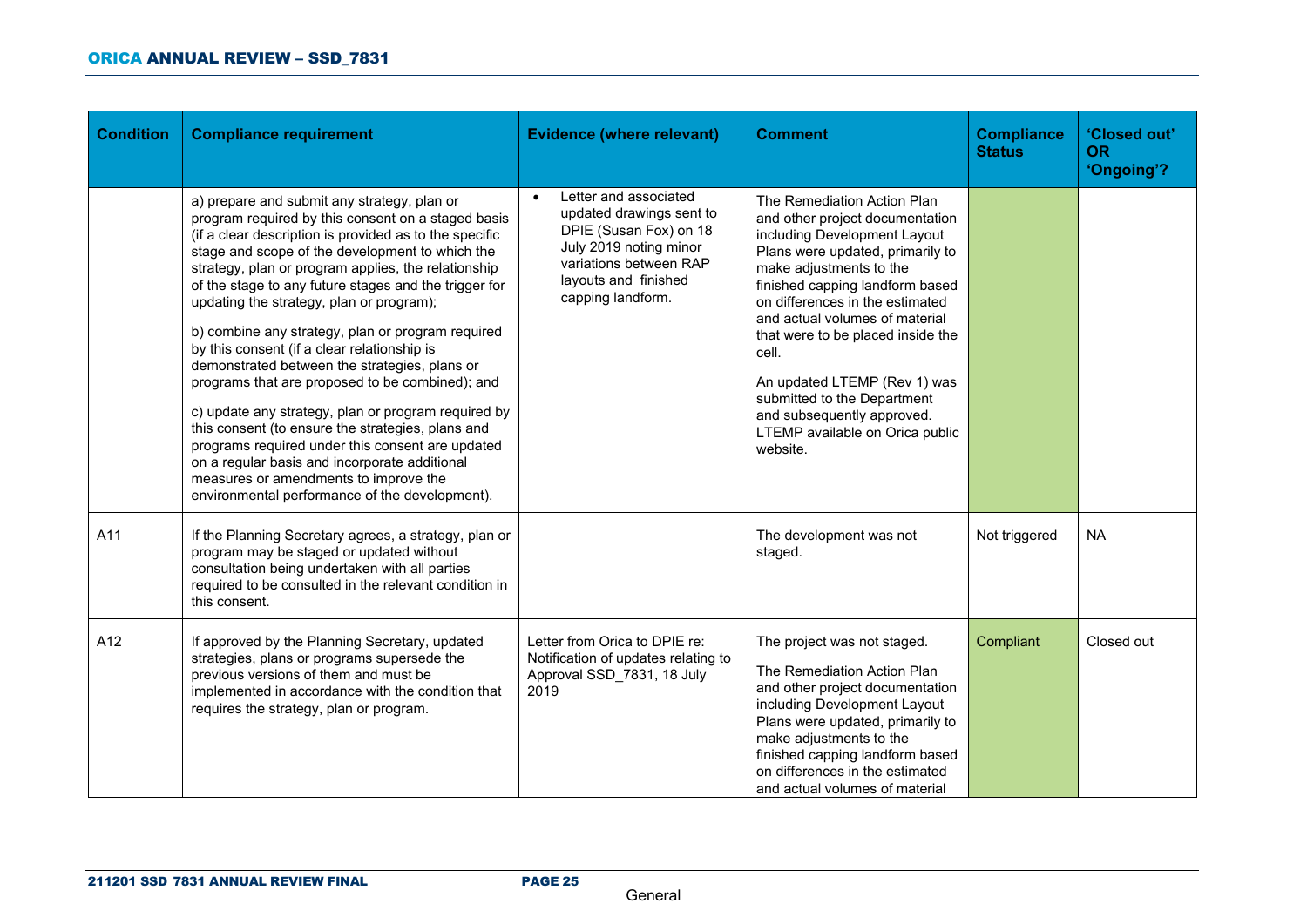| <b>Condition</b>  | <b>Compliance requirement</b>                                                                                                                                                                                                                                                                                             | <b>Evidence (where relevant)</b>                                                                                                                                 | <b>Comment</b>                                                                                                                                                                                                                                                                                           | <b>Compliance</b><br><b>Status</b> | 'Closed out'<br><b>OR</b><br>'Ongoing'? |
|-------------------|---------------------------------------------------------------------------------------------------------------------------------------------------------------------------------------------------------------------------------------------------------------------------------------------------------------------------|------------------------------------------------------------------------------------------------------------------------------------------------------------------|----------------------------------------------------------------------------------------------------------------------------------------------------------------------------------------------------------------------------------------------------------------------------------------------------------|------------------------------------|-----------------------------------------|
|                   |                                                                                                                                                                                                                                                                                                                           |                                                                                                                                                                  | that were to be placed inside the<br>cell.<br>An updated LTEMP (Rev 1) was<br>submitted to the Department                                                                                                                                                                                                |                                    |                                         |
|                   |                                                                                                                                                                                                                                                                                                                           |                                                                                                                                                                  | and subsequently approved.<br>LTEMP available on Orica public<br>website.                                                                                                                                                                                                                                |                                    |                                         |
|                   | <b>REQUEST FOR INFORMATION</b>                                                                                                                                                                                                                                                                                            |                                                                                                                                                                  |                                                                                                                                                                                                                                                                                                          |                                    |                                         |
| A13               | The Applicant must retain weighbridge records and<br>waste classification records for all waste disposed<br>from the site in accordance with the requirements<br>detailed in the POEO Act. The waste classification<br>records must be made immediately available on<br>request by the EPA and/or the Planning Secretary. |                                                                                                                                                                  | Materials were not removed<br>from site for disposal. ENM was<br>mixed with the bentonite wall.                                                                                                                                                                                                          | Not triggered                      | Closed out                              |
| <b>COMPLIANCE</b> |                                                                                                                                                                                                                                                                                                                           |                                                                                                                                                                  |                                                                                                                                                                                                                                                                                                          |                                    |                                         |
| A14               | The Applicant must ensure that all of its<br>employees, contractors (and their sub-contractors)<br>are made aware of, and are instructed to comply<br>with, the conditions of this consent relevant to<br>activities they carry out in respect of the<br>development.                                                     | Arsenic Project induction<br>$\bullet$<br>(PowerPoint) dated<br>February 2019<br>Arsenic Project induction<br>$\bullet$<br>register from 25/01/19 to<br>17/06/19 | A project specific induction pack<br>was provided to contractors prior<br>to commencement of works in<br>addition to general site<br>inductions. The induction<br>PowerPoint included<br>environmental controls from the<br>CEMP including topics waste,<br>noise, dust, spills and<br>unexpected finds. | Compliant                          | Closed out                              |
| A15               | All plant and equipment used on site or to monitor<br>the performance of the development must be:<br>a) maintained in a proper and efficient condition;<br>and                                                                                                                                                            |                                                                                                                                                                  | Plant and equipment were<br>operated and maintained by the<br>construction contractors. Pre-<br>start checklists were completed                                                                                                                                                                          | Compliant                          | Closed out                              |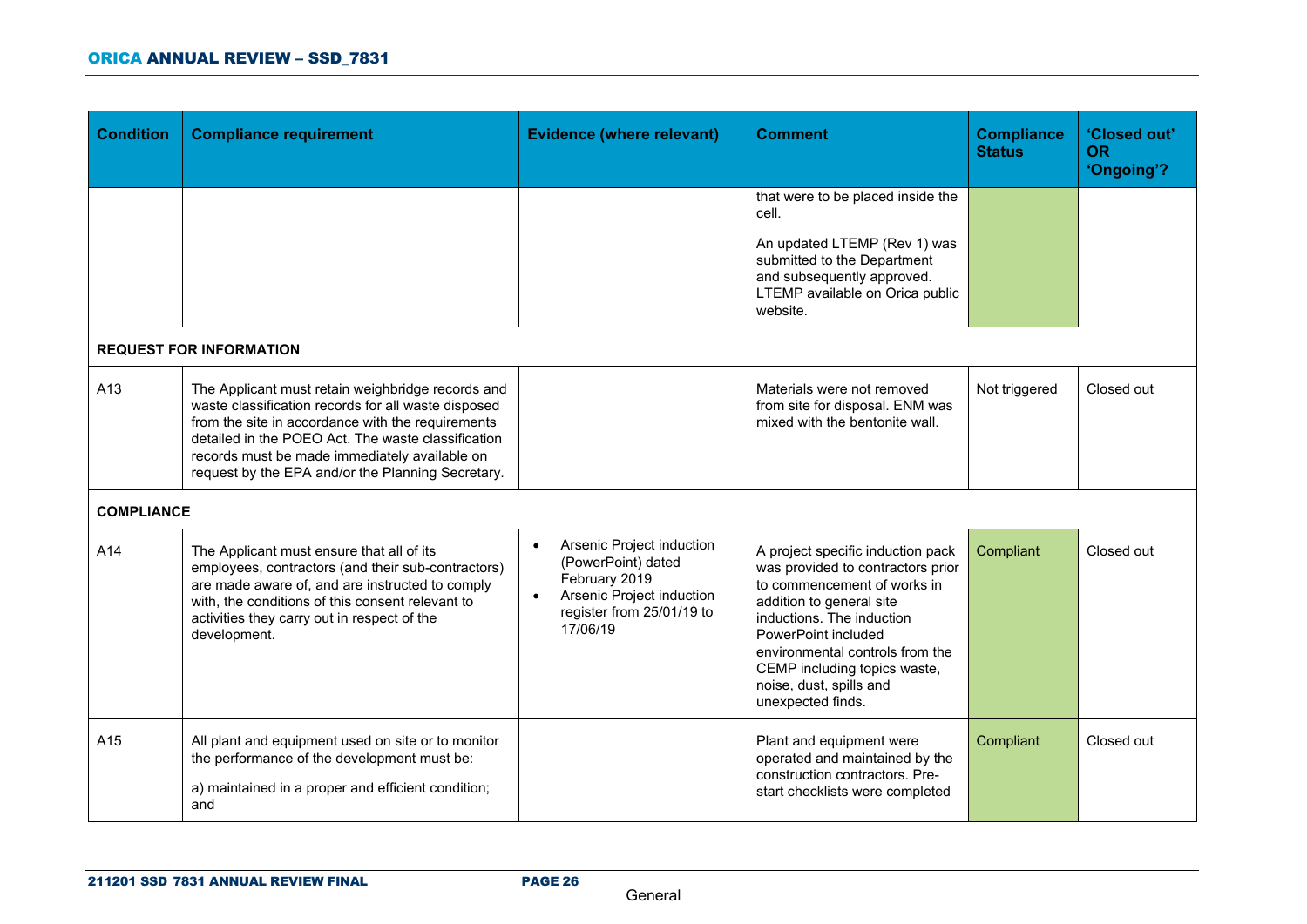| <b>Condition</b>      | <b>Compliance requirement</b>                                                                                                                                                                                                                                                                                                                                                                                    | <b>Evidence (where relevant)</b>                                                                                                                                                                                                                                                                                                                                                                                      | <b>Comment</b>                                                                                                           | <b>Compliance</b><br><b>Status</b> | 'Closed out'<br><b>OR</b><br>'Ongoing'? |
|-----------------------|------------------------------------------------------------------------------------------------------------------------------------------------------------------------------------------------------------------------------------------------------------------------------------------------------------------------------------------------------------------------------------------------------------------|-----------------------------------------------------------------------------------------------------------------------------------------------------------------------------------------------------------------------------------------------------------------------------------------------------------------------------------------------------------------------------------------------------------------------|--------------------------------------------------------------------------------------------------------------------------|------------------------------------|-----------------------------------------|
|                       | b) operated in a proper and efficient manner.                                                                                                                                                                                                                                                                                                                                                                    |                                                                                                                                                                                                                                                                                                                                                                                                                       | by the contractors and audited<br>by Orica.                                                                              |                                    |                                         |
|                       | <b>UTILITIES AND SERVICES</b>                                                                                                                                                                                                                                                                                                                                                                                    |                                                                                                                                                                                                                                                                                                                                                                                                                       |                                                                                                                          |                                    |                                         |
| A16                   | Before the construction of any utility works<br>associated with the development, the Applicant<br>must obtain relevant approvals from service<br>providers.                                                                                                                                                                                                                                                      |                                                                                                                                                                                                                                                                                                                                                                                                                       | No utility works were<br>undertaken.                                                                                     | Not triggered                      | Closed out                              |
|                       | <b>APPLICABILITY OF GUIDELINES</b>                                                                                                                                                                                                                                                                                                                                                                               |                                                                                                                                                                                                                                                                                                                                                                                                                       |                                                                                                                          |                                    |                                         |
| A17                   | References in the conditions of this consent to any<br>guideline, protocol, Australian Standard or policy<br>are to such guidelines, protocols, Standards or<br>policies in the form they are in as at the date of this<br>consent.                                                                                                                                                                              | <b>Remediation Validation</b><br>$\bullet$<br>Report, Golder Associates,<br>24 December 2019<br>LTEMP (Rev 0), May 2019<br>$\bullet$<br>July 2019 Biannual Arsenic<br>$\bullet$<br><b>Groundwater Monitoring</b><br>Event, Orica Kooragang<br>Island, Golder Associates,<br>28 August 2019<br><b>Post Remediation Annual</b><br><b>Groundwater Monitoring</b><br>Event - March 2020, Golder<br>Associates, 4 May 2020 | Golder Associates have referred<br>to relevant guidelines in<br>preparation of plans and reports<br>for the development. | Compliant                          | No change                               |
| A18                   | However, consistent with the conditions of this<br>consent and without altering any limits or criteria in<br>this consent, the Planning Secretary may, when<br>issuing directions under this consent in respect of<br>ongoing monitoring and management obligations,<br>require compliance with an updated or revised<br>version of such a guideline, protocol, Standard or<br>policy, or a replacement of them. |                                                                                                                                                                                                                                                                                                                                                                                                                       | No written directions have been<br>received by the Planning<br>Secretary.                                                | Not triggered                      | <b>NA</b>                               |
| <b>ADVISORY NOTES</b> |                                                                                                                                                                                                                                                                                                                                                                                                                  |                                                                                                                                                                                                                                                                                                                                                                                                                       |                                                                                                                          |                                    |                                         |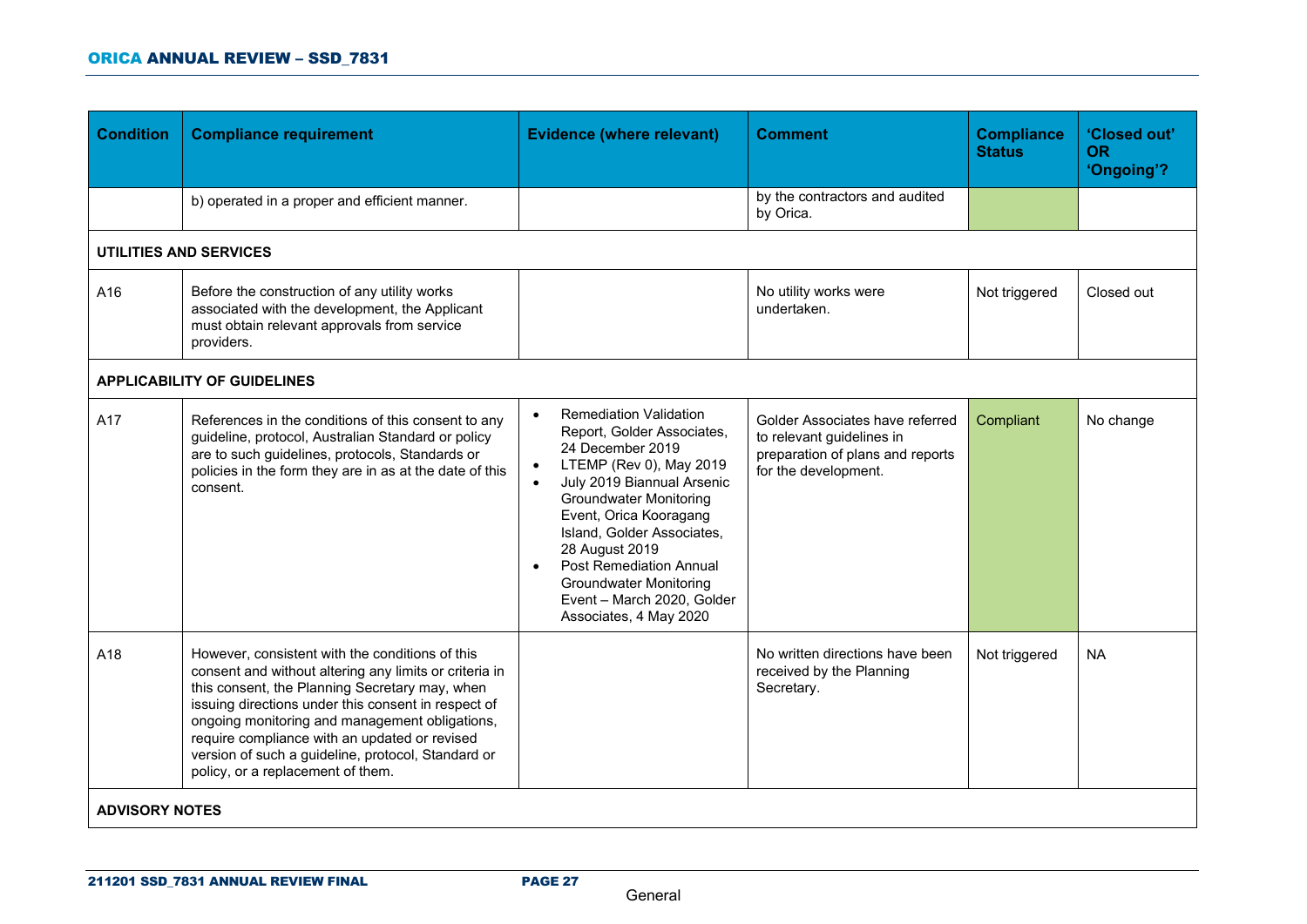| <b>Condition</b>    | <b>Compliance requirement</b>                                                                                                                                                                                                                                                                                                                                                                                                                                                                                                                                                 | <b>Evidence (where relevant)</b>                                                        | <b>Comment</b>                                                                                                                                                                         | <b>Compliance</b><br><b>Status</b> | 'Closed out'<br><b>OR</b><br>'Ongoing'? |
|---------------------|-------------------------------------------------------------------------------------------------------------------------------------------------------------------------------------------------------------------------------------------------------------------------------------------------------------------------------------------------------------------------------------------------------------------------------------------------------------------------------------------------------------------------------------------------------------------------------|-----------------------------------------------------------------------------------------|----------------------------------------------------------------------------------------------------------------------------------------------------------------------------------------|------------------------------------|-----------------------------------------|
| A19                 | All licences, permits, approvals and consents as<br>required by law must be obtained and maintained<br>as required for the development. No condition of<br>this consent removes any obligation to obtain,<br>renew or comply with such licences, permits,<br>approvals and consents                                                                                                                                                                                                                                                                                           | SSD 7831<br>Management Order<br>20181401<br><b>EPL 828</b><br>$\bullet$                 | No missing licences or permits<br>have been identified.                                                                                                                                | Compliant                          | Closed out                              |
|                     | <b>PART B: ENVIRONMENTAL PERFORMANCE AND MANAGEMENT</b>                                                                                                                                                                                                                                                                                                                                                                                                                                                                                                                       |                                                                                         |                                                                                                                                                                                        |                                    |                                         |
| <b>REMEDIATION</b>  |                                                                                                                                                                                                                                                                                                                                                                                                                                                                                                                                                                               |                                                                                         |                                                                                                                                                                                        |                                    |                                         |
| <b>SITE AUDITOR</b> |                                                                                                                                                                                                                                                                                                                                                                                                                                                                                                                                                                               |                                                                                         |                                                                                                                                                                                        |                                    |                                         |
| <b>B1</b>           | Prior to the commencement of remediation works,<br>the Applicant must provide evidence to the<br>Planning Secretary that a Site Auditor accredited<br>under the Contaminated Land Management Act,<br>1997 (CLM Act) has been appointed, as required<br>by the Management Order, to independently review<br>the implementation and validation of the<br>remediation works. The scope of the audit is also to<br>include consideration of the suitability of the long-<br>term environmental management plan (LTEMP)<br>(see Conditions B9 and Condition B12,<br>respectively). | Orica email to DPIE confirming<br>EPA appointed of Site Auditor, 3<br>October 2018      | The Site Auditor is Chris Jewel<br>of C.M. Jewell & Associates Pty<br>Ltd.                                                                                                             | Compliant                          | Closed out                              |
|                     | <b>VALIDATION CONSULTANT(S)</b>                                                                                                                                                                                                                                                                                                                                                                                                                                                                                                                                               |                                                                                         |                                                                                                                                                                                        |                                    |                                         |
| B <sub>2</sub>      | Prior to the commencement of remediation works,<br>the Applicant must provide evidence to the<br>Planning Secretary, that a suitably qualified and<br>experienced consultant(s) certified under either the<br>Environment Institute of Australia and New<br>Zealand's Certified Environmental Practitioner (Site<br>Contamination) scheme (CEnvP(SC)) or the Soil                                                                                                                                                                                                             | Orica letter to DPIE re:<br><b>Containment Cell Management</b><br>Plan, 1 November 2018 | <b>Golder Associates were</b><br>appointed as the Validation<br>Consultant for the works.<br>Qualification and experience<br>details of the Validation<br>Consultants were provided to | Compliant                          | Closed out                              |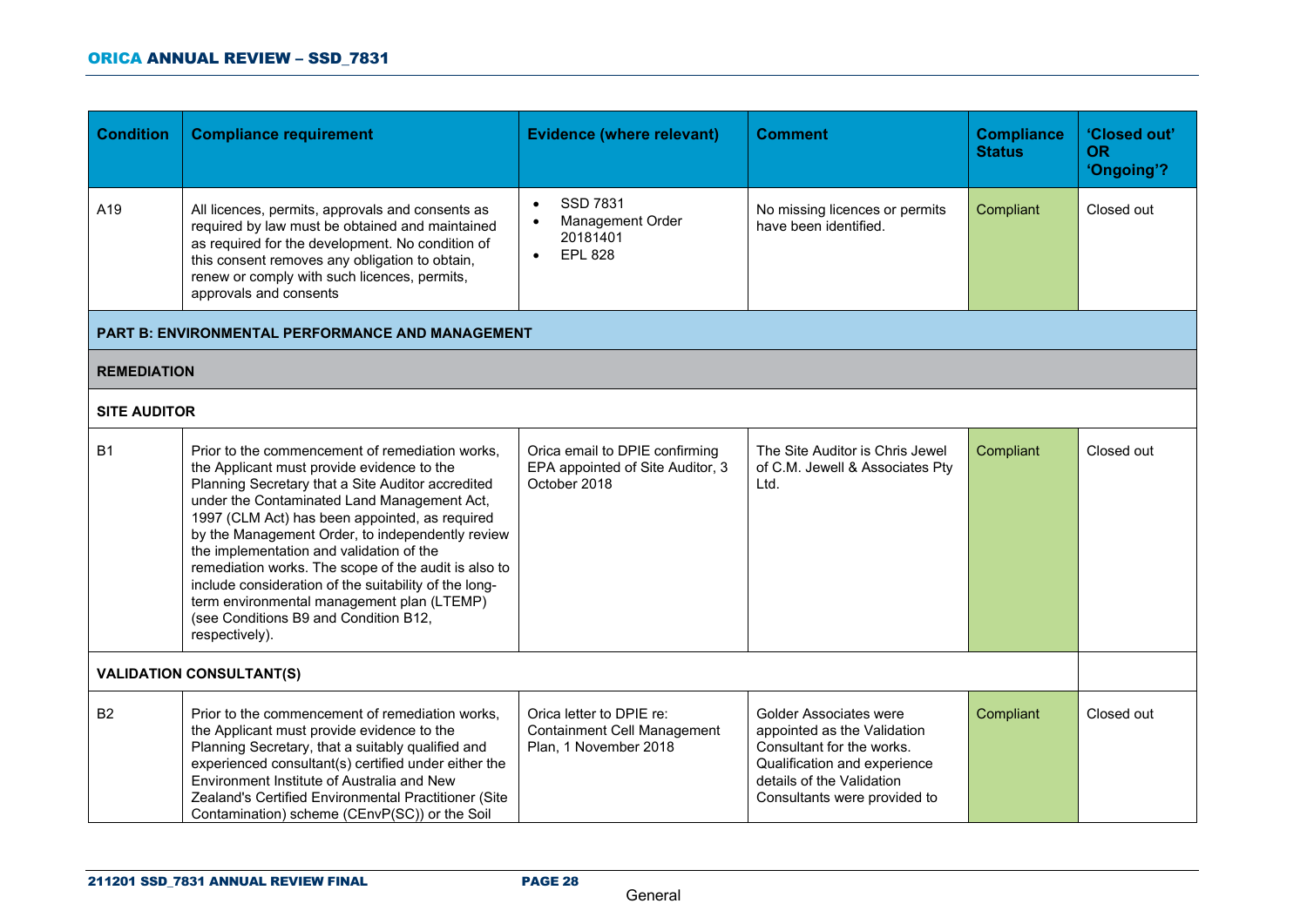| <b>Condition</b>        | <b>Compliance requirement</b>                                                                                                                                                                                                                                                                                                                                                                                                                                                                                                                                                                                                                                                                                                      | <b>Evidence (where relevant)</b>                                                                                                                                                                                                                                                                                                                                                                                     | <b>Comment</b>                                                                                                                                                                                                                                                                                                                                                                                                                                                                                                                                                                                                                                 | <b>Compliance</b><br><b>Status</b> | 'Closed out'<br><b>OR</b><br>'Ongoing'? |
|-------------------------|------------------------------------------------------------------------------------------------------------------------------------------------------------------------------------------------------------------------------------------------------------------------------------------------------------------------------------------------------------------------------------------------------------------------------------------------------------------------------------------------------------------------------------------------------------------------------------------------------------------------------------------------------------------------------------------------------------------------------------|----------------------------------------------------------------------------------------------------------------------------------------------------------------------------------------------------------------------------------------------------------------------------------------------------------------------------------------------------------------------------------------------------------------------|------------------------------------------------------------------------------------------------------------------------------------------------------------------------------------------------------------------------------------------------------------------------------------------------------------------------------------------------------------------------------------------------------------------------------------------------------------------------------------------------------------------------------------------------------------------------------------------------------------------------------------------------|------------------------------------|-----------------------------------------|
|                         | Science Australia Certified Professional Soil<br>Scientist Contaminated Site Assessment and<br>Management (CPSS/ CSAM) scheme has been<br>appointed to validate the remediation works to<br>demonstrate compliance with the Remedial Action<br>Plan (RAP) as required under the Management<br>Order (see Condition B9).                                                                                                                                                                                                                                                                                                                                                                                                            |                                                                                                                                                                                                                                                                                                                                                                                                                      | the Department on 1 November<br>2018.                                                                                                                                                                                                                                                                                                                                                                                                                                                                                                                                                                                                          |                                    |                                         |
| <b>CONTAINMENT CELL</b> |                                                                                                                                                                                                                                                                                                                                                                                                                                                                                                                                                                                                                                                                                                                                    |                                                                                                                                                                                                                                                                                                                                                                                                                      |                                                                                                                                                                                                                                                                                                                                                                                                                                                                                                                                                                                                                                                |                                    |                                         |
| B <sub>3</sub>          | Prior to the commencement of remediation works,<br>the Applicant must prepare a Containment Cell<br>Management (CCMP) to the satisfaction of the<br>Planning Secretary. The CCMP must form part of<br>the CEMP required by Condition C2 and be<br>prepared in accordance with Condition C1. The<br>CCMP must:<br>a) be prepared by a suitably qualified and<br>experienced person(s);<br>b) be prepared in consultation with the EPA;<br>c) include details of the Construction Quality<br>Control (CQC) and Construction Quality Assurance<br>(CQA) design, procedures, program and<br>performance specifications to be achieved for the<br>construction of the remediation works; and<br>d) be prepared as described in the RAP. | CCMP (November, 2018)<br>$\bullet$<br>Letter from DPIE approving<br>$\bullet$<br>the CEMP and sub-plans<br>dated 19/12/18<br>Orica letter to DPIE re:<br>$\bullet$<br><b>Containment Cell</b><br>Management Plan, 1<br>November 2018<br>RAP (July, 2016)<br>$\bullet$<br>Email from Chris Jewell<br>dated 3/12/18 subject: KI<br>Arsenic CCMP<br>Email from Fabiana Quinton<br>$\bullet$<br>of the EPA dated 7/12/18 | A CCMP was prepared by<br>Golder Associates dated 23<br>November 2018. The CCMP<br>was approved by the<br>Department as a sub-plan of the<br>CEMP on 19 December 2018.<br>Construction of the containment<br>cell commenced in February<br>2019.<br>a) The CCMP was prepared by<br>Gary Schmertmann, Gavan<br><b>Butterfield and Andrew Holloway</b><br>from Golder Associates. Details<br>of the authors (including CVs)<br>were provided to the<br>Department on 1 November<br>2018. The Site Auditor provided<br>endorsement of the CCMP on 3<br>December 2018<br>b) Comments on the CCMP<br>were provided by the EPA on 7<br>December 2018 | Compliant                          | Closed out                              |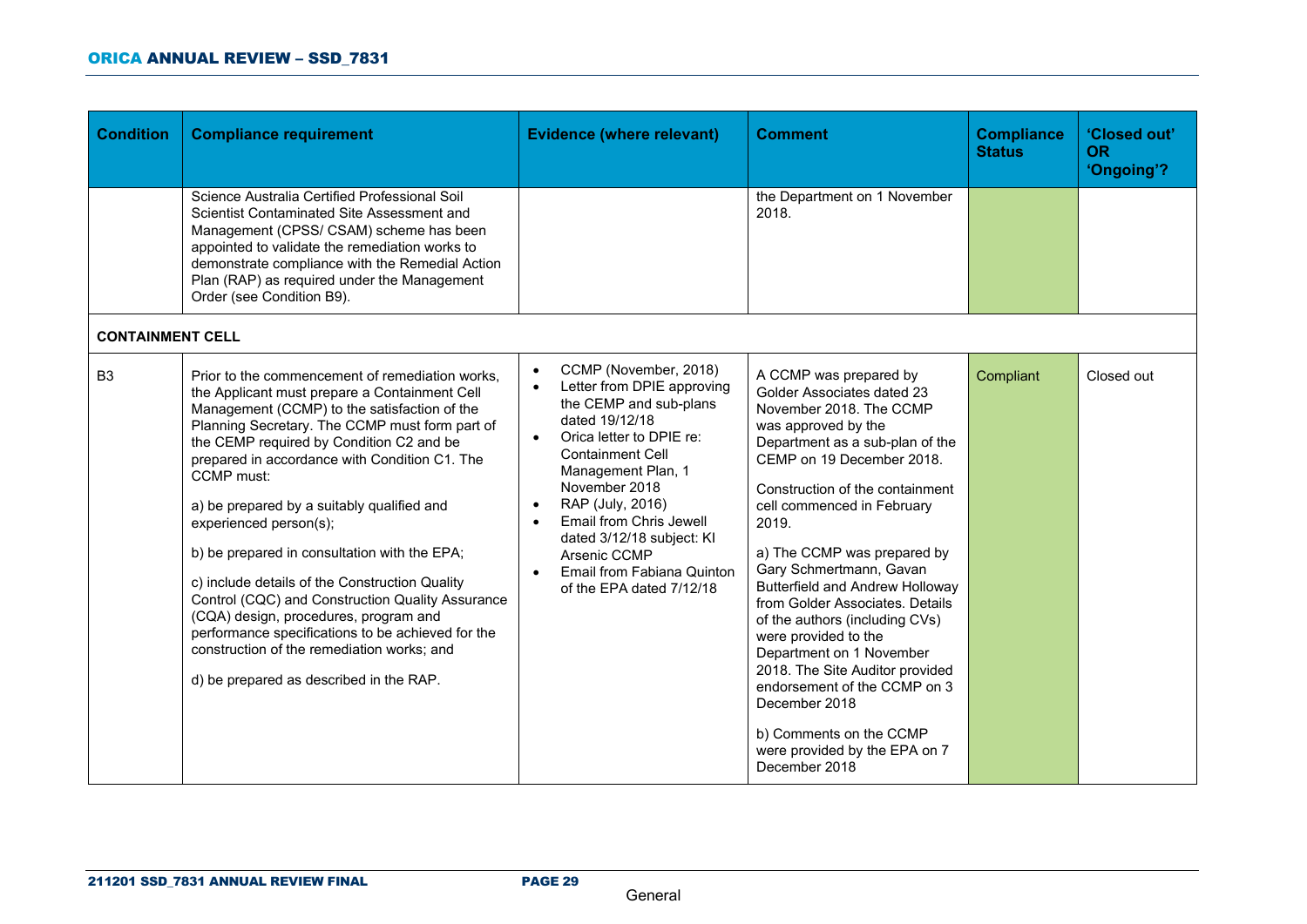| <b>Condition</b>      | <b>Compliance requirement</b>                                                                                                                                                                                                               | <b>Evidence (where relevant)</b>                                          | <b>Comment</b>                                                                                                                                                                                                                                                                                                                                                                   | <b>Compliance</b><br><b>Status</b> | 'Closed out'<br><b>OR</b><br>'Ongoing'? |
|-----------------------|---------------------------------------------------------------------------------------------------------------------------------------------------------------------------------------------------------------------------------------------|---------------------------------------------------------------------------|----------------------------------------------------------------------------------------------------------------------------------------------------------------------------------------------------------------------------------------------------------------------------------------------------------------------------------------------------------------------------------|------------------------------------|-----------------------------------------|
|                       |                                                                                                                                                                                                                                             |                                                                           | c) Section 1.3 of the CCMP<br>includes details of the CQC and<br>CQA approach.                                                                                                                                                                                                                                                                                                   |                                    |                                         |
|                       |                                                                                                                                                                                                                                             |                                                                           | d) The CCMP was prepared in<br>accordance with the RAP as<br>evident by the statement in the<br>document purpose and various<br>references throughout the<br>CCMP to the RAP, including<br>performance specifications<br>(section 2.1.1) and program<br>requirements (section 2.2 and<br>section 3.2).                                                                           |                                    |                                         |
| <b>B4</b>             | The Applicant must:<br>• not commence remediation works until the CCMP<br>required by Condition B3 is approved by the<br>Planning Secretary; and<br>• implement the most recent version of the CQCMP<br>approved by the Planning Secretary. | Letter from DPIE approving the<br>CEMP and sub-plans dated<br>19/12/18    | The CCMP was approved by the<br>Department as a sub-plan of the<br>CEMP on 19 December 2018.<br>Construction of the containment<br>cell commenced in February<br>2019.                                                                                                                                                                                                           | Compliant                          | Closed out                              |
| <b>REMEDIAL WORKS</b> |                                                                                                                                                                                                                                             |                                                                           |                                                                                                                                                                                                                                                                                                                                                                                  |                                    |                                         |
| B <sub>5</sub>        | The Applicant must remediate the site in<br>accordance with the design specifications and<br>requirements detailed in the RAP and relevant<br>guidelines produced or approved under the CLM<br>Act.                                         | Remediation Validation Report,<br>Golder Associates, 24 December,<br>2019 | Section 10 of the RVR states:<br>"Inspection and review activities<br>undertaken by Golder during<br>and after the construction of the<br>containment cell have indicated<br>the construction methods and<br>materials were in accordance<br>with the design requirements<br>Overall, the design, installation<br>and testing of the remediation<br>system (containment cell) is | Compliant                          | Closed out                              |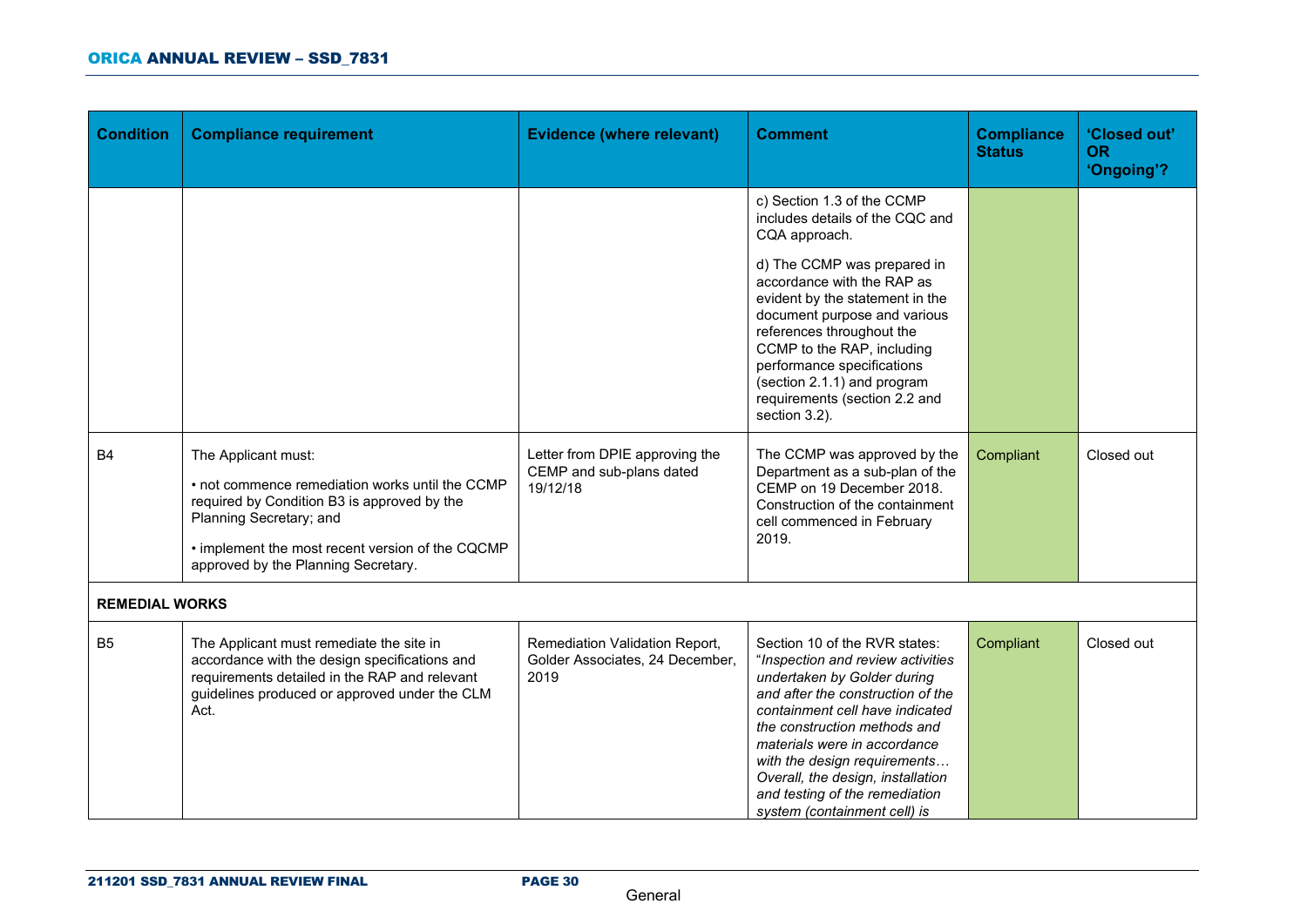| <b>Condition</b> | <b>Compliance requirement</b>                                                                                                                                                                                                                                                                                                                                                                                                                                                                                                                       | <b>Evidence (where relevant)</b>                                                                                                                                                                                                          | <b>Comment</b>                                                                                                                                                                                                                                                                                                                                                                                                                         | <b>Compliance</b><br><b>Status</b> | 'Closed out'<br><b>OR</b><br>'Ongoing'? |
|------------------|-----------------------------------------------------------------------------------------------------------------------------------------------------------------------------------------------------------------------------------------------------------------------------------------------------------------------------------------------------------------------------------------------------------------------------------------------------------------------------------------------------------------------------------------------------|-------------------------------------------------------------------------------------------------------------------------------------------------------------------------------------------------------------------------------------------|----------------------------------------------------------------------------------------------------------------------------------------------------------------------------------------------------------------------------------------------------------------------------------------------------------------------------------------------------------------------------------------------------------------------------------------|------------------------------------|-----------------------------------------|
|                  |                                                                                                                                                                                                                                                                                                                                                                                                                                                                                                                                                     |                                                                                                                                                                                                                                           | considered to have successfully<br>met the requirements of the<br>$RAP$ "                                                                                                                                                                                                                                                                                                                                                              |                                    |                                         |
| B <sub>6</sub>   | The Applicant must carry out the remediation works<br>using suitably qualified and experienced<br>contractor(s).                                                                                                                                                                                                                                                                                                                                                                                                                                    | Remediation Validation Report,<br>Golder Associates, 24 December,<br>2019                                                                                                                                                                 | Menard Oceania constructed the<br>cell cut-off wall. The cap was<br>constructed by Milleen<br>Constructions (earthworks) and<br>Eco Line Solutions (vapour<br>barrier). Construction Quality<br>Assurance was undertaken by<br>Golder Associates.                                                                                                                                                                                      | Compliant                          | Closed out                              |
| B7               | The Applicant must only place arsenic<br>contaminated material as described in the RAP, in<br>the containment cell.                                                                                                                                                                                                                                                                                                                                                                                                                                 | Remediation Validation Report,<br>Golder Associates, 24 December,<br>2019                                                                                                                                                                 | <b>Remediation Validation Report</b>                                                                                                                                                                                                                                                                                                                                                                                                   | Compliant                          | Closed out                              |
|                  | <b>REMEDIATION VALIDATION REPORT</b>                                                                                                                                                                                                                                                                                                                                                                                                                                                                                                                |                                                                                                                                                                                                                                           |                                                                                                                                                                                                                                                                                                                                                                                                                                        |                                    |                                         |
| B <sub>8</sub>   | Within three months of completion of remediation<br>works, the Applicant must submit a Remediation<br>Validation Report (RVR) to the satisfaction of the<br>Planning Secretary. The RVR must:<br>a) be prepared by the validation consultant(s) (see<br>Condition B2);<br>b) be prepared in accordance with the RAP and the<br><b>Contaminated Sites: Guidelines for Consultants</b><br>Reporting on Contaminated Sites (OEH 2011);<br>c) include, but not be limited to a:<br>(i) CQA report;<br>(ii) design report;<br>(iii) construction report. | <b>Remediation Validation</b><br>$\bullet$<br>Report, Golder Associates,<br>24 December, 2019<br>Letter from DPIE to Orica re:<br>$\bullet$<br>Orica Kooragang Island<br>(SSD 7831) Remediation<br>Validation Report, 24<br>February 2020 | Remediation works were<br>completed in September 2019.<br>The RVR was prepared by<br>Golder Associates dated 24<br>December 2019. The<br>requirements under this<br>condition are satisfied as<br>follows:<br>a) The RVR was prepared by<br>Golder Associates who is the<br>validation consultant (refer to<br>response to condition B2).<br>b) The RVR was prepared in<br>accordance with the RAP as<br>evident by the various cross- | Compliant                          | Closed out                              |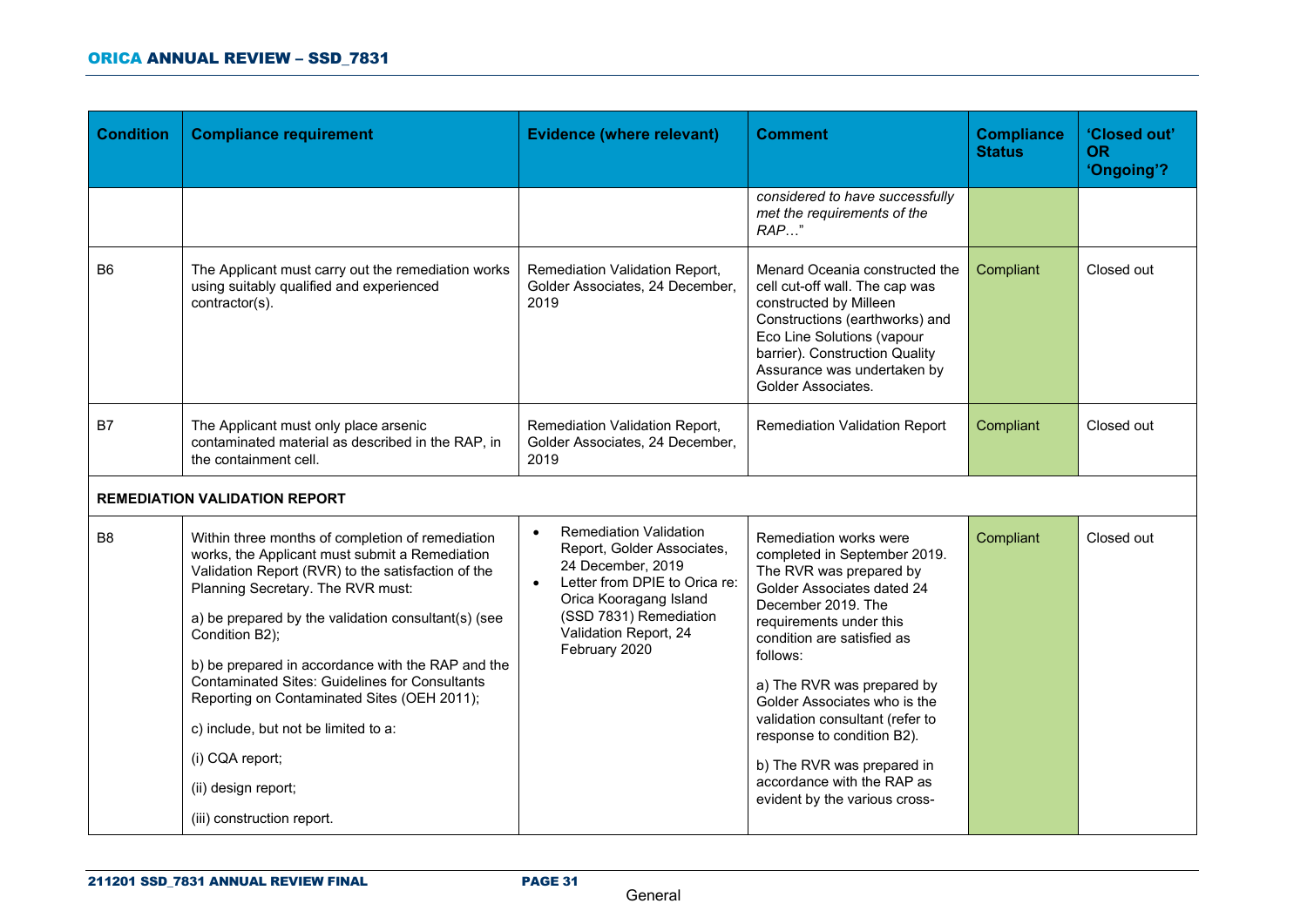| <b>Condition</b> | <b>Compliance requirement</b>                                                                                                                                                                                                                                                                                                                                                                                                                                                                                                                                                                                                                                                                                                                                                                                                                                 | <b>Evidence (where relevant)</b>                                                                                                                                                                                                                                | <b>Comment</b>                                                                                                                                                                                                                                                                                                                                                                                                                                                                                                                                                                                                                                      | <b>Compliance</b><br><b>Status</b> | 'Closed out'<br>OR.<br>'Ongoing'? |
|------------------|---------------------------------------------------------------------------------------------------------------------------------------------------------------------------------------------------------------------------------------------------------------------------------------------------------------------------------------------------------------------------------------------------------------------------------------------------------------------------------------------------------------------------------------------------------------------------------------------------------------------------------------------------------------------------------------------------------------------------------------------------------------------------------------------------------------------------------------------------------------|-----------------------------------------------------------------------------------------------------------------------------------------------------------------------------------------------------------------------------------------------------------------|-----------------------------------------------------------------------------------------------------------------------------------------------------------------------------------------------------------------------------------------------------------------------------------------------------------------------------------------------------------------------------------------------------------------------------------------------------------------------------------------------------------------------------------------------------------------------------------------------------------------------------------------------------|------------------------------------|-----------------------------------|
|                  |                                                                                                                                                                                                                                                                                                                                                                                                                                                                                                                                                                                                                                                                                                                                                                                                                                                               |                                                                                                                                                                                                                                                                 | references to the RAP<br>throughout the RVR.<br>c) The requirements under this<br>condition are included in<br>Appendix A (cut off wall CQA<br>report) and Appendix B (capping<br>system CQA report).<br>The Department confirmed its<br>satisfaction with the RVR in<br>February 2020.                                                                                                                                                                                                                                                                                                                                                             |                                    |                                   |
| B <sub>9</sub>   | Two months prior to the completion of remediation<br>works, the Applicant must submit a LTEMP to the<br>satisfaction of the Site Auditor and the Planning<br>Secretary. The LTEMP must:<br>a) be prepared by a suitably qualified and<br>experienced person(s) certified under either the<br>CEnvP(SC) or the CPSS CSAM scheme;<br>b) be reviewed by an EPA accredited Site Auditor<br>as required by Condition B1;<br>c) include, but not be limited to:<br>(i) the hydraulic performance of containment cell;<br>(ii) details of the groundwater monitoring program<br>including a description of the procedures for<br>monitoring the integrity of the containment cell;<br>(iii) details of any restrictions placed on the land to<br>prevent development over the containment cell;<br>and<br>(iv) mechanisms to report results to relevant<br>agencies. | LTEMP (Rev 0), May 2019<br>Letter from DPIE approving<br>$\bullet$<br>LTEMP, 14/07/20<br>Interim Advice - Long-Term<br><b>Environmental Management</b><br>Plan: Arsenic Remediation<br>Project, Orica Kooragang<br>Island, C.M. Jewell &<br>Associates, 5/09/19 | Remediation works were<br>completed in September 2019.<br>The LTEMP was submitted to<br>the Department on 27 May 2019<br>and approved by the<br>Department on 14 July 2020.<br>The requirements under this<br>condition are satisfied as<br>follows:<br>a) The LTEMP was prepared by<br><b>Golder Associates Pty Ltd</b><br>(noted as a certified consultant)<br>b) The LTEMP was reviewed by<br>Chris Jewell of C.M. Jewell &<br>Associates Pty Ltd as an<br>accredited Site Auditor under<br>the Contaminated Land<br>Management Act 1997<br>c) The requirements under this<br>condition are met in the<br>following sections:<br>(i) Section 8.2 | Compliant                          | Closed out                        |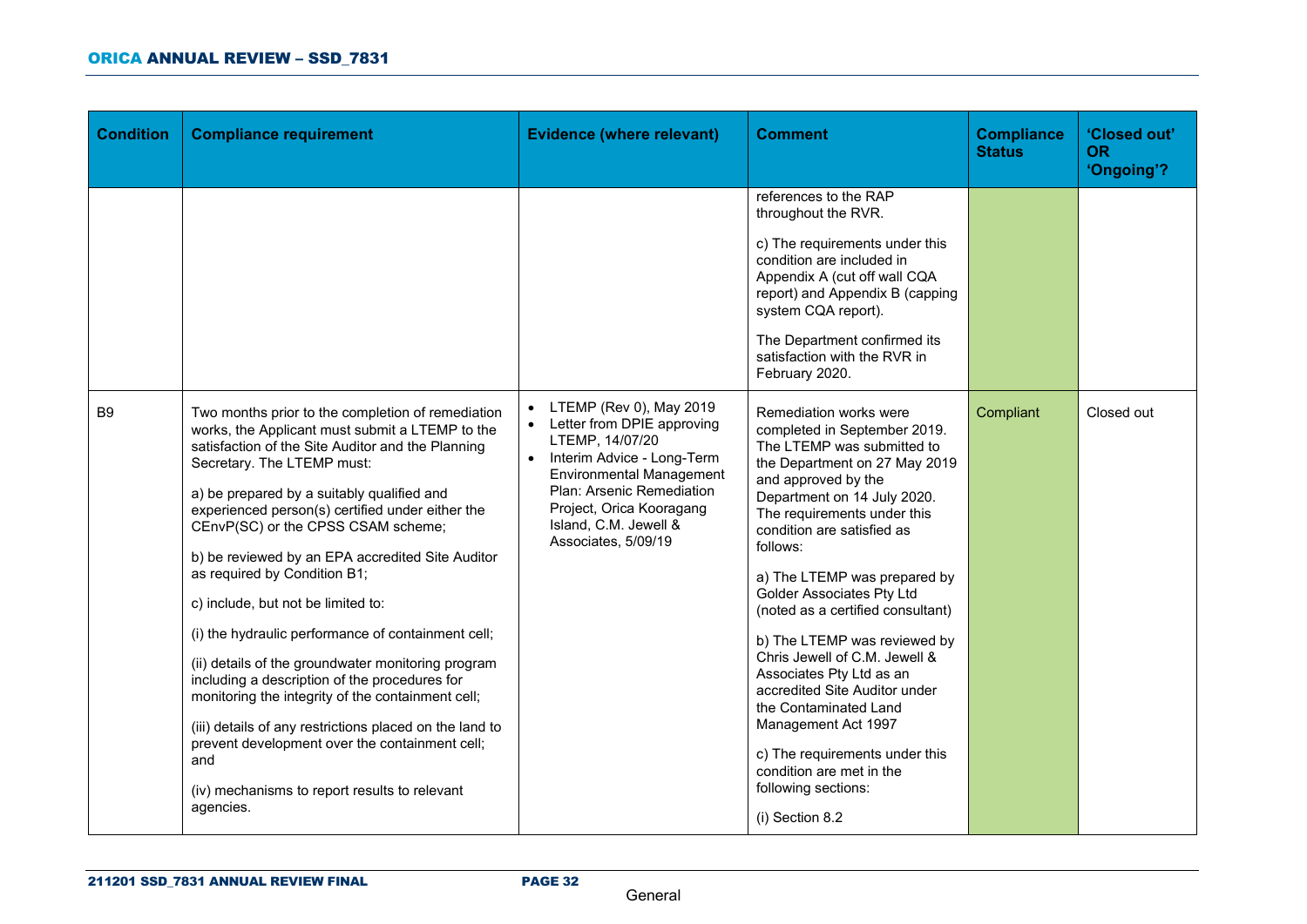| <b>Condition</b> | <b>Compliance requirement</b>                                                                                                                                                                                                                                                     | <b>Evidence (where relevant)</b>                                                                                                                                                                                                                                                                                                                                                          | <b>Comment</b>                                                                                                                                                                                                                                                                                                                                                                                                                   | <b>Compliance</b><br><b>Status</b> | 'Closed out'<br><b>OR</b><br>'Ongoing'? |
|------------------|-----------------------------------------------------------------------------------------------------------------------------------------------------------------------------------------------------------------------------------------------------------------------------------|-------------------------------------------------------------------------------------------------------------------------------------------------------------------------------------------------------------------------------------------------------------------------------------------------------------------------------------------------------------------------------------------|----------------------------------------------------------------------------------------------------------------------------------------------------------------------------------------------------------------------------------------------------------------------------------------------------------------------------------------------------------------------------------------------------------------------------------|------------------------------------|-----------------------------------------|
|                  |                                                                                                                                                                                                                                                                                   |                                                                                                                                                                                                                                                                                                                                                                                           | (ii) Section 8<br>(iii) Section 7<br>(iv) Section 8.4.                                                                                                                                                                                                                                                                                                                                                                           |                                    |                                         |
| <b>B10</b>       | Upon completion of the remediation works, the<br>Applicant must implement the LTEMP and manage<br>the containment cell in accordance with LTEMP as<br>required by Condition B9 and any remediation<br>notice issued by the EPA under the CLM Act.                                 | LTEMP (Rev 0), May 2019<br>LTEMP (Rev 1), May 2020                                                                                                                                                                                                                                                                                                                                        | An updated LTEMP (Rev 1) was<br>submitted to the Department<br>and subsequently approved.<br>LTEMP available on Orica public<br>website.                                                                                                                                                                                                                                                                                         | Compliant                          | Closed out                              |
| <b>B11</b>       | The Applicant must provide a summary report of<br>the sampling results of the GMP in accordance with<br>the requirements of the Management Order to the<br>EPA and the Planning Secretary.                                                                                        | October 2021 Groundwater<br>$\bullet$<br>Monitoring results are<br>enclosed                                                                                                                                                                                                                                                                                                               | One GMP event in 2021<br>(October 2021) in accordance<br>with the LTEMP. Timing was<br>later than usual due to access<br>restrictions related to COVID19.<br>The annual summary report has<br>been submitted to the EPA, and<br>DPIE on 17 December 2021.                                                                                                                                                                        | Compliant                          | Ongoing                                 |
|                  | SITE AUDIT REPORT AND SITE AUDIT STATEMENT                                                                                                                                                                                                                                        |                                                                                                                                                                                                                                                                                                                                                                                           |                                                                                                                                                                                                                                                                                                                                                                                                                                  |                                    |                                         |
| <b>B12</b>       | Within six months of submission of the Validation<br>Report required by Condition B8, the Site Auditor<br>must submit a Site Audit Statement and Site Audit<br>Report to the EPA and to the Planning Secretary in<br>accordance with the requirements of the<br>Management Order. | Management Order request<br>$\bullet$<br>for extension email to the<br>EPA dated 5/07/19 and<br>accompanying letter<br>Final notice amendment<br>$\bullet$<br>notice from EPA granting<br>extension to 24/09/20<br>Email from DPIE dated<br>$\bullet$<br>8/07/20 noting acceptance<br>of extension agreement with<br><b>EPA</b><br>Site Audit Statement/Site<br>Audit Report submitted by | The RVR was submitted on 24<br>December 2019. Therefore, the<br>Site Audit Statement and Site<br>Audit Report would have been<br>due to be submitted by 24 June<br>2020. Orica requested an<br>extension from the EPA in<br>relation to the requirements<br>under the Management order<br>and the EPA granted an<br>extension to 24 September<br>2020. Orica informed the<br>Department of the extension<br>from the EPA and the | Compliant                          | Closed Out                              |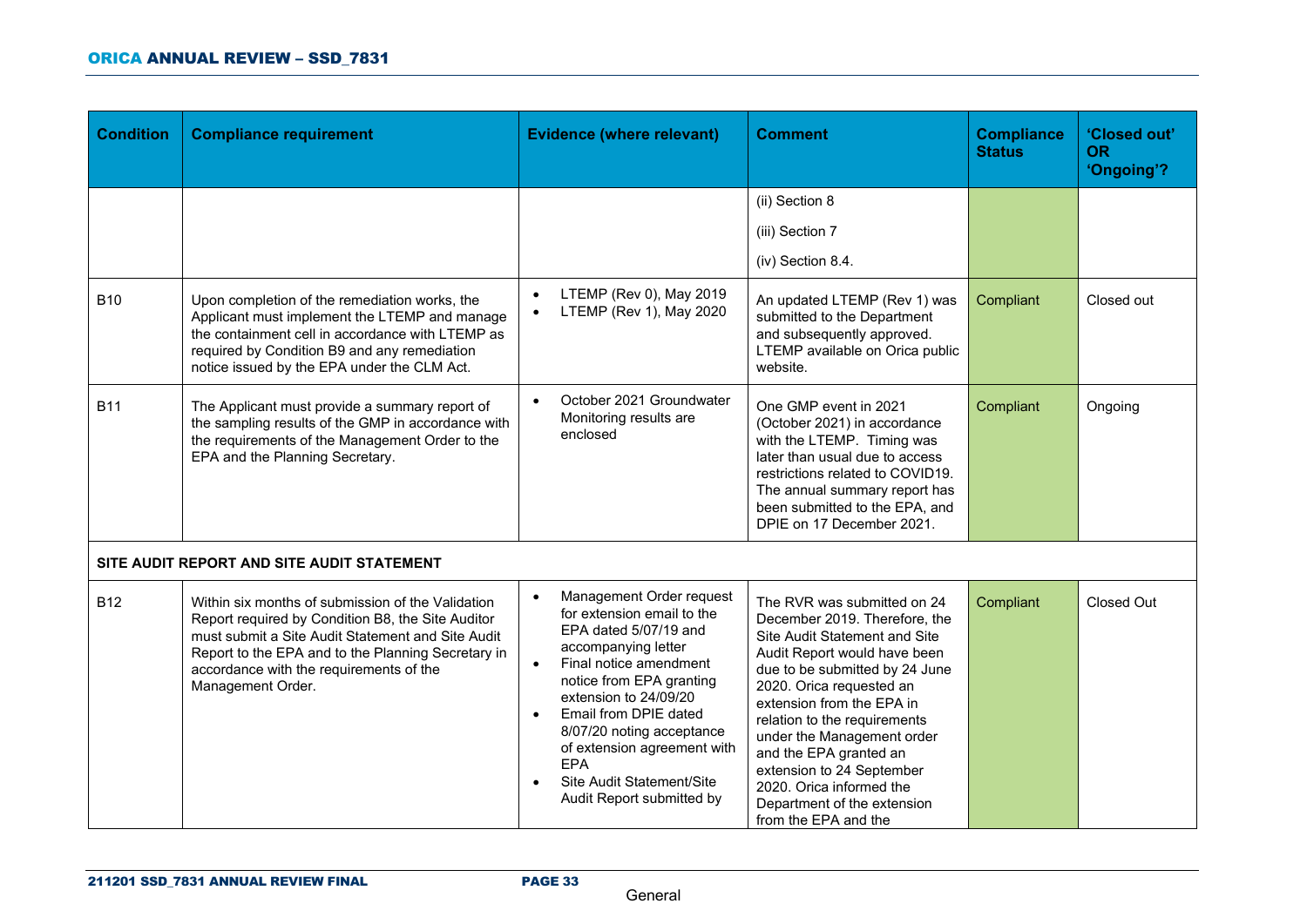| <b>Condition</b> | <b>Compliance requirement</b>                                                                                                                                                                                                                                                                                                                                                                                                                                                                                                                                                                                                                                                                                                                                                                                                                            | <b>Evidence (where relevant)</b>                                                                                                                                                                                                          | <b>Comment</b>                                                                                                                                                                                                                                                                                                                                                                                                                                                                                                                                                                                                                                                                | <b>Compliance</b><br><b>Status</b> | 'Closed out'<br><b>OR</b><br>'Ongoing'? |
|------------------|----------------------------------------------------------------------------------------------------------------------------------------------------------------------------------------------------------------------------------------------------------------------------------------------------------------------------------------------------------------------------------------------------------------------------------------------------------------------------------------------------------------------------------------------------------------------------------------------------------------------------------------------------------------------------------------------------------------------------------------------------------------------------------------------------------------------------------------------------------|-------------------------------------------------------------------------------------------------------------------------------------------------------------------------------------------------------------------------------------------|-------------------------------------------------------------------------------------------------------------------------------------------------------------------------------------------------------------------------------------------------------------------------------------------------------------------------------------------------------------------------------------------------------------------------------------------------------------------------------------------------------------------------------------------------------------------------------------------------------------------------------------------------------------------------------|------------------------------------|-----------------------------------------|
|                  |                                                                                                                                                                                                                                                                                                                                                                                                                                                                                                                                                                                                                                                                                                                                                                                                                                                          | the Auditor on 24 September<br>2020                                                                                                                                                                                                       | Department responded that the<br>extension was noted.                                                                                                                                                                                                                                                                                                                                                                                                                                                                                                                                                                                                                         |                                    |                                         |
|                  | <b>WORK HEALTH AND SAFETY</b>                                                                                                                                                                                                                                                                                                                                                                                                                                                                                                                                                                                                                                                                                                                                                                                                                            |                                                                                                                                                                                                                                           |                                                                                                                                                                                                                                                                                                                                                                                                                                                                                                                                                                                                                                                                               |                                    |                                         |
| <b>B13</b>       | The Applicant must ensure that all remediation<br>works are carried out in accordance with NSW<br>Work Health and Safety Regulation 2017 (WHS<br>Regulation).                                                                                                                                                                                                                                                                                                                                                                                                                                                                                                                                                                                                                                                                                            |                                                                                                                                                                                                                                           | No incidents occurred requiring<br>notification to WorkSafe.                                                                                                                                                                                                                                                                                                                                                                                                                                                                                                                                                                                                                  | Compliant                          | Closed out                              |
| <b>B14</b>       | Prior to the commencement of remediation works,<br>the Applicant must prepare a Health and Safety<br>Plan (HSP) to the satisfaction of the Planning<br>Secretary for the remediation works. The HSP must<br>form part of the CEMP required by Condition C2<br>and be prepared in accordance with Condition C1.<br>The HSP must:<br>a) describe the controls to ensure compliance with<br>the WHS Regulation;<br>b) identify personal protective equipment (PPE)<br>required for use onsite;<br>c) describe the procedures for training, education<br>and awareness programs and inductions for site<br>personnel to ensure adequate protection from<br>human health risks;<br>d) identify requirements for health monitoring for<br>site personnel and documentation procedures; and<br>e) details of exclusion zones and decontamination<br>procedures. | CEMP (October 2018)<br>HSP (September 2018)<br>Orica email to DPIE<br>submitting CEMP for approval,<br>12 October 2018.<br>Letter from DPIE re<br><b>Construction Environmental</b><br>Management Plan and Sub<br>Plans, 19 December 2018 | The HSP is included as<br>Appendix A to the CEMP. The<br>HSP is dated 18 September<br>2018. The HSP was approved<br>by the Department as a sub-plan<br>of the CEMP on 19 December<br>2018. Construction of the<br>containment cell commenced in<br>February 2019.<br>The HSP satisfied the<br>requirements of this condition as<br>follows:<br>a) Section 4 outlines the WHS<br>Regulation requirements along<br>with other relevant legislation<br>and codes of practice<br>b) Section 7.4 describes the<br>PPE requirements which<br>includes as a standard<br>requirement: "steel capped<br>boots, hard hat and safety<br>glasses, long sleeved shirts and<br>long pants". | Compliant                          | Closed out                              |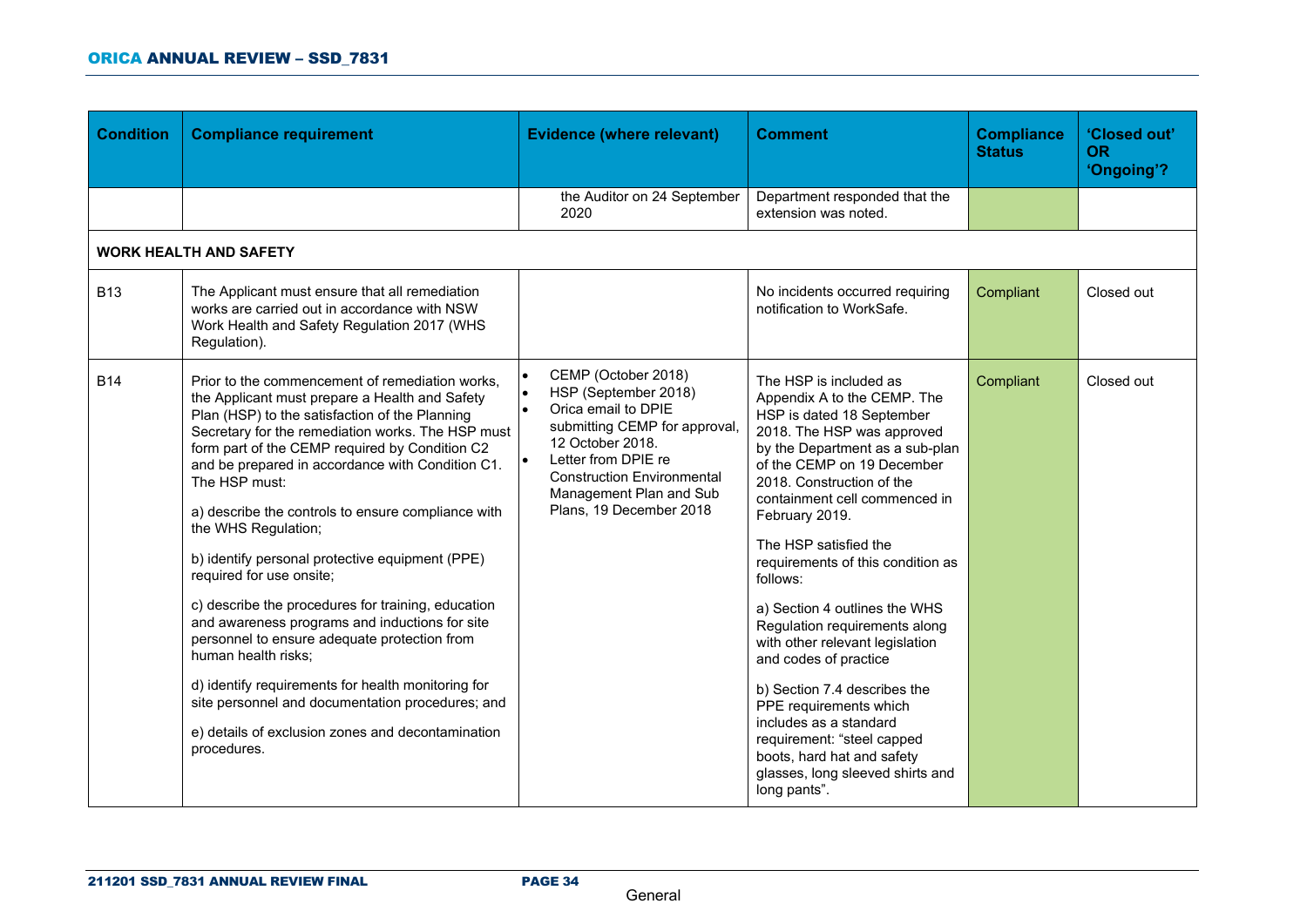| <b>Condition</b>         | <b>Compliance requirement</b>                                                                                                                                                                                                               | <b>Evidence (where relevant)</b>                                                                                                                  | <b>Comment</b>                                                                                                                                                                                                                                                                                                                             | <b>Compliance</b><br><b>Status</b> | 'Closed out'<br><b>OR</b><br>'Ongoing'? |
|--------------------------|---------------------------------------------------------------------------------------------------------------------------------------------------------------------------------------------------------------------------------------------|---------------------------------------------------------------------------------------------------------------------------------------------------|--------------------------------------------------------------------------------------------------------------------------------------------------------------------------------------------------------------------------------------------------------------------------------------------------------------------------------------------|------------------------------------|-----------------------------------------|
|                          |                                                                                                                                                                                                                                             |                                                                                                                                                   | c) Section 11 outlines the<br>training procedure including<br>inductions, general training and<br>licensing requirements.<br>d) Sections 4.1, 7.4 and 7.5                                                                                                                                                                                  |                                    |                                         |
|                          |                                                                                                                                                                                                                                             |                                                                                                                                                   | describe the use of exclusion<br>zones to minimise arsenic<br>exposure. The decontamination<br>procedure is described in<br>Section 7.4.                                                                                                                                                                                                   |                                    |                                         |
| <b>B15</b>               | The Applicant must:<br>a) not commence remediation works until the HSP<br>required by Condition B14 is approved by the<br>Planning Secretary; and<br>b) implement the most recent version of the HSP<br>approved by the Planning Secretary. | Letter from DPIE re<br>$\bullet$<br><b>Construction Environmental</b><br>Management Plan and Sub<br>Plans, 19 December 2018                       | The HSP was approved by the<br>Department as a sub-plan of the<br>CEMP on 19 December 2018.<br>Construction of the containment<br>cell commenced in February<br>2019.                                                                                                                                                                      | Compliant                          | Closed out                              |
| <b>AIR QUALITY</b>       |                                                                                                                                                                                                                                             |                                                                                                                                                   |                                                                                                                                                                                                                                                                                                                                            |                                    |                                         |
| <b>DUST MINIMISATION</b> |                                                                                                                                                                                                                                             |                                                                                                                                                   |                                                                                                                                                                                                                                                                                                                                            |                                    |                                         |
| <b>B16</b>               | All reasonable steps must be taken to minimise<br>dust generated during all works authorised by this<br>consent.                                                                                                                            | 60578946_Arsenic<br><b>Remediation Results</b><br>30APR19<br>• Arsenic remediation air quality<br>monitoring results from<br>13/02/18 to 28/06/19 | Ambient air quality monitoring<br>was undertaken during<br>construction works. The<br>monitoring included assessment<br>of TSP, PM10 and arsenic<br>criteria. The completed<br>containment cell is covered with<br>vegetation and inspected<br>regularly. There is limited<br>potential for dust generation<br>under long-term management. | Compliant                          | Closed out                              |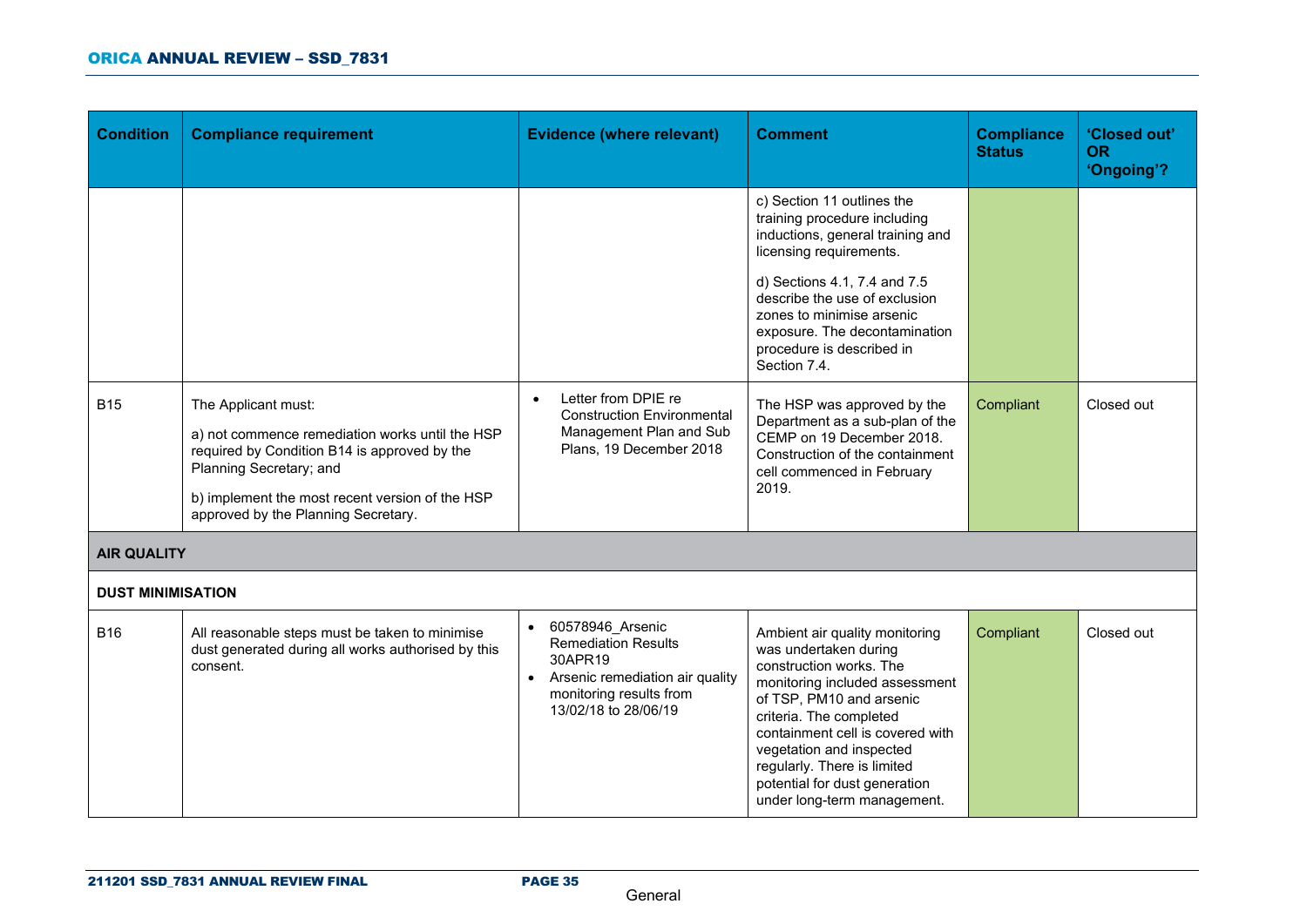| <b>Condition</b> | <b>Compliance requirement</b>                                                                                                                                                                                                                                                                                                                                                                                                                                                                                                                                                                                                                                                                                                                           | <b>Evidence (where relevant)</b>                                | <b>Comment</b>                                                                                                                                                                                                                           | <b>Compliance</b><br><b>Status</b> | 'Closed out'<br><b>OR</b><br>'Ongoing'? |
|------------------|---------------------------------------------------------------------------------------------------------------------------------------------------------------------------------------------------------------------------------------------------------------------------------------------------------------------------------------------------------------------------------------------------------------------------------------------------------------------------------------------------------------------------------------------------------------------------------------------------------------------------------------------------------------------------------------------------------------------------------------------------------|-----------------------------------------------------------------|------------------------------------------------------------------------------------------------------------------------------------------------------------------------------------------------------------------------------------------|------------------------------------|-----------------------------------------|
| <b>B17</b>       | The Applicant must ensure that:<br>• trucks and vehicles entering and leaving the site<br>that are carrying loads of dust generating materials<br>must have their loads covered at all times, except<br>during loading and unloading;<br>• remediation works not occur during adverse<br>meteorological conditions;<br>• any works are carried out progressively on site to<br>minimise exposed surfaces;<br>• all operations and activities occurring at the<br>remediation works must be carried out in a manner<br>that minimises the emissions of air pollutants from<br>the Development;<br>• trucks associated with the Development do not<br>track dirt onto the public road network; and<br>• public roads used by these trucks are kept clean. |                                                                 | During construction this<br>condition was met. The CEMP<br>defined the implemented<br>controls.                                                                                                                                          | Compliant                          | Closed out                              |
|                  | <b>AIR QUALITY DISCHARGES</b>                                                                                                                                                                                                                                                                                                                                                                                                                                                                                                                                                                                                                                                                                                                           |                                                                 |                                                                                                                                                                                                                                          |                                    |                                         |
| <b>B18</b>       | Equipment must be installed and operated in<br>accordance with best practice to ensure that the<br>development complies with all load limits, air quality<br>criteria, air emission limits and air quality<br>monitoring requirements as specified in the EPL<br>applicable to the site.                                                                                                                                                                                                                                                                                                                                                                                                                                                                | LTEMP (Rev 0), May 2019<br>$\bullet$<br>LTEMP (Rev 1), May 2020 | The containment cell is a<br>passive system. The completed<br>containment cell is covered with<br>vegetation and inspected<br>regularly. There is limited<br>potential to contribute to dust<br>emissions under long-term<br>management. | Compliant                          | Closed out                              |
|                  | AIR QUALITY MANAGEMENT PLAN                                                                                                                                                                                                                                                                                                                                                                                                                                                                                                                                                                                                                                                                                                                             |                                                                 |                                                                                                                                                                                                                                          |                                    |                                         |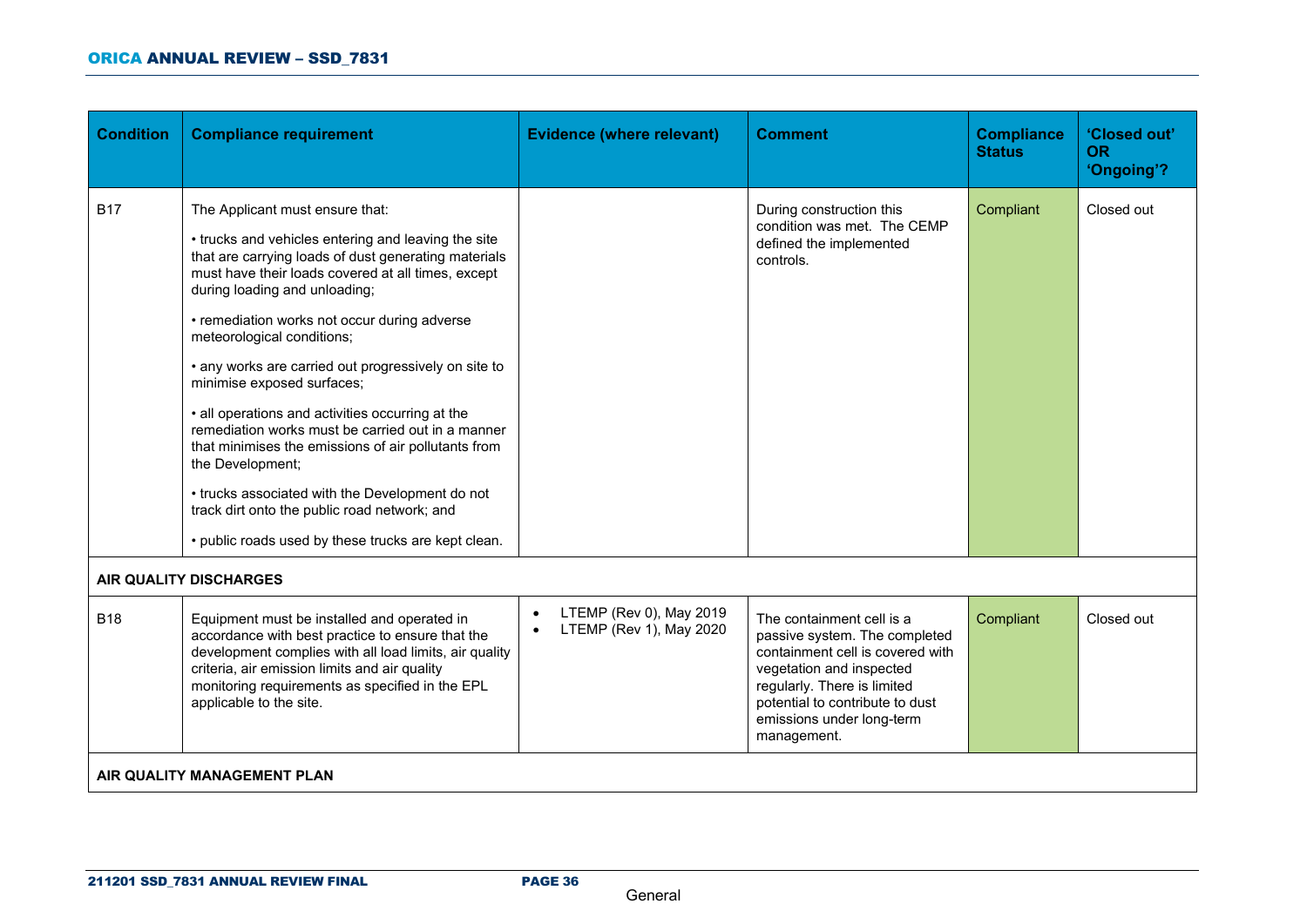#### ORICA ANNUAL REVIEW – SSD\_7831

| <b>Condition</b> | <b>Compliance requirement</b>                                                                                                                                                                                                                                                                                                                                                                                                                                                                                                                                                                                                                                                                                                                                                                                                                                                                                                                                                                                                                                                                                                                                                                                                                                                                              | <b>Evidence (where relevant)</b> | <b>Comment</b>                                                                                                                                                                                                                                                                                                                                                                                                                                                                                                                                                                                                                                                                                                                                                                                                                                              | <b>Compliance</b><br><b>Status</b> | 'Closed out'<br><b>OR</b><br>'Ongoing'? |
|------------------|------------------------------------------------------------------------------------------------------------------------------------------------------------------------------------------------------------------------------------------------------------------------------------------------------------------------------------------------------------------------------------------------------------------------------------------------------------------------------------------------------------------------------------------------------------------------------------------------------------------------------------------------------------------------------------------------------------------------------------------------------------------------------------------------------------------------------------------------------------------------------------------------------------------------------------------------------------------------------------------------------------------------------------------------------------------------------------------------------------------------------------------------------------------------------------------------------------------------------------------------------------------------------------------------------------|----------------------------------|-------------------------------------------------------------------------------------------------------------------------------------------------------------------------------------------------------------------------------------------------------------------------------------------------------------------------------------------------------------------------------------------------------------------------------------------------------------------------------------------------------------------------------------------------------------------------------------------------------------------------------------------------------------------------------------------------------------------------------------------------------------------------------------------------------------------------------------------------------------|------------------------------------|-----------------------------------------|
| <b>B19</b>       | Prior to the commencement of remediation works,<br>the Applicant must prepare an Air Quality<br>Management Plan (AQMP) to the satisfaction of the<br>Planning<br>Secretary. The AQMP must form part of the CEMP<br>required by Condition C2 and be prepared in<br>accordance with Condition C1. The AQMP must:<br>a) be prepared by a suitably qualified and<br>experienced person(s) whose appointment has<br>been endorsed by the Planning Secretary;<br>b) describe the measures that will be implemented<br>to minimise the potential risks to adverse air quality<br>in the area including:<br>(i) the management and mitigation measures to be<br>employed at the site;<br>(ii) plant and equipment being maintained to ensure<br>that it is in good order;<br>(iii) how the air quality impacts of the development<br>will be minimised during adverse meteorological<br>conditions or extraordinary events;<br>(iv) show the locations of dust monitors on and off-<br>site with appropriate trigger values;<br>(v) details regarding the mitigation and<br>management measures to control dust from<br>stockpiles;<br>(vi) report on the performance of the remediation<br>works against the key performance indicators for<br>each emission type using data from the real-time<br>dust monitors; | CEMP (October 2018)              | The AQMP is included as<br>Appendix B to the CEMP. The<br>AQMP is dated 5 October 2018.<br>Remediation works commenced<br>on 13 February 2019. The<br>requirements under this<br>condition are satisfied as<br>follows:<br>a) The AQMP was prepared by<br>David Rollings and Chad<br>Whitburn of AECOM.<br>b) The measures outlined under<br>this condition are included in the<br>following sections:<br>(i) Section 5 (Table 5 and Table<br>6)<br>(ii) Section 4<br>(iii) Section 5 (Table $5$ ) -<br>"Remediation works will not<br>occur during adverse<br>meteorological conditions"<br>(iv) Section 6.3 describes the<br>locations for the High Volume<br>Air Sampler (HVAS) as well as<br>real time continuous particulate<br>monitoring.<br>Section 6.4 - air quality trigger<br>values.<br>(v) Section 5 (Table 5) under<br>stockpiles sub-heading | Compliant                          | Closed out                              |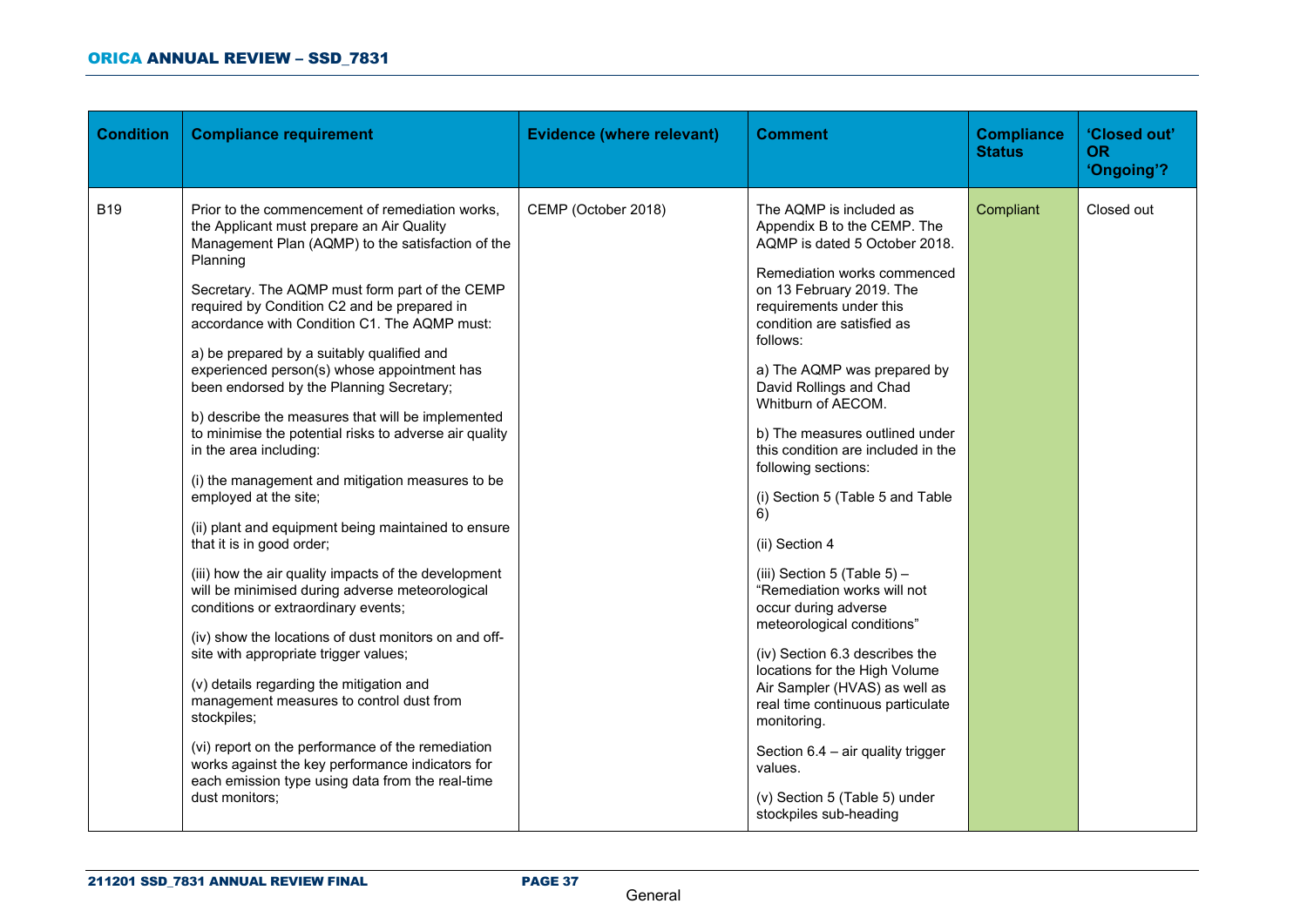| <b>Condition</b>        | <b>Compliance requirement</b>                                                                                                                                                                                                                                                                                                                                                                                                                                                                                                                                                                                   | <b>Evidence (where relevant)</b>                                                                                            | <b>Comment</b>                                                                                                                                                                                                                                                                                                                                                                                                                                                                                                                                  | <b>Compliance</b><br><b>Status</b> | 'Closed out'<br><b>OR</b><br>'Ongoing'? |
|-------------------------|-----------------------------------------------------------------------------------------------------------------------------------------------------------------------------------------------------------------------------------------------------------------------------------------------------------------------------------------------------------------------------------------------------------------------------------------------------------------------------------------------------------------------------------------------------------------------------------------------------------------|-----------------------------------------------------------------------------------------------------------------------------|-------------------------------------------------------------------------------------------------------------------------------------------------------------------------------------------------------------------------------------------------------------------------------------------------------------------------------------------------------------------------------------------------------------------------------------------------------------------------------------------------------------------------------------------------|------------------------------------|-----------------------------------------|
|                         | (vii) detail proactive mitigation measures for the<br>control of dust and odour impacts, including<br>procedures to restrict works during adverse<br>meteorological conditions;<br>(viii)detail procedures for consulting with the nearby<br>sensitive receivers to minimise dust and odour<br>impacts;<br>(ix) detail the contingency measures to be<br>implemented to respond to complaints or if dust<br>impacts are identified; and<br>(x) include record keeping, a complaints register<br>and compliance report to identify the control<br>measures that will be implemented for each<br>emission source. |                                                                                                                             | (vi) Sections 6.2 and $6.3 - air$<br>quality criteria.<br>Section 8 – review and continual<br>improvements procedure<br>(vii) Section 5 (Table 5)<br>(viii)Section 3.4 of CEMP. Orica<br>also has a Communications<br>Strategy and operates in<br>accordance with a Neighbour<br>(Off-site) EMP.<br>$(ix)$ Section 5 – reference to the<br>complaints management<br>procedures described in Section<br>7.1.5 of the CEMP<br>$(x)$ Section 5 – reference to the<br>complaints management<br>procedures described in Section<br>7.1.5 of the CEMP |                                    |                                         |
| <b>B20</b>              | The Applicant must:<br>a) not commence remediation works until the<br>AQMP required by Condition B19 is approved by<br>the Planning Secretary; and<br>b) implement the most recent.                                                                                                                                                                                                                                                                                                                                                                                                                             | Letter from DPIE re<br>$\bullet$<br><b>Construction Environmental</b><br>Management Plan and Sub<br>Plans, 19 December 2018 | Remediation work commenced<br>on 13 February 2019. Approval<br>of the AQMP (as part of the<br>CEMP) was received from the<br>Department on 19 December<br>2018.                                                                                                                                                                                                                                                                                                                                                                                 | Compliant                          | Closed out                              |
| <b>ODOUR MANAGEMENT</b> |                                                                                                                                                                                                                                                                                                                                                                                                                                                                                                                                                                                                                 |                                                                                                                             |                                                                                                                                                                                                                                                                                                                                                                                                                                                                                                                                                 |                                    |                                         |
| <b>B21</b>              | The Applicant must ensure the remediation works<br>does not cause or permit the emission of any<br>offensive odour (as defined in the POEO Act).                                                                                                                                                                                                                                                                                                                                                                                                                                                                |                                                                                                                             | No odour complaints in relation<br>to remediation works were<br>recorded during the AEMR<br>period.                                                                                                                                                                                                                                                                                                                                                                                                                                             | Compliant                          | Closed out                              |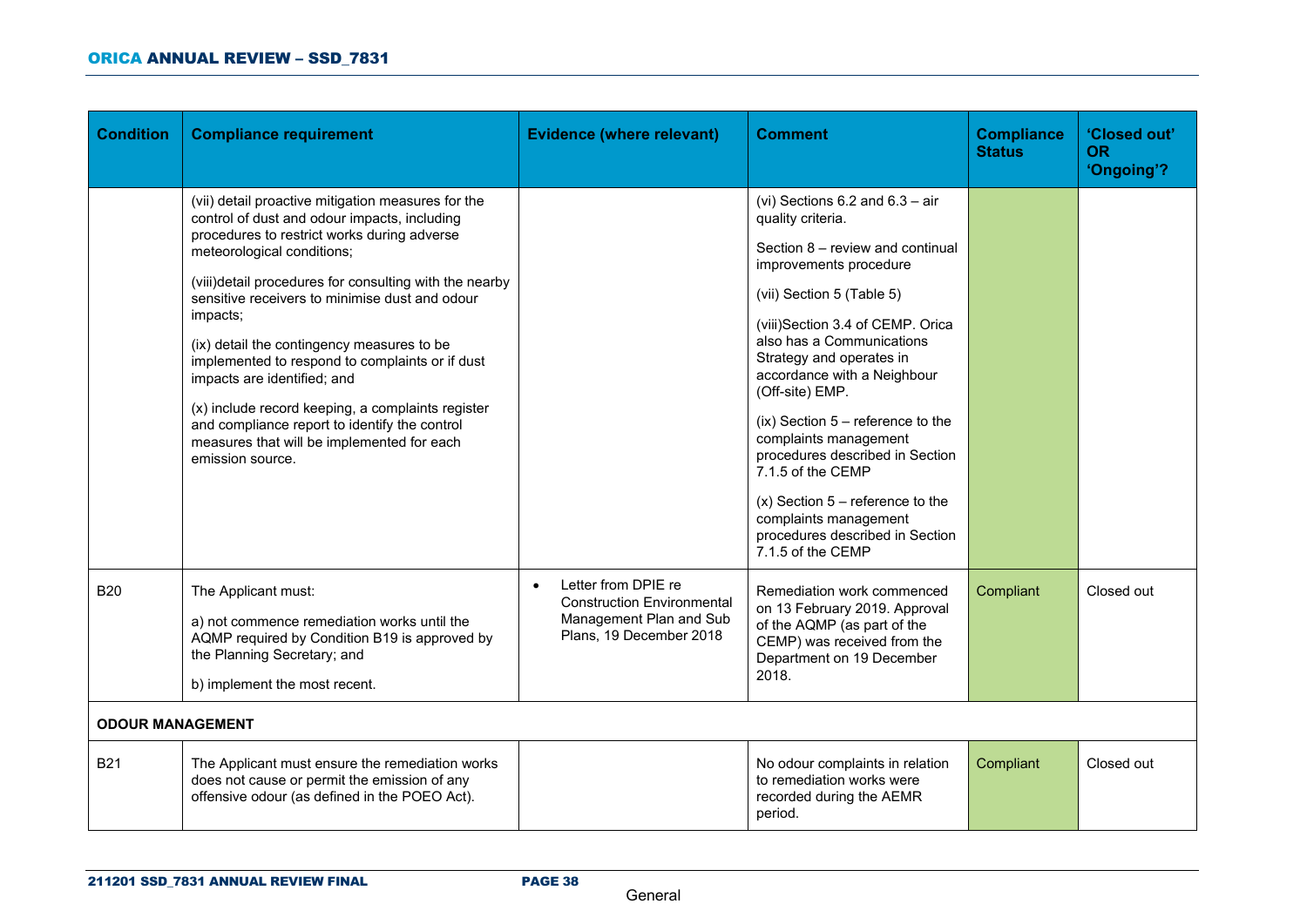| <b>Condition</b>      | <b>Compliance requirement</b>                                                                                                                                                                                                                                                                                                                                                                                                                                                                                                                                                                                                                                                                        | <b>Evidence (where relevant)</b>                                                                                                         | <b>Comment</b>                                                                                                                                                                                                                          | <b>Compliance</b><br><b>Status</b> | 'Closed out'<br><b>OR</b><br>'Ongoing'? |  |  |
|-----------------------|------------------------------------------------------------------------------------------------------------------------------------------------------------------------------------------------------------------------------------------------------------------------------------------------------------------------------------------------------------------------------------------------------------------------------------------------------------------------------------------------------------------------------------------------------------------------------------------------------------------------------------------------------------------------------------------------------|------------------------------------------------------------------------------------------------------------------------------------------|-----------------------------------------------------------------------------------------------------------------------------------------------------------------------------------------------------------------------------------------|------------------------------------|-----------------------------------------|--|--|
| <b>SOIL AND WATER</b> |                                                                                                                                                                                                                                                                                                                                                                                                                                                                                                                                                                                                                                                                                                      |                                                                                                                                          |                                                                                                                                                                                                                                         |                                    |                                         |  |  |
|                       | <b>SURFACE WATER MANAGEMENT SYSTEM</b>                                                                                                                                                                                                                                                                                                                                                                                                                                                                                                                                                                                                                                                               |                                                                                                                                          |                                                                                                                                                                                                                                         |                                    |                                         |  |  |
| <b>B22</b>            | Prior to the commencement of operations, the<br>Applicant must design and install a surface<br>water management system for the<br>Development. The system must:<br>a) be designed and constructed by a<br>suitably qualified and experienced<br>person(s);<br>be generally in accordance with the<br>b)<br>design diagrams in the Appendix A:<br>Wall Alignment and<br>Detail Design of the RAP;<br>be in accordance with applicable Australian<br>C)<br>Standards; and<br>ensure that the system capacity has been<br>d)<br>designed in accordance with Australian<br>Rainfall and Runoff (Engineers Australia,<br>2016) and Managing Urban Stormwater:<br>Council Handbook (EPA, 1997) Guidelines. | Remediation Action Plan,<br>$\bullet$<br>Golder Associates, July<br>2016<br>Site visit observations                                      | The surface water<br>management system was<br>designed by Golder<br>Associates and appears to<br>be generally in accordance<br>with the design diagrams in<br>the Appendix A: Wall<br><b>Alignment and Detail</b><br>Design of the RAP. | Compliant                          | Closed out                              |  |  |
| <b>B23</b>            | Within two months of the completion of<br>remediation works, works-as-executed<br>drawings signed by a registered surveyor<br>must be submitted to the Site Auditor<br>demonstrating that the stormwater drainage<br>and finished ground levels have been<br>constructed as detailed in the RAP.                                                                                                                                                                                                                                                                                                                                                                                                     | Orica email to C.M. Jewell re:<br>Works- as-executed drawing -<br>Stormwater drainage and<br>finished ground levels, 21<br>November 2019 | Survey was provided to the<br>Site Auditor within two months<br>of the completion of<br>remediation works.                                                                                                                              | Compliant                          | Closed out                              |  |  |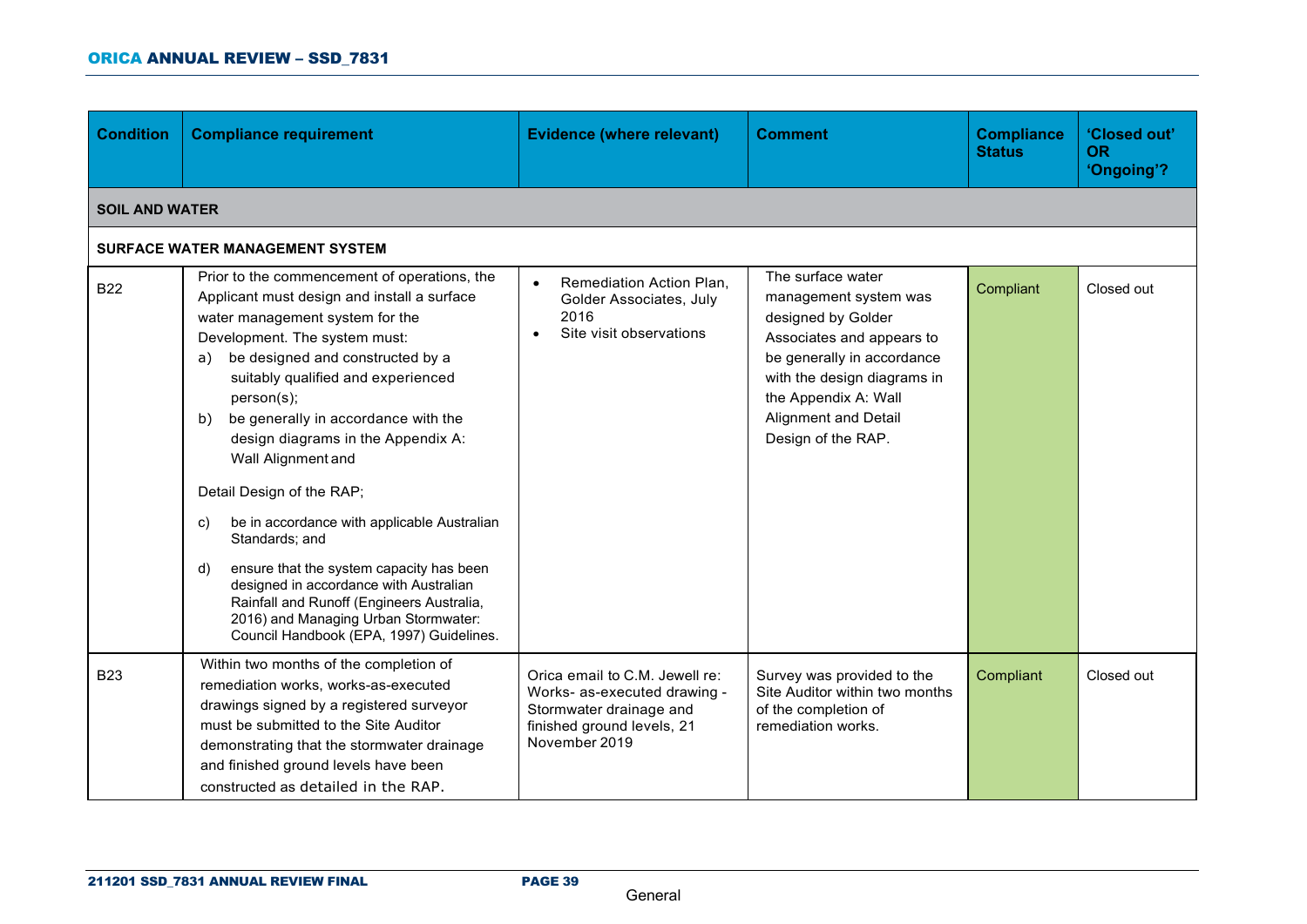| <b>Condition</b>          | <b>Compliance requirement</b>                                                                                                                                                                                                                                                                                                                                                                                                                                        | <b>Evidence (where relevant)</b>                                                                                                                                                   | <b>Comment</b>                                                                                                                                                                                                                                                     | <b>Compliance</b><br><b>Status</b> | 'Closed out'<br><b>OR</b><br>'Ongoing'? |
|---------------------------|----------------------------------------------------------------------------------------------------------------------------------------------------------------------------------------------------------------------------------------------------------------------------------------------------------------------------------------------------------------------------------------------------------------------------------------------------------------------|------------------------------------------------------------------------------------------------------------------------------------------------------------------------------------|--------------------------------------------------------------------------------------------------------------------------------------------------------------------------------------------------------------------------------------------------------------------|------------------------------------|-----------------------------------------|
| <b>B24</b>                | The surface water management system must be<br>operated and maintained for the duration of the<br>Development.                                                                                                                                                                                                                                                                                                                                                       | Site visit observations<br>$\bullet$<br>Interview with site<br>$\bullet$<br>personnel<br>Arsenic containment cell<br>$\bullet$<br>quarterly inspection<br>checklist dated 22/07/20 | The surface water<br>management system was<br>observed during the quarterly<br>site inspections conducted in<br>accordance with the LTEMP to<br>be in good condition.                                                                                              | Compliant                          | Ongoing                                 |
|                           | <b>EROSION AND SEDIMENT CONTROL</b>                                                                                                                                                                                                                                                                                                                                                                                                                                  |                                                                                                                                                                                    |                                                                                                                                                                                                                                                                    |                                    |                                         |
| <b>B25</b>                | Prior to the commencement of any construction<br>or other surface disturbance the Applicant must<br>install and maintain suitable erosion and<br>sediment control measures on-site, in<br>accordance with the relevant requirements of<br>the Managing Urban Stormwater: Soils and<br>Construction - Volume 1: Blue Book (Landcom,<br>2004) guideline and the Erosion and Sediment<br>Control<br>Plan included in the CEMP required by condition<br>C <sub>2</sub> . | CEMP (October 2018)                                                                                                                                                                | The Erosion and Sediment<br>Control Plan is Appendix C to<br>the CEMP.                                                                                                                                                                                             | Compliant                          | Closed out                              |
| <b>POLLUTION OF WATER</b> |                                                                                                                                                                                                                                                                                                                                                                                                                                                                      |                                                                                                                                                                                    |                                                                                                                                                                                                                                                                    |                                    |                                         |
| <b>B26</b>                | The development must comply with section 120<br>of the POEO Act, which prohibits the pollution of<br>waters, except as expressly provided for in an<br>EPL.                                                                                                                                                                                                                                                                                                          | CEMP (October 2018)<br>$\bullet$<br><b>Post Remediation Annual</b><br>$\bullet$<br><b>Groundwater Monitoring</b><br>Event - March 2020,<br>Golder Associates, 4 May<br>2020        | Erosion and sediment<br>control measures were in<br>place during construction.<br>The purpose of the<br>development is to address<br>historic contamination and<br>improve groundwater<br>quality. Ongoing monitoring<br>as per the LTEMP is<br>required to verify | Compliant                          | Closed out                              |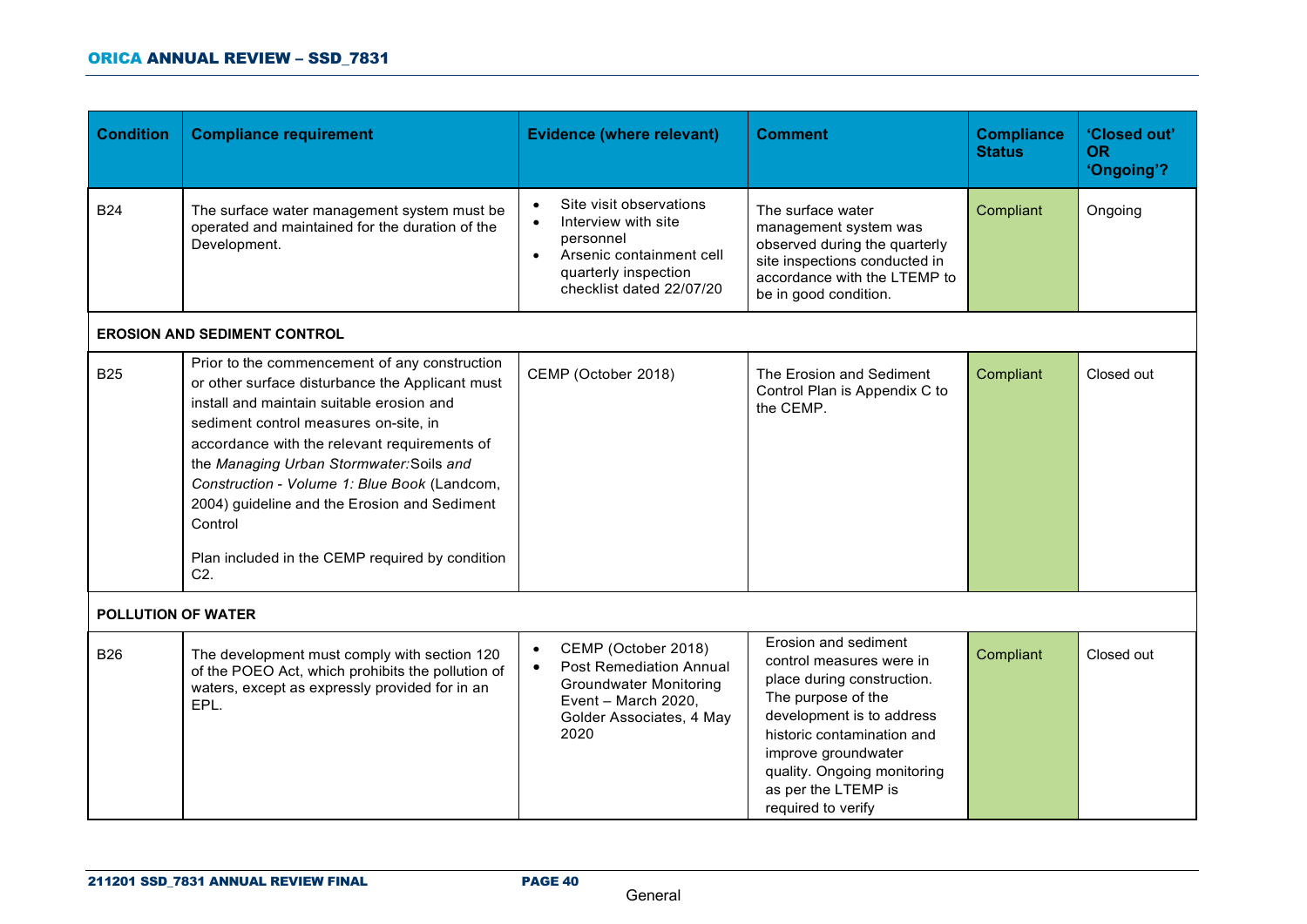| <b>Condition</b>     | <b>Compliance requirement</b>                                                                                                                                                                                                                                                                                                                                                                     | <b>Evidence (where relevant)</b>                                          | <b>Comment</b>                                                                                                                   | <b>Compliance</b><br><b>Status</b> | 'Closed out'<br><b>OR</b><br>'Ongoing'? |
|----------------------|---------------------------------------------------------------------------------------------------------------------------------------------------------------------------------------------------------------------------------------------------------------------------------------------------------------------------------------------------------------------------------------------------|---------------------------------------------------------------------------|----------------------------------------------------------------------------------------------------------------------------------|------------------------------------|-----------------------------------------|
|                      |                                                                                                                                                                                                                                                                                                                                                                                                   |                                                                           | effectiveness of<br>the cell.                                                                                                    |                                    |                                         |
| <b>B27</b>           | Any spills must be contained and disposed of at<br>a licenced facility.                                                                                                                                                                                                                                                                                                                           |                                                                           | No spills reported during<br>construction of the cell.                                                                           | Not triggered                      | <b>NA</b>                               |
| <b>B28</b>           | Any servicing or repair work of motor vehicles<br>or mobile plant is to be carried out within a<br>sealed area that has environmental controls<br>appropriate for servicing or repair work. This<br>must include bunding where there this work<br>could result in liquids being spilled.                                                                                                          |                                                                           | There was no on-site servicing<br>or repair of vehicles or mobile<br>plant associated with the<br>remediation works.             | Not triggered                      | <b>NA</b>                               |
| <b>IMPORTED SOIL</b> |                                                                                                                                                                                                                                                                                                                                                                                                   |                                                                           |                                                                                                                                  |                                    |                                         |
| <b>B29</b>           | The Applicant must:<br>ensure that only VENM or ENM or other<br>i)<br>material approved in writing by the EPA is<br>used as fill on the site;                                                                                                                                                                                                                                                     | Remediation Validation Report,<br>Golder Associates, 24<br>December, 2019 | Materials tracking included as<br>Appendix D of the Remediation<br>Validation Report.                                            | Compliant                          | Closed out                              |
|                      | keep accurate records of the volume and<br>ii)<br>type of fill to be used; and<br>make these records available to the                                                                                                                                                                                                                                                                             |                                                                           |                                                                                                                                  |                                    |                                         |
|                      | iii)<br>Planning Secretary upon request.                                                                                                                                                                                                                                                                                                                                                          |                                                                           |                                                                                                                                  |                                    |                                         |
|                      | UNEXPECTED FINDS PROTOCOL                                                                                                                                                                                                                                                                                                                                                                         |                                                                           |                                                                                                                                  |                                    |                                         |
| <b>B30</b>           | Prior to the commencement of construction, the<br>Applicant must prepare an unexpected finds<br>protocol to ensure that potentially contaminated<br>material is appropriately managed. The protocol<br>must form part of the CEMP required by<br>Condition C2 and must ensure any material<br>identified as contaminated must be disposed off-<br>site, with the disposal location and results of | CEMP (October 2018)<br>$\bullet$                                          | The unexpected finds protocol<br>is included in Section 5.6 of<br>the CEMP. No unexpected<br>finds occurred during the<br>works. | Compliant                          | Closed out                              |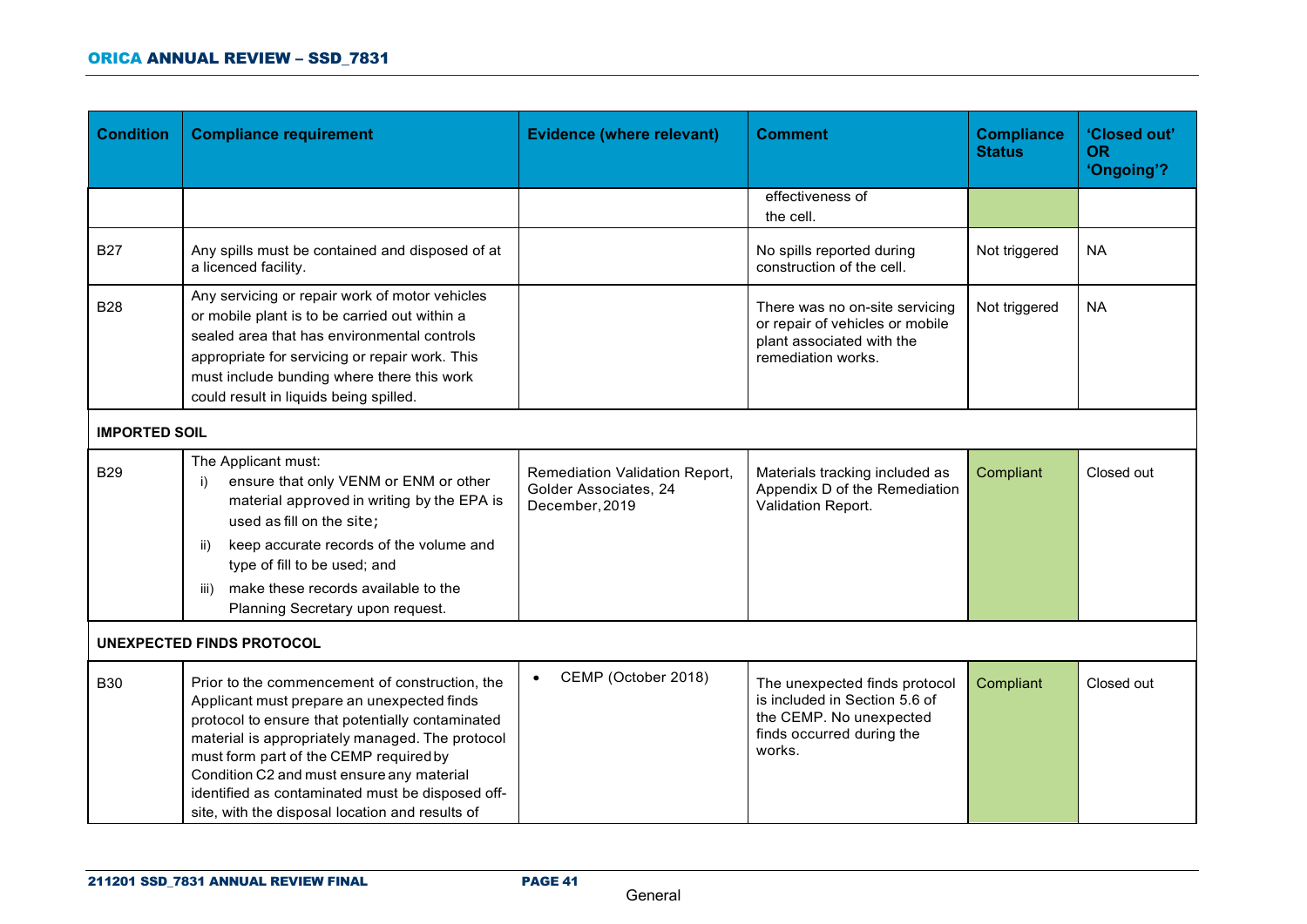| <b>Condition</b>        | <b>Compliance requirement</b>                                                                                                                                                                                                                                                                                                                              | <b>Evidence (where relevant)</b>                                                              | <b>Comment</b>                                                                                                                                                                                                                                                | <b>Compliance</b><br><b>Status</b> | 'Closed out'<br><b>OR</b><br>'Ongoing'? |
|-------------------------|------------------------------------------------------------------------------------------------------------------------------------------------------------------------------------------------------------------------------------------------------------------------------------------------------------------------------------------------------------|-----------------------------------------------------------------------------------------------|---------------------------------------------------------------------------------------------------------------------------------------------------------------------------------------------------------------------------------------------------------------|------------------------------------|-----------------------------------------|
|                         | testing submitted to Council, prior to its removal<br>from the site.                                                                                                                                                                                                                                                                                       |                                                                                               |                                                                                                                                                                                                                                                               |                                    |                                         |
| <b>HAZARDS AND RISK</b> |                                                                                                                                                                                                                                                                                                                                                            |                                                                                               |                                                                                                                                                                                                                                                               |                                    |                                         |
| <b>B31</b>              | The Applicant must store all chemicals, fuels<br>and oils used on-site in appropriately bunded<br>areas in accordance with the requirements of<br>all relevant Australian Standards, and EPA's<br>Storing and Handling of Liquids: Environmental<br>Protection - Participants Manual (DECC, 2007)<br>(as may be updated or replaced from time to<br>time). |                                                                                               | No bulk fuels were stored on<br>site by the contractors.                                                                                                                                                                                                      | Compliant                          | Closed out                              |
| <b>WASTE MANAGEMENT</b> |                                                                                                                                                                                                                                                                                                                                                            |                                                                                               |                                                                                                                                                                                                                                                               |                                    |                                         |
|                         | <b>STATUTORY REQUIREMENTS</b>                                                                                                                                                                                                                                                                                                                              |                                                                                               |                                                                                                                                                                                                                                                               |                                    |                                         |
| <b>B32</b>              | All waste materials removed from the site must<br>only be directed to a waste management facility<br>or premises lawfully permitted to accept the<br>materials.                                                                                                                                                                                            | <b>Remediation Validation</b><br>$\bullet$<br>Report, Golder Associates,<br>24 December, 2019 | No soil was removed from<br>the site. All material was<br>retained on site as part of<br>the containment cell as<br>outlined in the Remediation<br>Validation Report.                                                                                         | Not triggered                      | <b>NA</b>                               |
| <b>B33</b>              | Waste generated outside the site must not be<br>received at the site for storage, treatment,<br>processing, reprocessing, or disposal, except as<br>expressly permitted by an EPL.                                                                                                                                                                         | <b>Remediation Validation</b><br>Report, Golder Associates,<br>24 December, 2019              | No waste generated<br>outside the site was<br>received for storage,<br>treatment, processing,<br>reprocessing or disposal as<br>part of the development.<br>VEMN was received for the<br>cell capping as outlined in<br>the Remediation Validation<br>Report. | Not triggered                      | <b>NA</b>                               |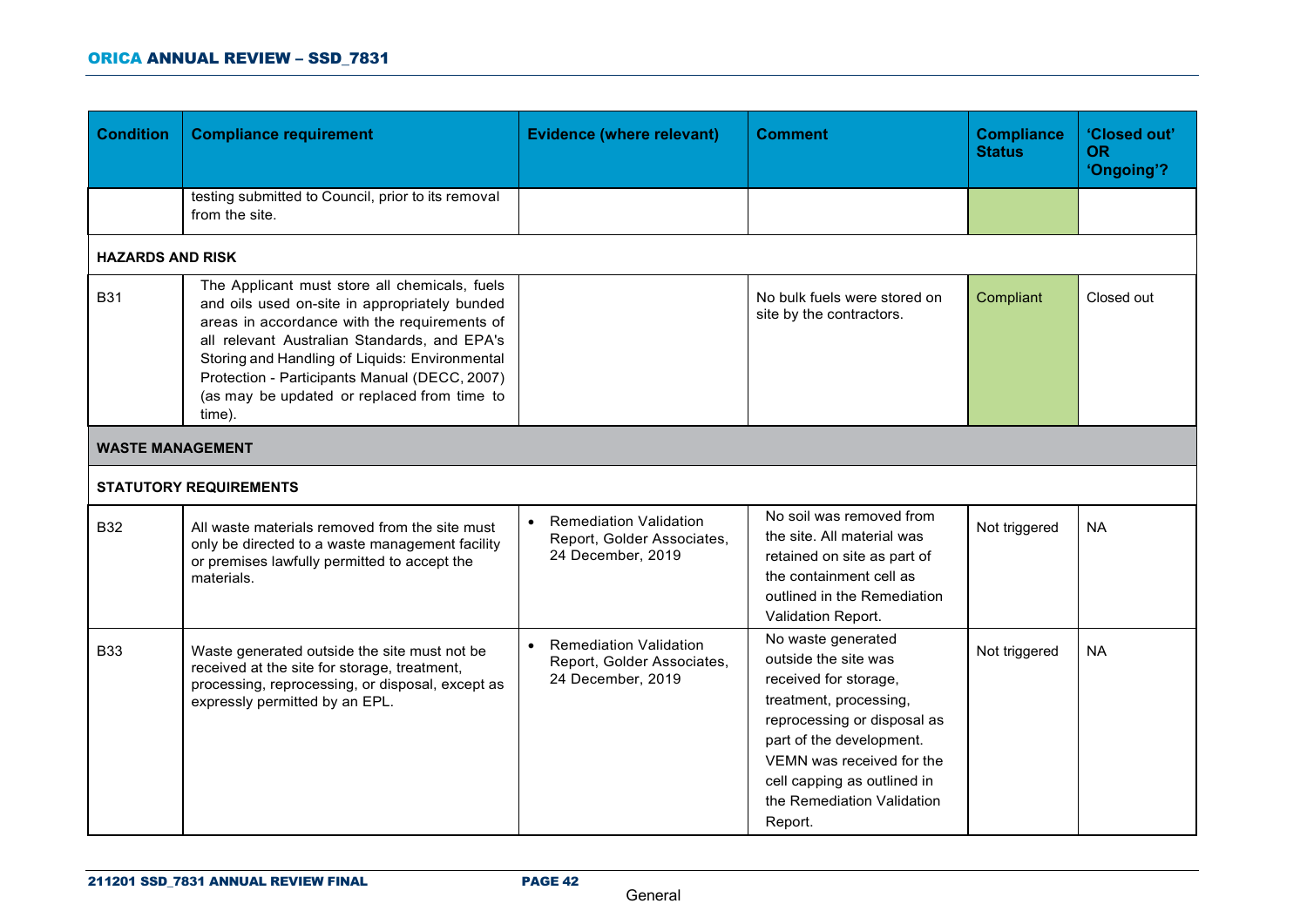| <b>Condition</b>     | <b>Compliance requirement</b>                                                                                                                                                                                                                                                                                                                                                                                                                                                                                                                                                          |                                                                                                                                                                                      |                                         |                                                                                                                     | <b>Evidence (where relevant)</b>                                                                                                                                                           | <b>Comment</b>                                                               | <b>Compliance</b><br><b>Status</b> | 'Closed out'<br><b>OR</b><br>'Ongoing'? |
|----------------------|----------------------------------------------------------------------------------------------------------------------------------------------------------------------------------------------------------------------------------------------------------------------------------------------------------------------------------------------------------------------------------------------------------------------------------------------------------------------------------------------------------------------------------------------------------------------------------------|--------------------------------------------------------------------------------------------------------------------------------------------------------------------------------------|-----------------------------------------|---------------------------------------------------------------------------------------------------------------------|--------------------------------------------------------------------------------------------------------------------------------------------------------------------------------------------|------------------------------------------------------------------------------|------------------------------------|-----------------------------------------|
|                      |                                                                                                                                                                                                                                                                                                                                                                                                                                                                                                                                                                                        | PESTS, VERMIN AND NOXIOUS WEED MANAGEMENT                                                                                                                                            |                                         |                                                                                                                     |                                                                                                                                                                                            |                                                                              |                                    |                                         |
| <b>B36</b>           | The Applicant must:<br>implement suitable measures to<br>a)<br>manage pests, vermin and declared<br>noxious weeds on the site; and<br>inspect the site on a regular basis to<br>b)<br>ensure that these measures are working<br>effectively, and that pests, vermin or<br>noxious weeds are not present on site in<br>sufficient numbers to pose an<br>environmental hazard, or cause the loss<br>of amenity in the surrounding area.<br>Note: For the purposes of this condition, noxious<br>weeds are those species subject to an order<br>declared under the Noxious Weed Act 1993. |                                                                                                                                                                                      | $\bullet$<br>$\bullet$                  | CEMP (October 2018)<br>LTEMP (May 2019)<br>Arsenic containment cell<br>quarterly inspection<br>checklists (Enablon) | Management measures for<br>weeds and pests are included<br>in Section 5.8 of the CEMP<br>and Section 6.2 of the<br>LTEMP. Weed observations<br>are including the quarterly<br>inspections. | Compliant                                                                    | Ongoing                            |                                         |
| <b>NOISE</b>         |                                                                                                                                                                                                                                                                                                                                                                                                                                                                                                                                                                                        |                                                                                                                                                                                      |                                         |                                                                                                                     |                                                                                                                                                                                            |                                                                              |                                    |                                         |
| <b>HOURS OF WORK</b> |                                                                                                                                                                                                                                                                                                                                                                                                                                                                                                                                                                                        |                                                                                                                                                                                      |                                         |                                                                                                                     |                                                                                                                                                                                            |                                                                              |                                    |                                         |
| <b>B37</b>           | <b>Table 1: Hours of Work</b><br><b>Activity</b><br>Remediation<br>works                                                                                                                                                                                                                                                                                                                                                                                                                                                                                                               | The Applicant must comply with the hours of<br>work detailed in Table 1, unless otherwise<br>agreed in writing by the Planning Secretary.<br>Day<br>Monday $-$<br>Friday<br>Saturday | <b>Time</b><br>7am to 6pm<br>8am to 1pm | $\bullet$                                                                                                           | CEMP (October 2018)                                                                                                                                                                        | All remediation works were<br>undertaken within these<br>construction hours. | Compliant                          | Closed out                              |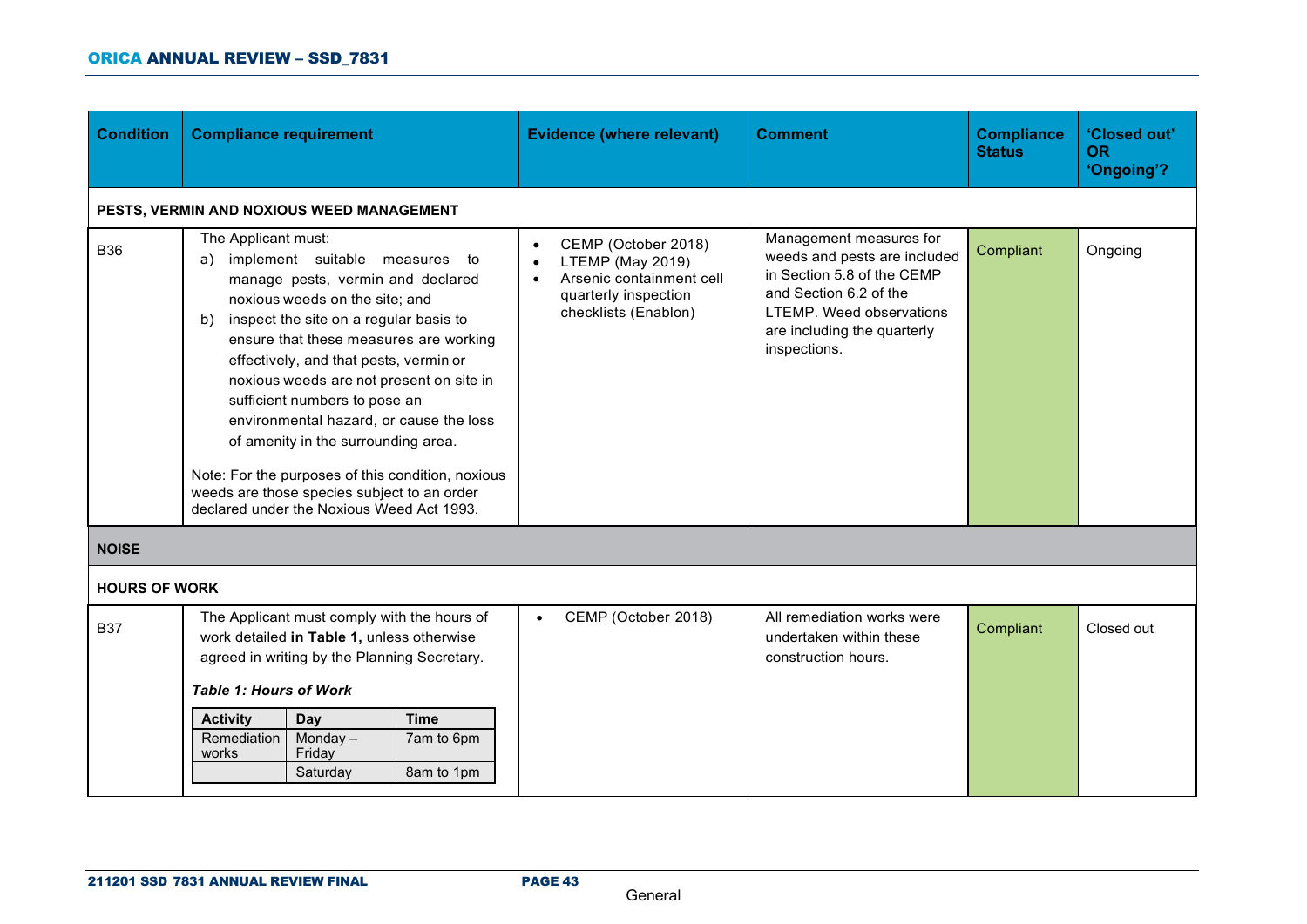| <b>Condition</b> | <b>Compliance requirement</b>                                                                                                                                                                                                                                                                                                                                                                                                                                                                | <b>Evidence (where relevant)</b> | <b>Comment</b>                                                                                                                                                                                                                                                                                                                                                                                                                                                                                                                      | <b>Compliance</b><br><b>Status</b> | 'Closed out'<br><b>OR</b><br>'Ongoing'? |
|------------------|----------------------------------------------------------------------------------------------------------------------------------------------------------------------------------------------------------------------------------------------------------------------------------------------------------------------------------------------------------------------------------------------------------------------------------------------------------------------------------------------|----------------------------------|-------------------------------------------------------------------------------------------------------------------------------------------------------------------------------------------------------------------------------------------------------------------------------------------------------------------------------------------------------------------------------------------------------------------------------------------------------------------------------------------------------------------------------------|------------------------------------|-----------------------------------------|
| <b>B38</b>       | Works outside of the hours identified in<br>Condition 837 may be undertaken in the<br>following circumstances:<br>a) works that are inaudible at the<br>nearestsensitive receivers;<br>works agreed to in writing by the Planning<br>b)<br>Secretary; and<br>where it is required in an emergency to<br>C)<br>avoidthe<br>loss of lives, property and/or to prevent<br>environmental harm.                                                                                                   |                                  | Works were not undertaken<br>outside the standard hours<br>specified in condition B37.                                                                                                                                                                                                                                                                                                                                                                                                                                              | Not triggered                      | <b>NA</b>                               |
|                  | <b>REMEDIATION WORKS NOISE LIMITS</b>                                                                                                                                                                                                                                                                                                                                                                                                                                                        |                                  |                                                                                                                                                                                                                                                                                                                                                                                                                                                                                                                                     |                                    |                                         |
| <b>B39</b>       | The development must be constructed to<br>achieve the construction noise management<br>levels detailed in the Interim Construction Noise<br>Guideline (Department of Environment and<br>Climate Change, 2009). All feasible and<br>reasonable noise mitigation measures must be<br>implemented and any activities that could<br>exceedthe construction noise management<br>levels must be identified and managed in<br>accordance with the management and<br>mitigation measures in the EIS. | CEMP (October 2018)<br>$\bullet$ | Noise and vibration<br>management measures are<br>included in Section<br>5.4 of the CEMP (Table 16).<br>This includes management<br>in accordance with the<br><b>Interim Construction Noise</b><br>Guideline (Department of<br><b>Environment and Climate</b><br>Change, 2009). It was<br>predicted that operation of<br>excavation equipment and<br>vehicles would not likely to<br>increase the background<br>noise by a measurable<br>amount. No complaints<br>were received relating to<br>noise from the remediation<br>works. | Compliant                          | Closed out                              |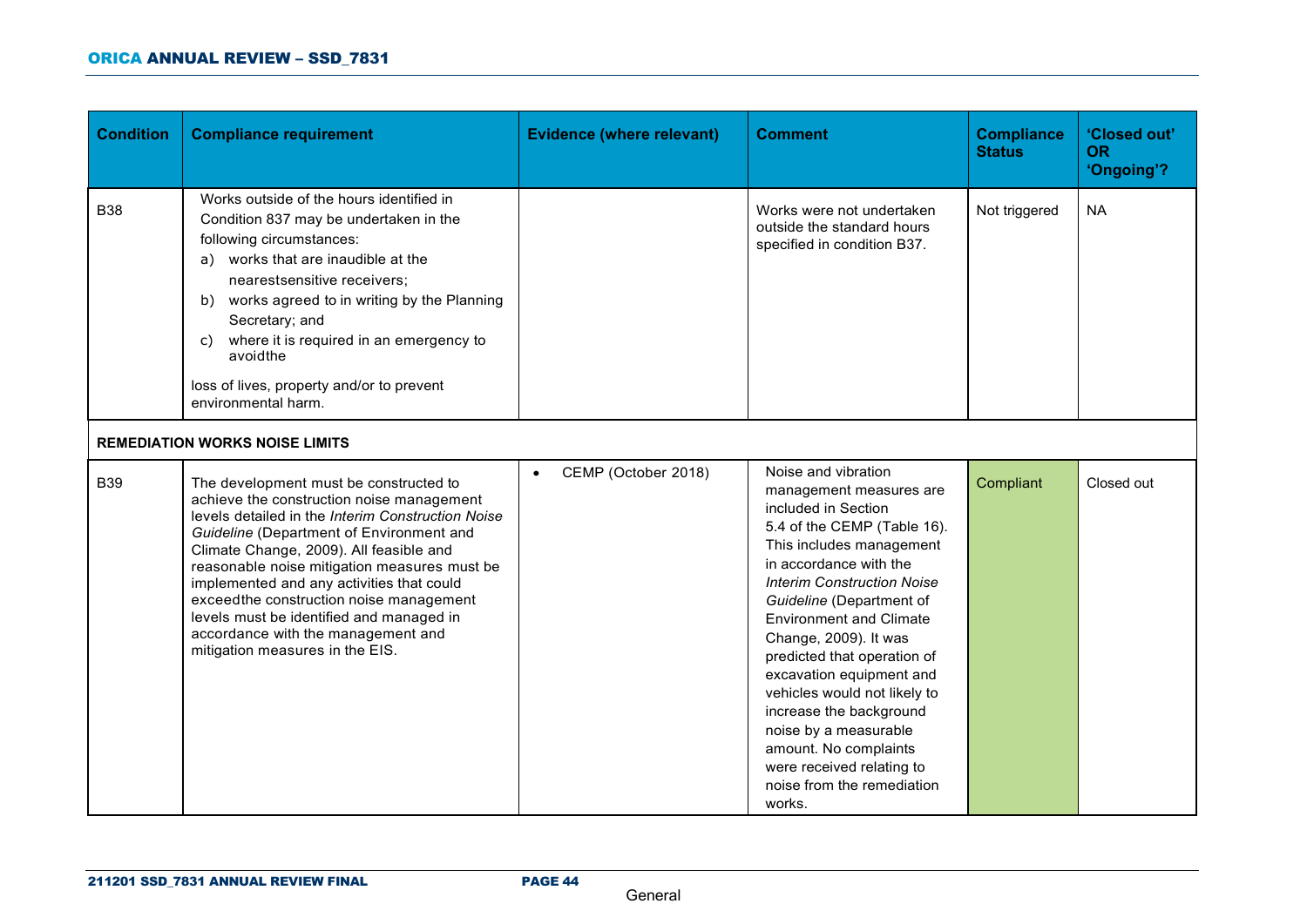| <b>Condition</b> | <b>Compliance requirement</b>                                                                                                                                                                                                                                                                                                                                                                                                                             | <b>Evidence (where relevant)</b> | <b>Comment</b>                                                                                                                                                                                                                                                                                                                                                                                                                                                                                                                                        | <b>Compliance</b><br><b>Status</b> | 'Closed out'<br><b>OR</b><br>'Ongoing'? |  |  |  |  |
|------------------|-----------------------------------------------------------------------------------------------------------------------------------------------------------------------------------------------------------------------------------------------------------------------------------------------------------------------------------------------------------------------------------------------------------------------------------------------------------|----------------------------------|-------------------------------------------------------------------------------------------------------------------------------------------------------------------------------------------------------------------------------------------------------------------------------------------------------------------------------------------------------------------------------------------------------------------------------------------------------------------------------------------------------------------------------------------------------|------------------------------------|-----------------------------------------|--|--|--|--|
|                  | <b>VARIATION CRITERIA</b>                                                                                                                                                                                                                                                                                                                                                                                                                                 |                                  |                                                                                                                                                                                                                                                                                                                                                                                                                                                                                                                                                       |                                    |                                         |  |  |  |  |
| <b>B40</b>       | Vibration caused by construction at any<br>residence or structure outside the site must be<br>limited to:<br>a) for structural damage, German Standard<br>DIN 4150 Part 3 Structural Vibration in<br>Buildings. Effects on Structures; and<br>for human exposure, the acceptable vibration<br>values set out in the Environmental Noise<br>Management Assessing Vibration: ATechnical<br>Guideline (Department of Environment and<br>Conservation, 2006). | CEMP (October 2018)<br>$\bullet$ | It was predicted that<br>"Basedupon the location of<br>the remediation work the<br>buildings on the adjacent<br>site are located within the<br>safe working distance for<br>cosmetic damage." Table<br>16 in the CEMP includes the<br>following safe working<br>distances of vibration<br>intensive equipment will be<br>used during the works for<br>tracked mobile operating<br>plant (excavator/crane):<br>Cosmetic damage - 3m<br>Human response - 13m.<br>No complaints were<br>received relating to<br>vibration from the<br>remediation works. | Compliant                          | Closed out                              |  |  |  |  |
|                  | <b>REMEDIATION WORKS CONDITIONS</b>                                                                                                                                                                                                                                                                                                                                                                                                                       |                                  |                                                                                                                                                                                                                                                                                                                                                                                                                                                                                                                                                       |                                    |                                         |  |  |  |  |
| <b>B41</b>       | The Applicant must ensure that:<br>The developmentdoes not result in any<br>a)<br>queuing on the public road network;<br>all vehicular movement to and from the<br>b)<br>sitemust be in a forward direction;<br>the swept path of the longest vehicle<br>C)<br>entering and exiting the site, as well as                                                                                                                                                  | CEMP (October 2018)<br>$\bullet$ | Traffic management measures<br>are included in Section 5.7 of<br>the CEMP.                                                                                                                                                                                                                                                                                                                                                                                                                                                                            | Compliant                          | Closed out                              |  |  |  |  |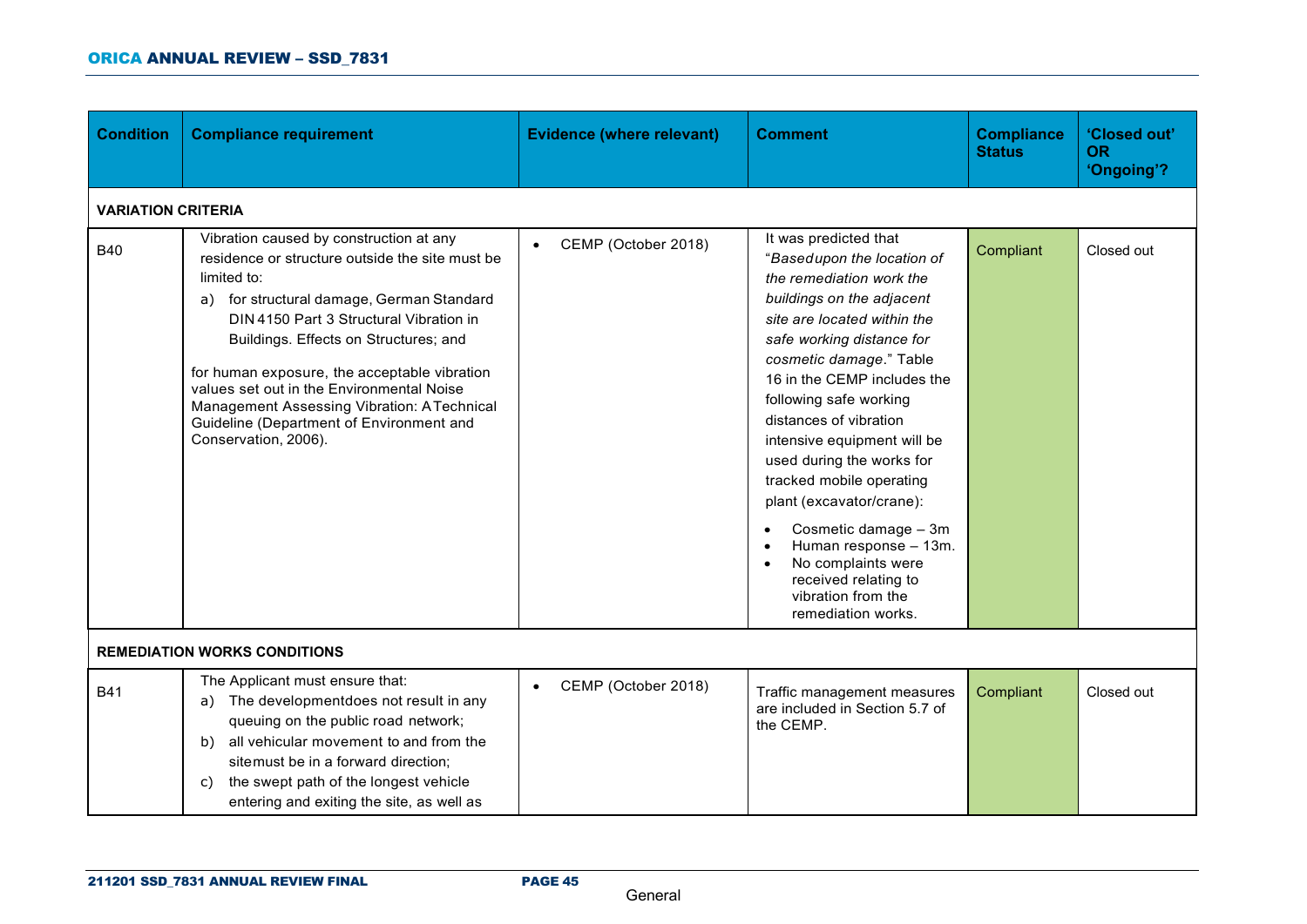| <b>Condition</b> | <b>Compliance requirement</b>                                                                                                                                                                                                                                                                                     | <b>Evidence (where relevant)</b>                                                                                                                                                                                                                                                                  | <b>Comment</b>                                                                                                                                                                     | <b>Compliance</b><br><b>Status</b> | 'Closed out'<br><b>OR</b><br>'Ongoing'? |
|------------------|-------------------------------------------------------------------------------------------------------------------------------------------------------------------------------------------------------------------------------------------------------------------------------------------------------------------|---------------------------------------------------------------------------------------------------------------------------------------------------------------------------------------------------------------------------------------------------------------------------------------------------|------------------------------------------------------------------------------------------------------------------------------------------------------------------------------------|------------------------------------|-----------------------------------------|
|                  | manoeuvrability through the site, is in<br>accordance with the relevant<br>AUSTROADS guideline;<br>all loading and unloading of materials is<br>d)<br>carried out on-site in designated areas;<br>and<br>vehicle manoeuvring areas must always<br>e)<br>be kept clear of any obstacles, including<br>parked cars. |                                                                                                                                                                                                                                                                                                   |                                                                                                                                                                                    |                                    |                                         |
| <b>PARKING</b>   |                                                                                                                                                                                                                                                                                                                   |                                                                                                                                                                                                                                                                                                   |                                                                                                                                                                                    |                                    |                                         |
| <b>B42</b>       | The Applicant must provide sufficient parking<br>facilities on-site, including for heavy vehicles and<br>for site personnel, to ensure that traffic<br>associated with the remediation works does not<br>utilise public and residential streets or public<br>parking facilities.                                  |                                                                                                                                                                                                                                                                                                   | No complaints concerning<br>traffic or parking were<br>received.                                                                                                                   | Compliant                          | Closed out                              |
|                  | <b>COMMUNITY ENGAGEMENT</b>                                                                                                                                                                                                                                                                                       |                                                                                                                                                                                                                                                                                                   |                                                                                                                                                                                    |                                    |                                         |
| <b>B43</b>       | The Applicant must consult with the community<br>regularly throughout the remediation works,<br>including consultation with the nearby and<br>adjacent landowners, sensitive receivers,<br>relevant regulatory authorities and other<br>interested stakeholders.                                                  | • Communications Strategy,<br>rev3, 6 July 2020<br>• CRG meeting agenda, 26<br>August 2019<br>• CRG meeting notes, 27 May<br>2019<br>• Letter to neighbours<br>update 2019 dated<br>23/03/19<br>• Letter to neighbours dated<br>19/02/19<br>• Quarterly liaison meeting<br>with EPA, 2 March 2020 | <b>Community Reference Group</b><br>meetings have included<br>updates on the remediation<br>works. CRG meeting agendas<br>and meeting notes are<br>available on the Orica website. | Compliant                          | Closed out                              |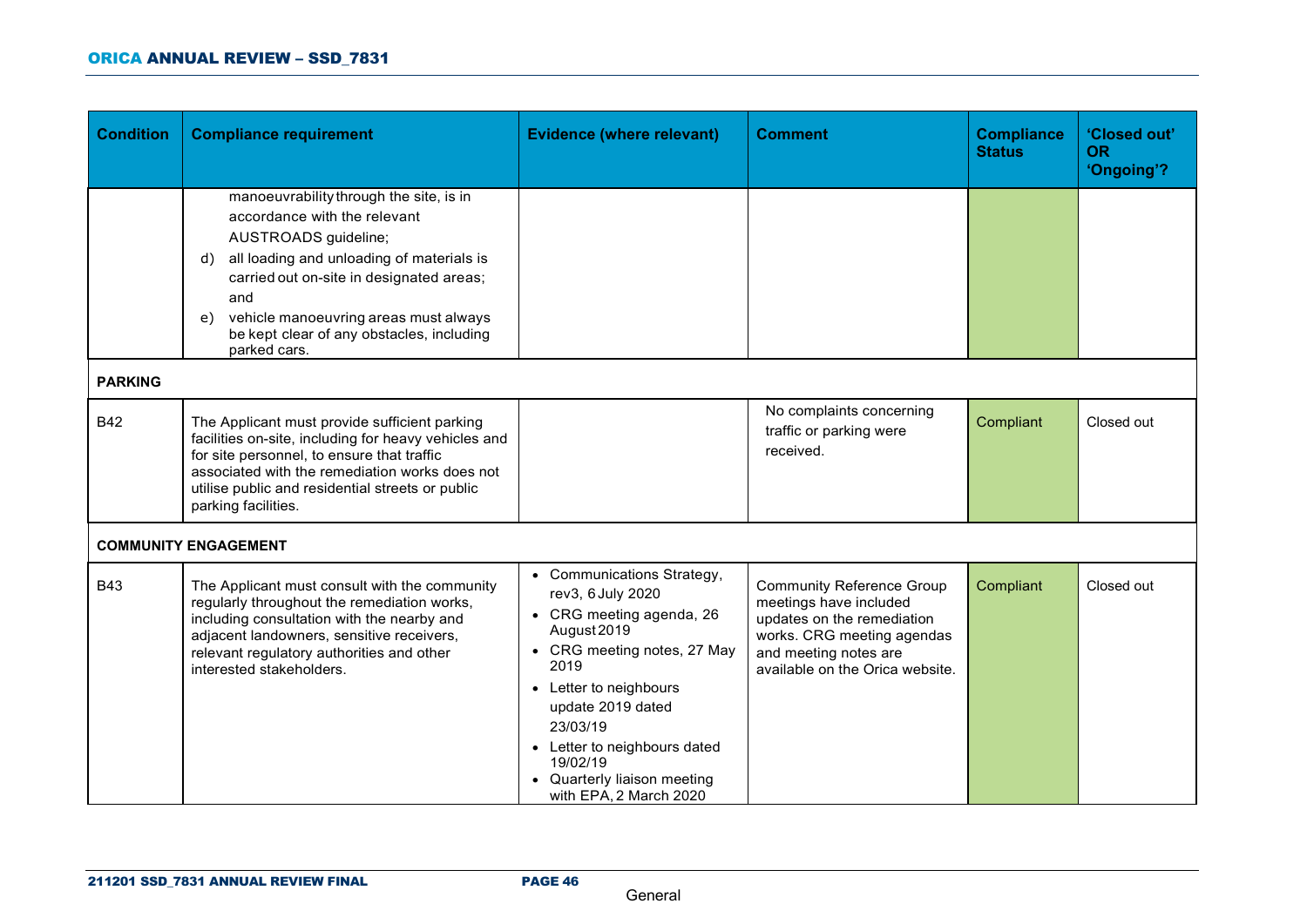| <b>Condition</b>                                         | <b>Compliance requirement</b>                                                                                                                                                                                                                                                                                                                                                                                                                                                                                                                                                                                                                                                                                                                                                                                                                                                                                                                                                                                                                   | <b>Evidence (where relevant)</b>                                          | <b>Comment</b>                                                                                                                                                                                                                                                                                                                                                                                                                                                                                                                                             | <b>Compliance</b><br><b>Status</b> | 'Closed out'<br>OR.<br>'Ongoing'? |  |  |  |
|----------------------------------------------------------|-------------------------------------------------------------------------------------------------------------------------------------------------------------------------------------------------------------------------------------------------------------------------------------------------------------------------------------------------------------------------------------------------------------------------------------------------------------------------------------------------------------------------------------------------------------------------------------------------------------------------------------------------------------------------------------------------------------------------------------------------------------------------------------------------------------------------------------------------------------------------------------------------------------------------------------------------------------------------------------------------------------------------------------------------|---------------------------------------------------------------------------|------------------------------------------------------------------------------------------------------------------------------------------------------------------------------------------------------------------------------------------------------------------------------------------------------------------------------------------------------------------------------------------------------------------------------------------------------------------------------------------------------------------------------------------------------------|------------------------------------|-----------------------------------|--|--|--|
| PART C: ENVIRONMENTAL MANAGEMENT, REPORTING AND AUDITING |                                                                                                                                                                                                                                                                                                                                                                                                                                                                                                                                                                                                                                                                                                                                                                                                                                                                                                                                                                                                                                                 |                                                                           |                                                                                                                                                                                                                                                                                                                                                                                                                                                                                                                                                            |                                    |                                   |  |  |  |
|                                                          | <b>MANAGEMENT PLAN REQUIREMENTS</b>                                                                                                                                                                                                                                                                                                                                                                                                                                                                                                                                                                                                                                                                                                                                                                                                                                                                                                                                                                                                             |                                                                           |                                                                                                                                                                                                                                                                                                                                                                                                                                                                                                                                                            |                                    |                                   |  |  |  |
| C <sub>1</sub>                                           | Management plans required under this<br>consent must be prepared in accordance with<br>relevant guidelines, and include:<br>a) detailed baseline data;<br>b) details of:<br>(i) the relevant statutory requirements<br>(including any relevant approval,<br>licence or lease conditions);<br>(ii) any relevant limits or performance<br>measures and criteria; and<br>(iii) the specific performance indicators<br>that are<br>proposed to be used to judge the performance<br>of, or guide the implementation of, the<br>development or any management measures;<br>a description of the measures to be<br>C)<br>implemented to comply with the relevant<br>statutory requirements, limits, or<br>performance measures and criteria;<br>a program to monitor and report on the:<br>d)<br>impacts and environmental<br>(i)<br>performance of the development; and<br>effectiveness of the management<br>(ii)<br>measures set out pursuant to<br>paragraph (c) above;<br>a contingency plan to manage any<br>e)<br>unpredicted impacts and their | CEMP (October 2018)<br>LTEMP, Rev 0 (May 2019)<br>LTEMP, Rev 1 (May 2020) | CEMP (and sub-plans)<br>a) HSP - Section 5.9<br>AQMP - Section 5.1<br>ESCP - Section 5.3<br>b) CEMP - Section 1.4<br>HSP - Section 5.9<br>AQMP - Section 5.1<br>ESCP - Section 5.3<br>c) HSP - Section 5.9<br>AQMP - Section 5.1<br>ESCP - Section 5.3<br>d) Section 7.0 of the CEMP<br>e) Section 7.0 of the CEMP<br>f) Section 7.0 of the CEMP<br>g) Section 7.0 of the CEMP<br>h) Section 7.0 of the CEMP<br><b>LTEMP</b><br>a) Section 3.2 (soil<br>contamination) and Section<br>3.3 (groundwater<br>contamination)<br>b) Section 1.2<br>c) Section 5 | Compliant                          | Closed out                        |  |  |  |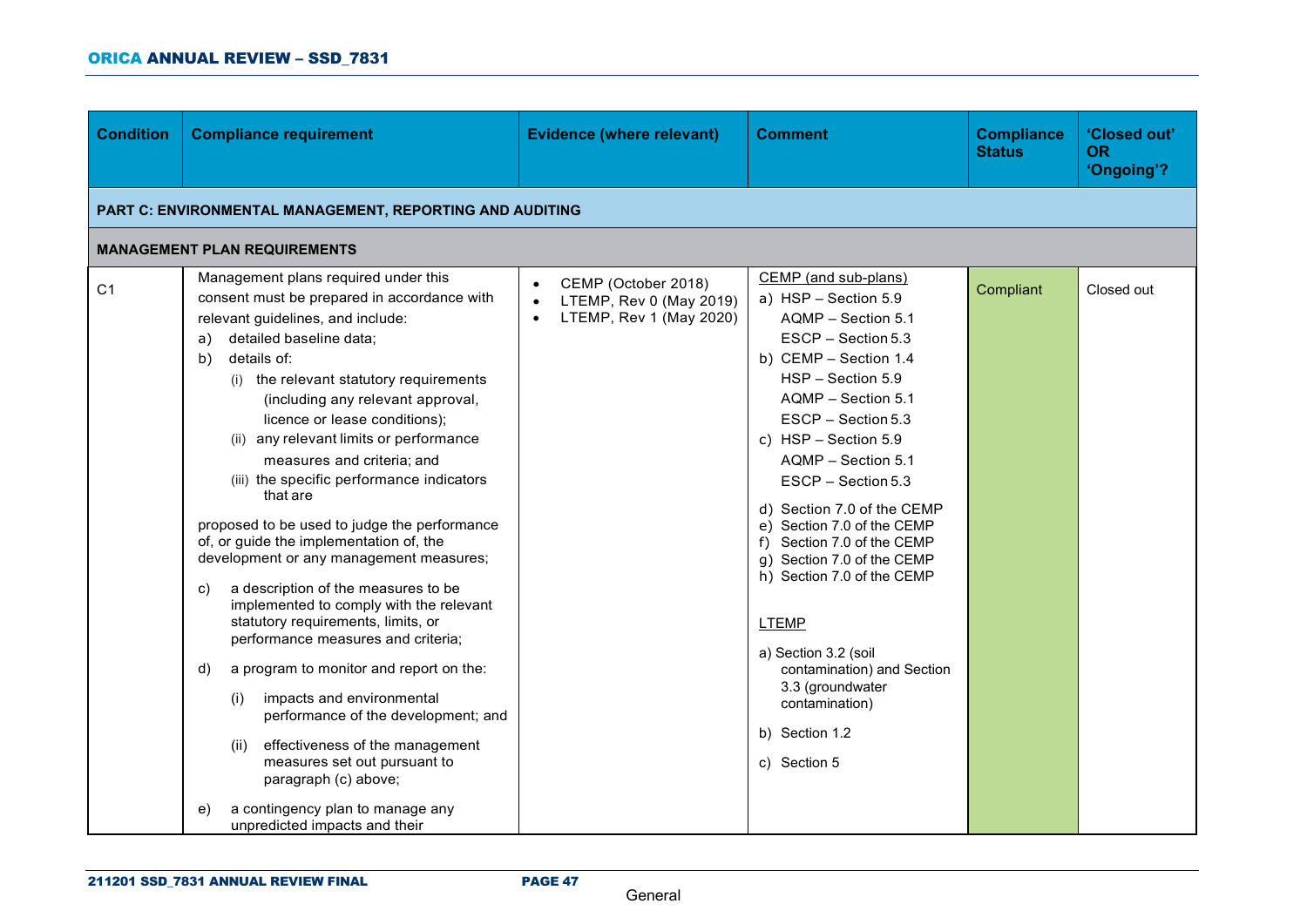| <b>Condition</b> | <b>Compliance requirement</b>                                                                                                                                                                                                                                                                                                                                                                                                                                                                                                                                                                                                                                                                                                                                                              | <b>Evidence (where relevant)</b>                                                                                                                                                                            | <b>Comment</b>                                                                                                                                                                                                                                                                                                                                                                                         | <b>Compliance</b><br><b>Status</b> | 'Closed out'<br>OR.<br>'Ongoing'? |
|------------------|--------------------------------------------------------------------------------------------------------------------------------------------------------------------------------------------------------------------------------------------------------------------------------------------------------------------------------------------------------------------------------------------------------------------------------------------------------------------------------------------------------------------------------------------------------------------------------------------------------------------------------------------------------------------------------------------------------------------------------------------------------------------------------------------|-------------------------------------------------------------------------------------------------------------------------------------------------------------------------------------------------------------|--------------------------------------------------------------------------------------------------------------------------------------------------------------------------------------------------------------------------------------------------------------------------------------------------------------------------------------------------------------------------------------------------------|------------------------------------|-----------------------------------|
|                  | consequences and to ensure that ongoing<br>impacts reduce to levels below relevant<br>impact assessment criteria as quickly as<br>possible;<br>f)<br>a program to investigate and implement<br>ways to improve the environmental<br>performance of the development over time;<br>a protocol for managing and reporting any:<br>g)<br>incident and non-compliance (specifically<br>(i)<br>including any exceedance of the impact<br>assessment criteria and performance<br>criteria);<br>complaint;<br>(ii)<br>failure to comply with statutory<br>(iii)<br>requirements; and<br>a protocol for periodic review of the<br>h)<br>plan. Note: The Planning Secretary<br>may waive some of these<br>requirements if they are unnecessary<br>or unwarranted for particular<br>management plans. |                                                                                                                                                                                                             | d) Section 9 (groundwater<br>monitoring program<br>including reporting)<br>e) Section 6.2 of the LTEMP<br>Rev1 includes contingency<br>measures for maintenance<br>procedures.<br>f) Section 9<br>g) The LTEMP does not<br>specifically address<br>incidents, non-compliances<br>or complaints; however,<br>these are addressed in other<br>elements of the SHES<br>management system.<br>h) Section 9 |                                    |                                   |
|                  | <b>CONSTRUCTION ENVIRONMENTAL MANAGEMENT PLAN</b>                                                                                                                                                                                                                                                                                                                                                                                                                                                                                                                                                                                                                                                                                                                                          |                                                                                                                                                                                                             |                                                                                                                                                                                                                                                                                                                                                                                                        |                                    |                                   |
| C <sub>2</sub>   | The Applicant must prepare a Construction<br>Environmental Management Plan (CEMP) to<br>the satisfaction of the Planning Secretary. The<br><b>CEMP</b> must:<br>a) be approved by the Planning Secretary<br>prior to the commencement of<br>remediationworks;                                                                                                                                                                                                                                                                                                                                                                                                                                                                                                                              | CEMP (October 2018)<br>Orica email to DPIE<br>$\bullet$<br>submitting CEMP for<br>approval, 12 October<br>2018.<br>Letter from DPIE re<br>$\bullet$<br>Construction<br>Environmental<br>Management Plan and | A CEMP was prepared for<br>the Project by AECOM in<br>October 2018. The<br>requirements under this<br>condition were met as<br>follows:<br>a) The CEMP was                                                                                                                                                                                                                                             | Compliant                          | Closed out                        |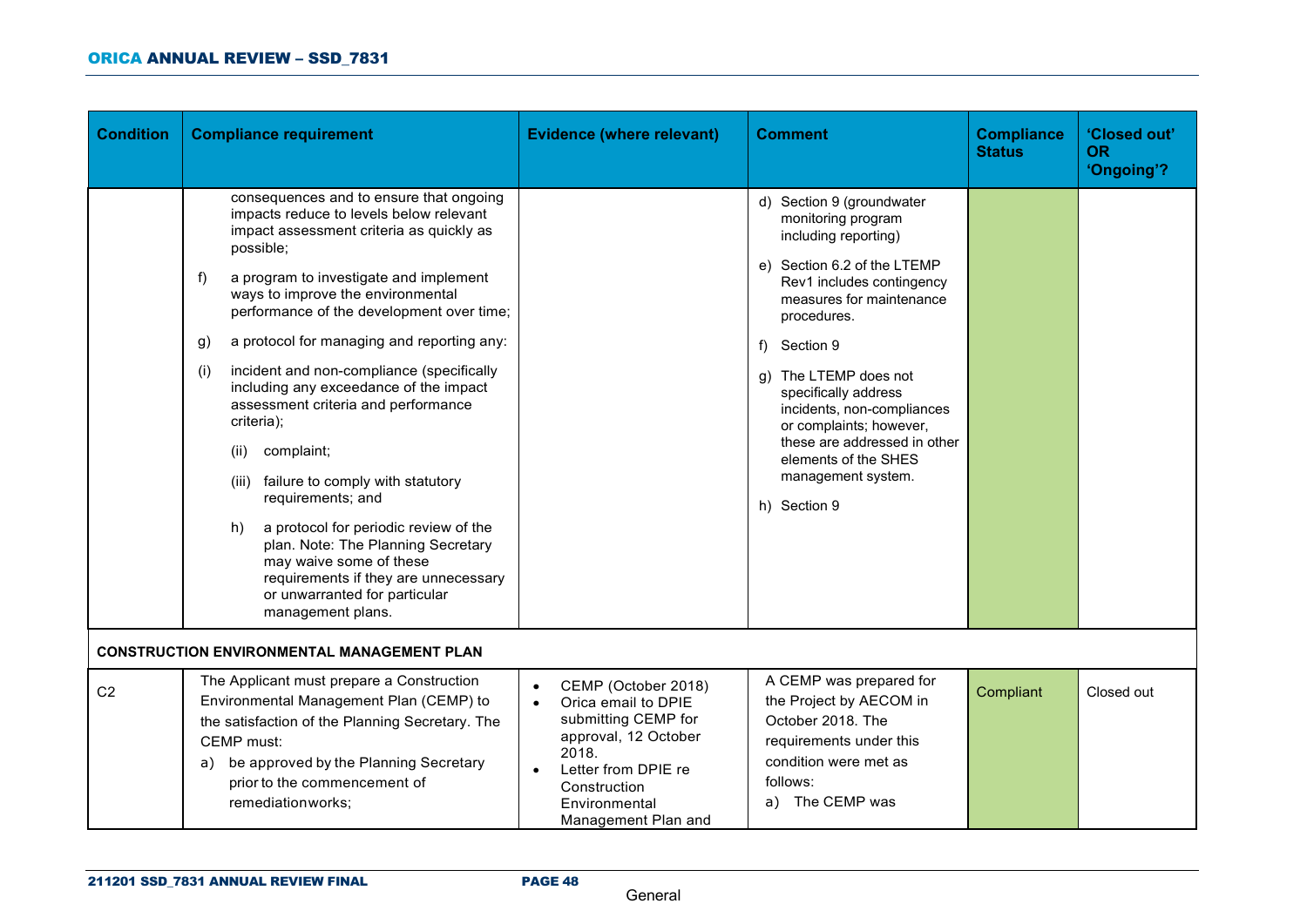| <b>Condition</b> | <b>Compliance requirement</b>                                                                                                                                                                                                                                                                                                                                                                                                                                                                                                                                                                                                                                                                                                                                                                                                                   | <b>Evidence (where relevant)</b> | <b>Comment</b>                                                                                                                                                                                                                                                                                                                             | <b>Compliance</b><br><b>Status</b> | 'Closed out'<br><b>OR</b><br>'Ongoing'? |
|------------------|-------------------------------------------------------------------------------------------------------------------------------------------------------------------------------------------------------------------------------------------------------------------------------------------------------------------------------------------------------------------------------------------------------------------------------------------------------------------------------------------------------------------------------------------------------------------------------------------------------------------------------------------------------------------------------------------------------------------------------------------------------------------------------------------------------------------------------------------------|----------------------------------|--------------------------------------------------------------------------------------------------------------------------------------------------------------------------------------------------------------------------------------------------------------------------------------------------------------------------------------------|------------------------------------|-----------------------------------------|
|                  | identify the statutory approvals that<br>b)<br>apply to the development;<br>outline all environmental management<br>C)<br>practices<br>and procedures to be followed during<br>remediation works associated with the<br>development;<br>describe all activities to be undertaken<br>d)<br>on the site during remediation works,<br>including a clear indication of<br>construction stages;<br>detail how the environmental<br>e)<br>performance of the remediation works<br>will be monitored, and what actions will<br>be taken to address identified adverse<br>environmental impacts;<br>describe the roles and responsibilities<br>f)<br>for all relevant employees involved in<br>remediation works associated with the<br>development; and<br>include the management plans<br>q)<br>required under Condition C3 of this<br>consent.<br>h) | Sub Plans, 19 December<br>2018   | submitted to the<br>Department on 12<br>October 2018 and<br>approved by the<br>Secretary on 19<br>December 2018.<br>Included in Section 1.4<br>b)<br>Included in Section 5<br>C)<br>Included in Section<br>d)<br>2.5 and 2.6<br>Included in Section 7.1<br>e)<br>Included in Section 3<br>f)<br>Refer to response to condition<br>C3 below |                                    |                                         |
| C <sub>3</sub>   | As part of the CEMP required under<br>Condition C2 of this consent, the Applicant<br>must include the following:<br>a) Containment Cell Management Plan (see<br>Condition B3);<br>Health and Safety Plan (see Condition<br>b)<br>B14);                                                                                                                                                                                                                                                                                                                                                                                                                                                                                                                                                                                                          | CEMP (October 2018)              | The requirements under<br>this condition are included<br>in the CEMP as follows:<br>a) Appendix D<br>b) Appendix A<br>c) Appendix B<br>d) Appendix C                                                                                                                                                                                       | Compliant                          | Closed out                              |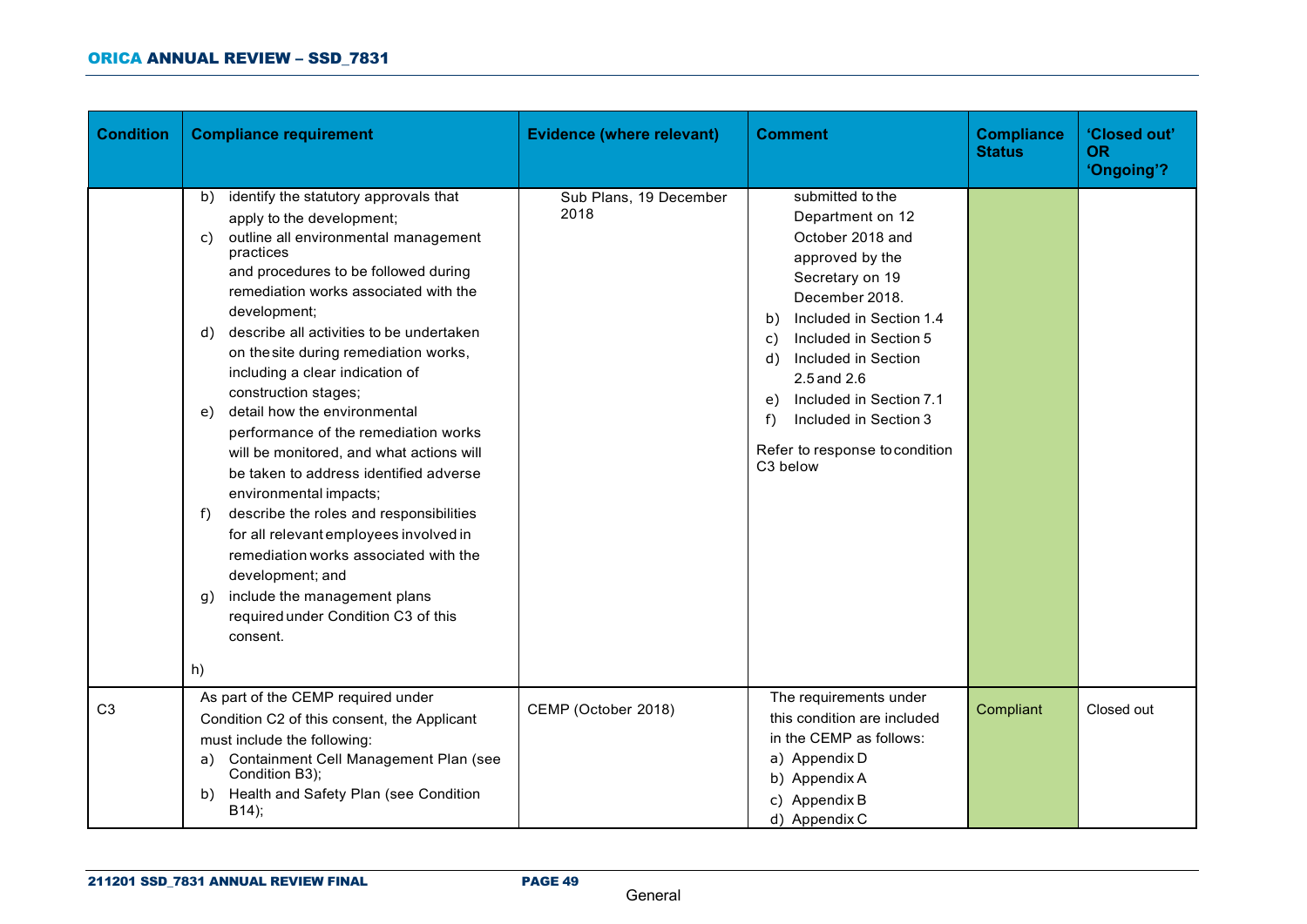| <b>Condition</b> | <b>Compliance requirement</b>                                                                                                                                                                                                                                                                                                                                | <b>Evidence (where relevant)</b>                                                                                                                                            | <b>Comment</b>                                                                                                                         | <b>Compliance</b><br><b>Status</b> | 'Closed out'<br><b>OR</b><br>'Ongoing'? |
|------------------|--------------------------------------------------------------------------------------------------------------------------------------------------------------------------------------------------------------------------------------------------------------------------------------------------------------------------------------------------------------|-----------------------------------------------------------------------------------------------------------------------------------------------------------------------------|----------------------------------------------------------------------------------------------------------------------------------------|------------------------------------|-----------------------------------------|
|                  | Air Quality Management Plan (see<br>C)<br>Condition B19)<br><b>Erosion and Sediment Control Plan</b><br>d)<br>(see Condition B25); and<br>Unexpected Finds Protocol (see Condition B30).                                                                                                                                                                     |                                                                                                                                                                             | Section 5.6                                                                                                                            |                                    |                                         |
| C <sub>4</sub>   | The Applicant must:<br>not commence construction of the<br>a)<br>development until the CEMP is<br>approved by the Planning Secretary;<br>and<br>carry out the construction of the<br>b)<br>development in accordance with the<br>CEMP approved by the Planning<br>Secretary (and as revised and<br>approved<br>by the Planning Secretary from time to time). | Interview with site<br>$\bullet$<br>personnel<br>Letter from DPIE re<br>$\bullet$<br>Construction<br>Environmental<br>Management Plan and<br>Sub Plans, 19 December<br>2018 | Remediation work commenced<br>on 13 February 2019. Approval<br>of the CEMP was received<br>from the Department on 19<br>December 2018. | Compliant                          | Closed out                              |
|                  | <b>COMPLIANCE REGISTER TABLE</b>                                                                                                                                                                                                                                                                                                                             |                                                                                                                                                                             |                                                                                                                                        |                                    |                                         |
| C <sub>5</sub>   | The Applicant must submit a Compliance<br>Register Table to the Planning Secretary with<br>any Environmental Management Plans, which<br>details where the relevant conditions have been<br>addressed within the Environmental<br>Management Plan.                                                                                                            | CEMP (October 2018)                                                                                                                                                         | Table 1 in section 1.2 of the<br>CEMP shows where relevant<br>conditions have been<br>addressed.                                       | Compliant                          | Closed out                              |
|                  | REVISION OF STRATEGIES, PLANS AND PROGRAMS                                                                                                                                                                                                                                                                                                                   |                                                                                                                                                                             |                                                                                                                                        |                                    |                                         |
| C <sub>6</sub>   | Within three months of:<br>the submission of an incident<br>a)<br>report under condition C9;                                                                                                                                                                                                                                                                 |                                                                                                                                                                             | (C6 and C7 should be read<br>together as one condition)                                                                                | Compliant                          | <b>NA</b>                               |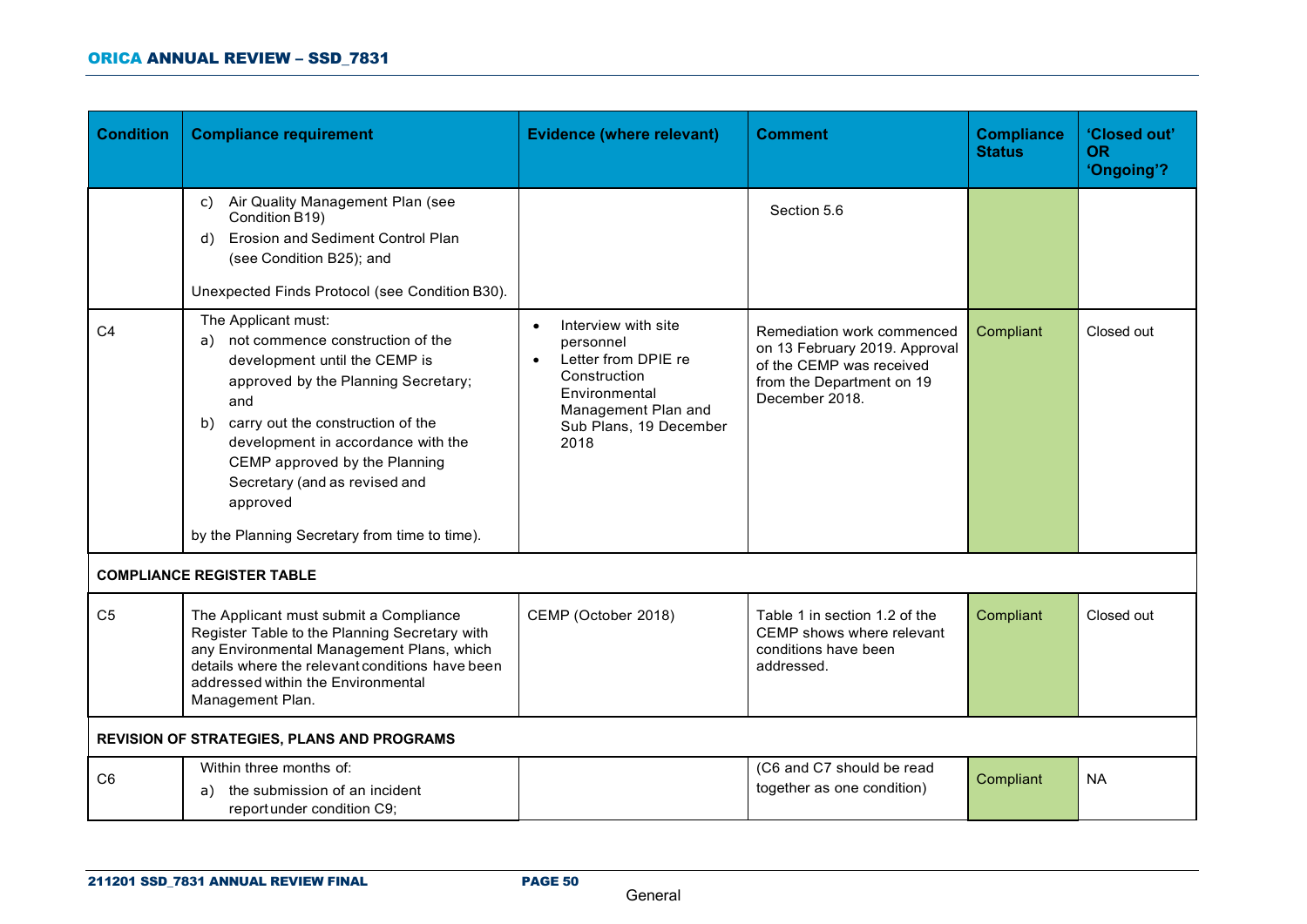| <b>Condition</b> | <b>Compliance requirement</b>                                                                                                                                                                                                                                                                                                                                                                                                                                                                                                                                                                                                                              | <b>Evidence (where relevant)</b>                                                                                                                                                                                                                                  | <b>Comment</b>                                                                                                                                                                                                                                                                                                                   | <b>Compliance</b><br><b>Status</b> | 'Closed out'<br><b>OR</b><br>'Ongoing'? |
|------------------|------------------------------------------------------------------------------------------------------------------------------------------------------------------------------------------------------------------------------------------------------------------------------------------------------------------------------------------------------------------------------------------------------------------------------------------------------------------------------------------------------------------------------------------------------------------------------------------------------------------------------------------------------------|-------------------------------------------------------------------------------------------------------------------------------------------------------------------------------------------------------------------------------------------------------------------|----------------------------------------------------------------------------------------------------------------------------------------------------------------------------------------------------------------------------------------------------------------------------------------------------------------------------------|------------------------------------|-----------------------------------------|
| C7               | the submission of an Independent<br>b)<br>Environmental Audit under condition<br>C15<br>the approval of any modification of the<br>C)<br>conditions of this consent; or<br>the issue of a direction of the Planning<br>d)<br>Secretary under condition A2(b) which<br>requires a review,<br>The strategies, plans and programs required<br>underthis consent must be reviewed, and the<br>Department must be notified in writing that a<br>review is being carriedout.                                                                                                                                                                                     |                                                                                                                                                                                                                                                                   | A letter notifying DPIE of<br>review, and the outcomes of<br>that review, was submitted 12<br>October 2020.                                                                                                                                                                                                                      |                                    |                                         |
| C <sub>8</sub>   | If necessary to either improve the<br>environmental performance of the<br>development, cater for a modification or<br>comply with a direction, the strategies, plans<br>and programs required under this consent<br>must be revised, to the satisfaction of the<br>Planning Secretary. Where revisions are<br>required, the revised document must be<br>submitted to the Planning Secretary for<br>approval within six weeks of the review.<br>Note: This is to ensure strategies, plans and<br>programs are updated on a regular basis and to<br>incorporate any recommended measures to<br>improve the environmental performance of the<br>development.: | Letter from Orica to DPIE<br>re: Notification of updates<br>relating to Approval<br>SSD 7831, 18 July 2019<br>DPIE email to Orica re:<br>Orica Kooragang<br><b>Remediation - Post</b><br><b>Approval Document</b><br>Received - (SSD- 7831-PA-<br>2), 15 May 2020 | <b>Remediation Action Plan</b><br>and other project<br>documentation including<br>Development Layout<br>Plans were updated.<br>An updated LTEMP (Rev 1)<br>was submitted to the<br>Department and subsequently<br>approved. LTEMP available on<br>Orica public website. No<br>revisions occurred during the<br>reporting period. | Compliant                          | Ongoing                                 |
|                  | <b>REPORTING AND AUDITING</b>                                                                                                                                                                                                                                                                                                                                                                                                                                                                                                                                                                                                                              |                                                                                                                                                                                                                                                                   |                                                                                                                                                                                                                                                                                                                                  |                                    |                                         |
|                  | INCIDENT NOTIFICATION, REPORTING AND RESPONSE                                                                                                                                                                                                                                                                                                                                                                                                                                                                                                                                                                                                              |                                                                                                                                                                                                                                                                   |                                                                                                                                                                                                                                                                                                                                  |                                    |                                         |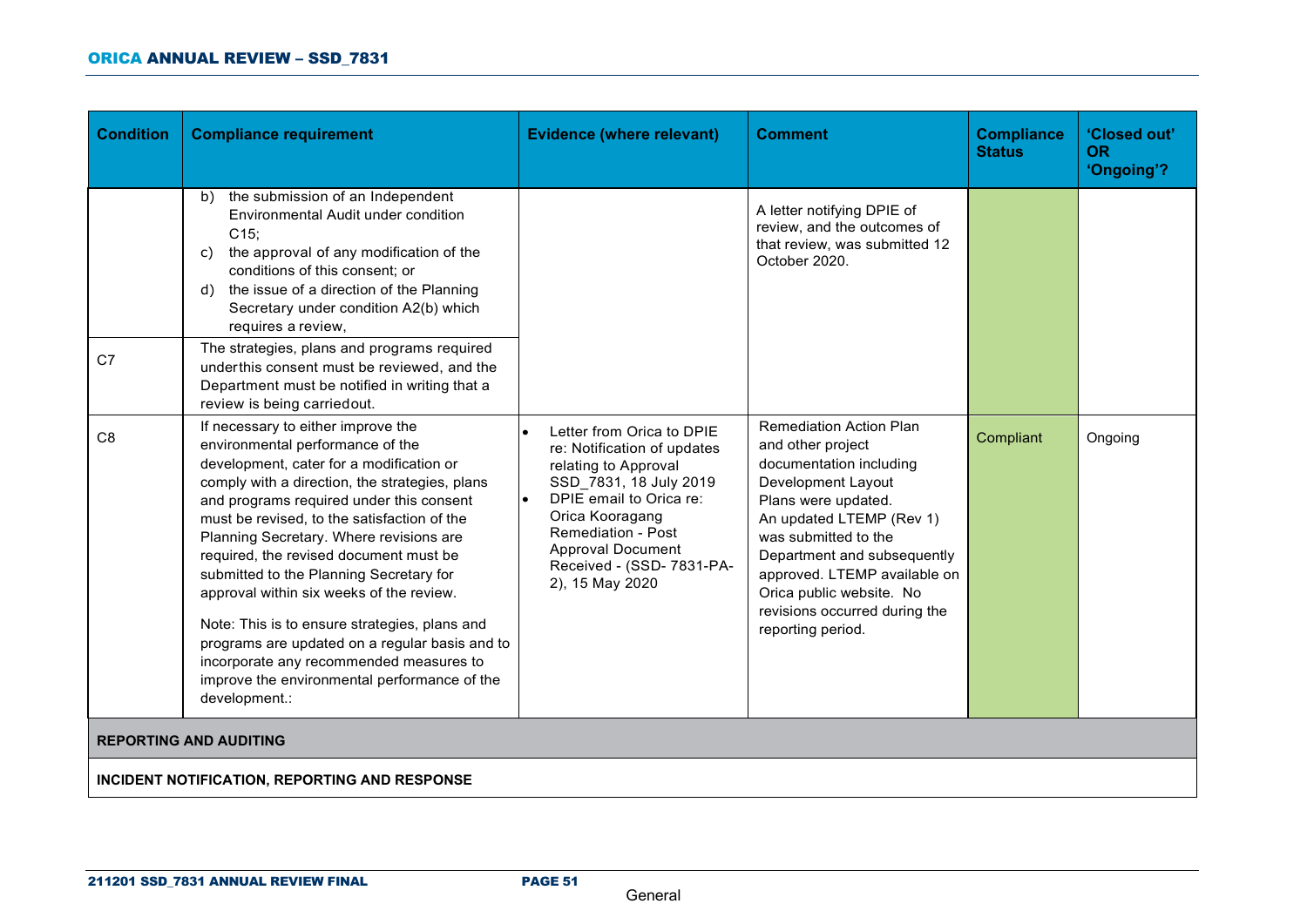| <b>Condition</b>     | <b>Compliance requirement</b>                                                                                                                                                                                                                                                                                                                                                                                                                                                                                  | <b>Evidence (where relevant)</b> | <b>Comment</b>                                    | <b>Compliance</b><br><b>Status</b> | 'Closed out'<br><b>OR</b><br>'Ongoing'? |
|----------------------|----------------------------------------------------------------------------------------------------------------------------------------------------------------------------------------------------------------------------------------------------------------------------------------------------------------------------------------------------------------------------------------------------------------------------------------------------------------------------------------------------------------|----------------------------------|---------------------------------------------------|------------------------------------|-----------------------------------------|
| C <sub>9</sub>       | The Department must be notified in writing to<br>compliance@planning.nsw.gov.au<br>immediately after the Applicant becomes<br>aware of an incident. The notification must<br>identify the development (including the<br>development application number and the<br>name of the development if it has one), and<br>set out the location and nature of the incident.<br>Subsequent notification requirements must be<br>given and reports submitted in accordance<br>with the requirements set out in Appendix 3. |                                  | No notifiable incidents have<br>occurred to date. | Not triggered                      | <b>NA</b>                               |
|                      | <b>NON COMPLIANCE NOTIFICATION</b>                                                                                                                                                                                                                                                                                                                                                                                                                                                                             |                                  |                                                   |                                    |                                         |
| C10                  | The Department must be notified in writing to<br>compliance@planning.nsw.gov.au within<br>seven days after the Applicant becomes<br>aware of any non-compliance.                                                                                                                                                                                                                                                                                                                                               |                                  | No non compliances                                | Not triggered                      | <b>NA</b>                               |
| C <sub>11</sub>      | A non-compliance notification must identify the<br>development and the application number for it,<br>set out the condition of consent that the<br>development is non- compliant with, the way in<br>which it does not comply and the reasons for<br>the non-compliance (if known) and what actions<br>have been, or will be, undertaken to address<br>the non-compliance.                                                                                                                                      |                                  | No non compliances                                | Not triggered                      | <b>NA</b>                               |
| C <sub>12</sub>      | A non-compliance which has been notified as<br>an incident does not need to also be notified as<br>a non- compliance.                                                                                                                                                                                                                                                                                                                                                                                          |                                  | No non compliances                                | Not triggered                      | <b>NA</b>                               |
| <b>ANNUAL REVIEW</b> |                                                                                                                                                                                                                                                                                                                                                                                                                                                                                                                |                                  |                                                   |                                    |                                         |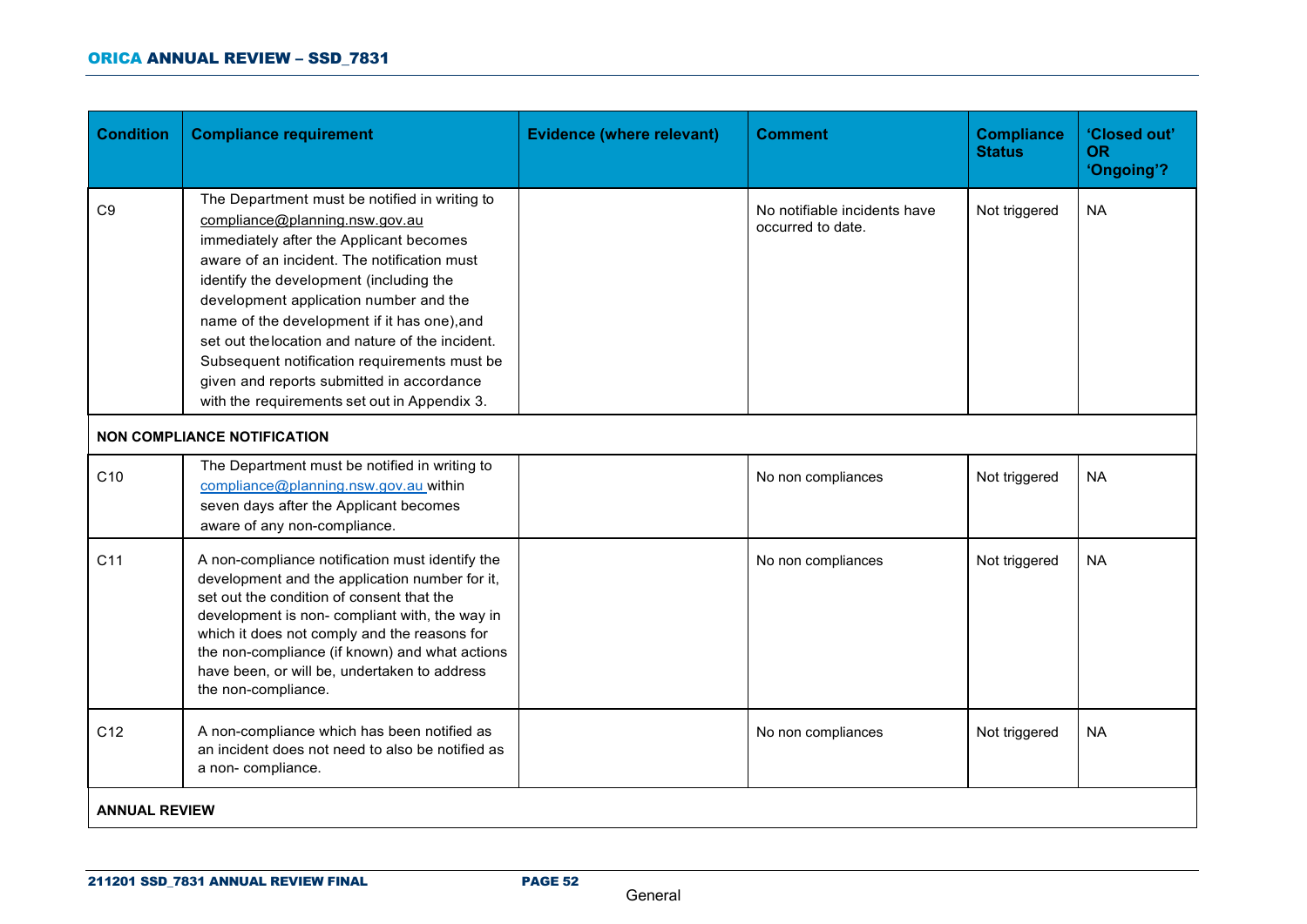| <b>Condition</b> | <b>Compliance requirement</b>                                                                                                                                                                                                                                                                                                                                                                                                                                                                                                                                                                                                                                                                                                                                                                                                                                                                                                                                                                                                                                                                                                                                                                                              | <b>Evidence (where relevant)</b> | <b>Comment</b>                                                                                                                                               | <b>Compliance</b><br><b>Status</b> | 'Closed out'<br><b>OR</b><br>'Ongoing'? |
|------------------|----------------------------------------------------------------------------------------------------------------------------------------------------------------------------------------------------------------------------------------------------------------------------------------------------------------------------------------------------------------------------------------------------------------------------------------------------------------------------------------------------------------------------------------------------------------------------------------------------------------------------------------------------------------------------------------------------------------------------------------------------------------------------------------------------------------------------------------------------------------------------------------------------------------------------------------------------------------------------------------------------------------------------------------------------------------------------------------------------------------------------------------------------------------------------------------------------------------------------|----------------------------------|--------------------------------------------------------------------------------------------------------------------------------------------------------------|------------------------------------|-----------------------------------------|
| C <sub>13</sub>  | Within three months after the first year of<br>commencement of operation, and in the same<br>month each subsequent year (or such other<br>timing as may be agreed by the Planning<br>Secretary), the Applicant must submit a report<br>to the Department reviewing the<br>environmental performance of the<br>development to the satisfaction of the<br>Planning Secretary. The review must:<br>a) describe the development that was<br>carried out in the previous year, and<br>the development that is proposed to be<br>carried out in the currentyear;<br>include a comprehensive review of the<br>b)<br>monitoring results and complaints<br>records from the previous year,<br>including a comparison of these against<br>the:<br>relevant statutory<br>(i)<br>requirements, limits or<br>performance<br>measures/criteria;<br>requirements of any plan or program<br>(ii)<br>required<br>under this consent;<br>(iii) monitoring results of previous years;<br>and<br>(iv) the relevant predictions in<br>the EIS and Response to<br>Submissions;<br>identify any non-compliances and any<br>C)<br>incidents which occurred over in the<br>previous year, and describe what<br>actions were (or are being) taken to |                                  | Remediation works were<br>completed on 24 September<br>2019. The first Annual Review<br>is due in December 2020.<br>This report satisfies this<br>condition. | Compliant                          | Ongoing                                 |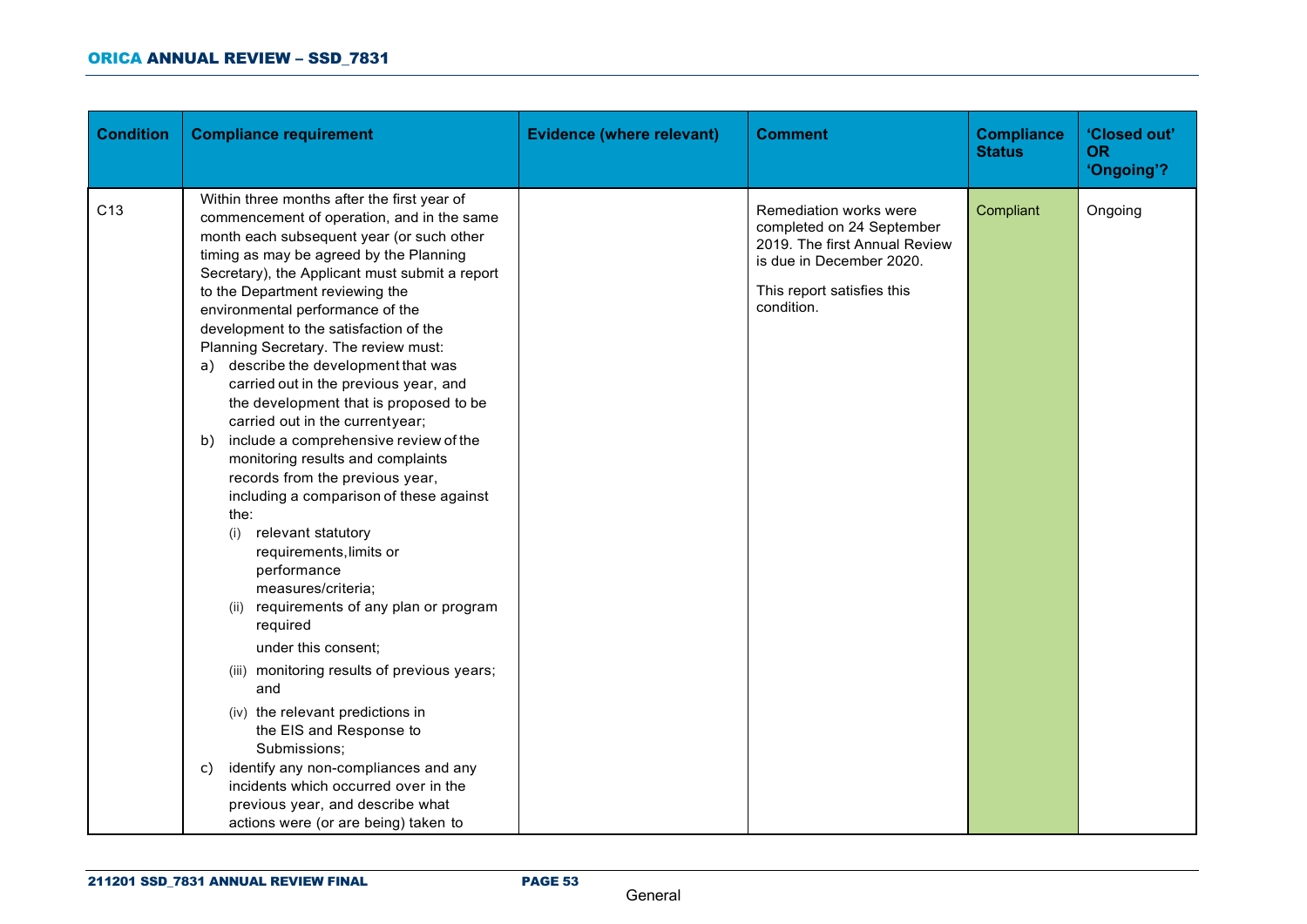| <b>Condition</b> | <b>Compliance requirement</b>                                                                                                                                                                                                                                                                                                                                                                                                                                                               | <b>Evidence (where relevant)</b>                                                                             | <b>Comment</b>                                                                                                                                                                                                | <b>Compliance</b><br><b>Status</b> | 'Closed out'<br><b>OR</b><br>'Ongoing'? |
|------------------|---------------------------------------------------------------------------------------------------------------------------------------------------------------------------------------------------------------------------------------------------------------------------------------------------------------------------------------------------------------------------------------------------------------------------------------------------------------------------------------------|--------------------------------------------------------------------------------------------------------------|---------------------------------------------------------------------------------------------------------------------------------------------------------------------------------------------------------------|------------------------------------|-----------------------------------------|
|                  | rectify the non-compliance or incident<br>and avoid recurrence;<br>identify any trends in the monitoring data<br>d)<br>over the life of the development;<br>identify any discrepancies between the<br>e)<br>predicted<br>and actual impacts of the development,<br>and analyse the potential cause of any<br>significant<br>discrepancies; and<br>describe what measures will be<br>f)<br>implemented over the next year to improve<br>the environmental performance of the<br>development. |                                                                                                              |                                                                                                                                                                                                               |                                    |                                         |
| C <sub>14</sub>  | Copies of the Annual Review must be submitted<br>to Council and any interested person upon<br>request.                                                                                                                                                                                                                                                                                                                                                                                      |                                                                                                              | Submitted to City of<br>Newcastle on 7 December<br>2020 and noted that unless<br>advised otherwise Orica<br>would only supply the<br>Annual review on request<br>(not annually). No<br>response was received. | Compliant.                         | Ongoing                                 |
| C <sub>15</sub>  | Within one year of the commencement of<br>operation, and every three years after, unless<br>the Planning Secretary directs otherwise, the<br>Applicant must commission and pay the full<br>cost of an Independent Environmental Audit<br>(audit) of the development.<br>Audits must:<br>be led and conducted by a suitably<br>a)<br>qualified, experienced and                                                                                                                              | DPIE letter to Orica re:<br>Independent Environmental<br>Audit - auditor endorsement<br>request, 17June 2020 | The Independent<br><b>Environmental Audit was</b><br>undertaken in accordance with<br>this condition with the final<br>report dated 31 August 2020.<br>No audit due in the 2021<br>reporting period.          | Compliant                          | Ongoing                                 |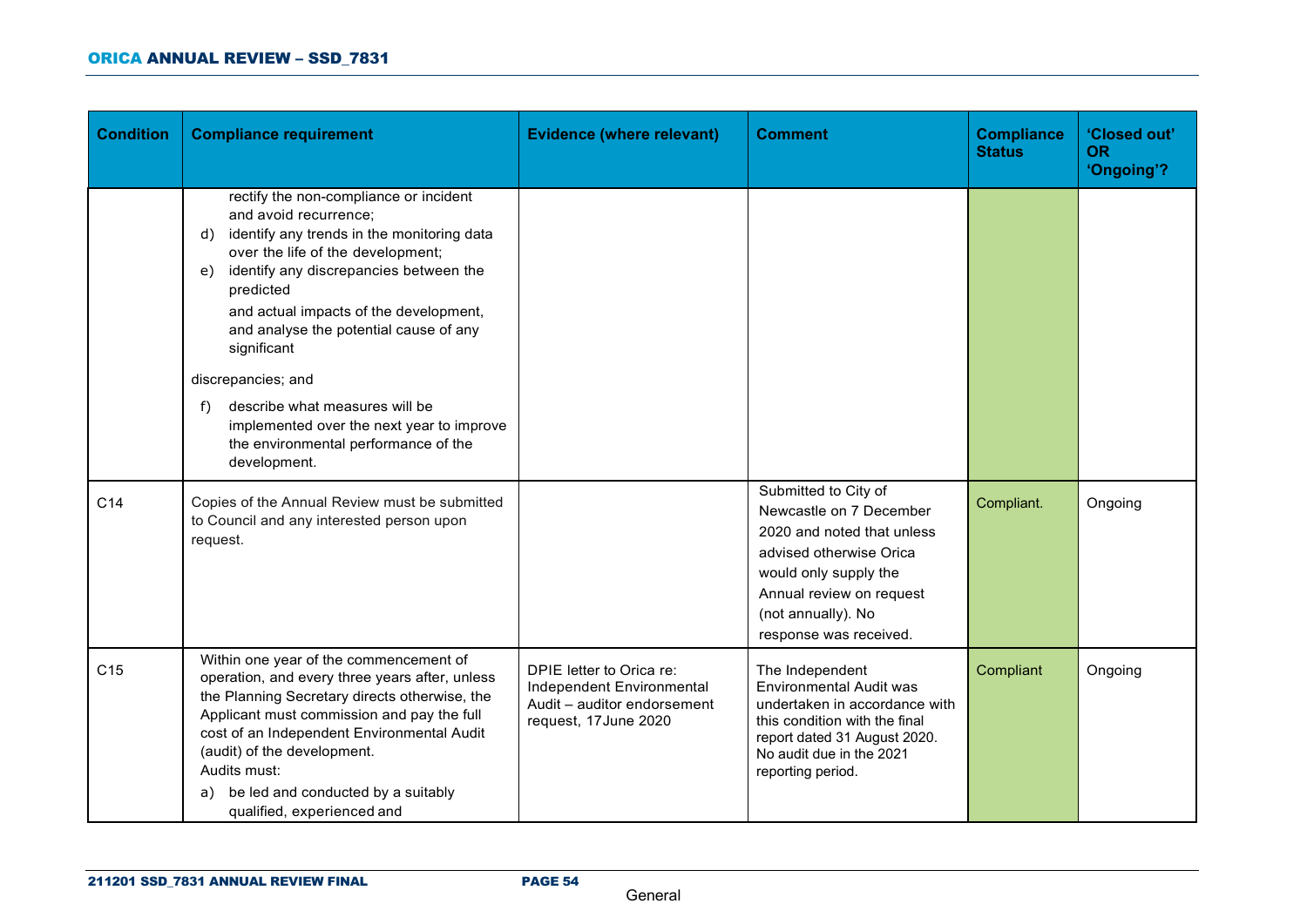| <b>Condition</b> | <b>Compliance requirement</b>                                                                                                                                                                                                                                                                                                                                                                                                                                                                                                                                                                                                                                                       | <b>Evidence (where relevant)</b>                  | <b>Comment</b>                           | <b>Compliance</b><br><b>Status</b> | 'Closed out'<br><b>OR</b><br>'Ongoing'? |
|------------------|-------------------------------------------------------------------------------------------------------------------------------------------------------------------------------------------------------------------------------------------------------------------------------------------------------------------------------------------------------------------------------------------------------------------------------------------------------------------------------------------------------------------------------------------------------------------------------------------------------------------------------------------------------------------------------------|---------------------------------------------------|------------------------------------------|------------------------------------|-----------------------------------------|
|                  | independent team of experts whose<br>appointment has been endorsed by<br>the Planning Secretary;<br>be carried out in consultation with the<br>b)<br>relevant agencies;<br>assess the environmentalperformance of<br>c)<br>the<br>development and assess whether it is<br>complying with the requirements in this<br>consent, and any strategy, plan or<br>program required under this consent;<br>review the adequacy of any approved<br>d)<br>strategy, plan or program required<br>under this consent; and<br>recommend measures or actions to improve the<br>environmental performance of the development,<br>and any strategy, plan or program required<br>under this consent. |                                                   |                                          |                                    |                                         |
| C <sub>16</sub>  | Within three months of commissioning an<br>Independent<br>Environmental Audit, or within another timeframe<br>agreed by the Planning Secretary, a copy of the<br>audit report must be submitted to the Planning<br>Secretary and any other NSW agency that<br>requests it, together with a response to any<br>recommendations contained in the audit report,<br>and a timetable for the implementation of the<br>recommendations. The recommendations must<br>be implemented to the satisfaction of the<br>Planning Secretary.                                                                                                                                                      | Portal lodgement receipt dated 13<br>October 2020 | 2020 IEA submitted to the<br>Department. | Compliant                          | Ongoing                                 |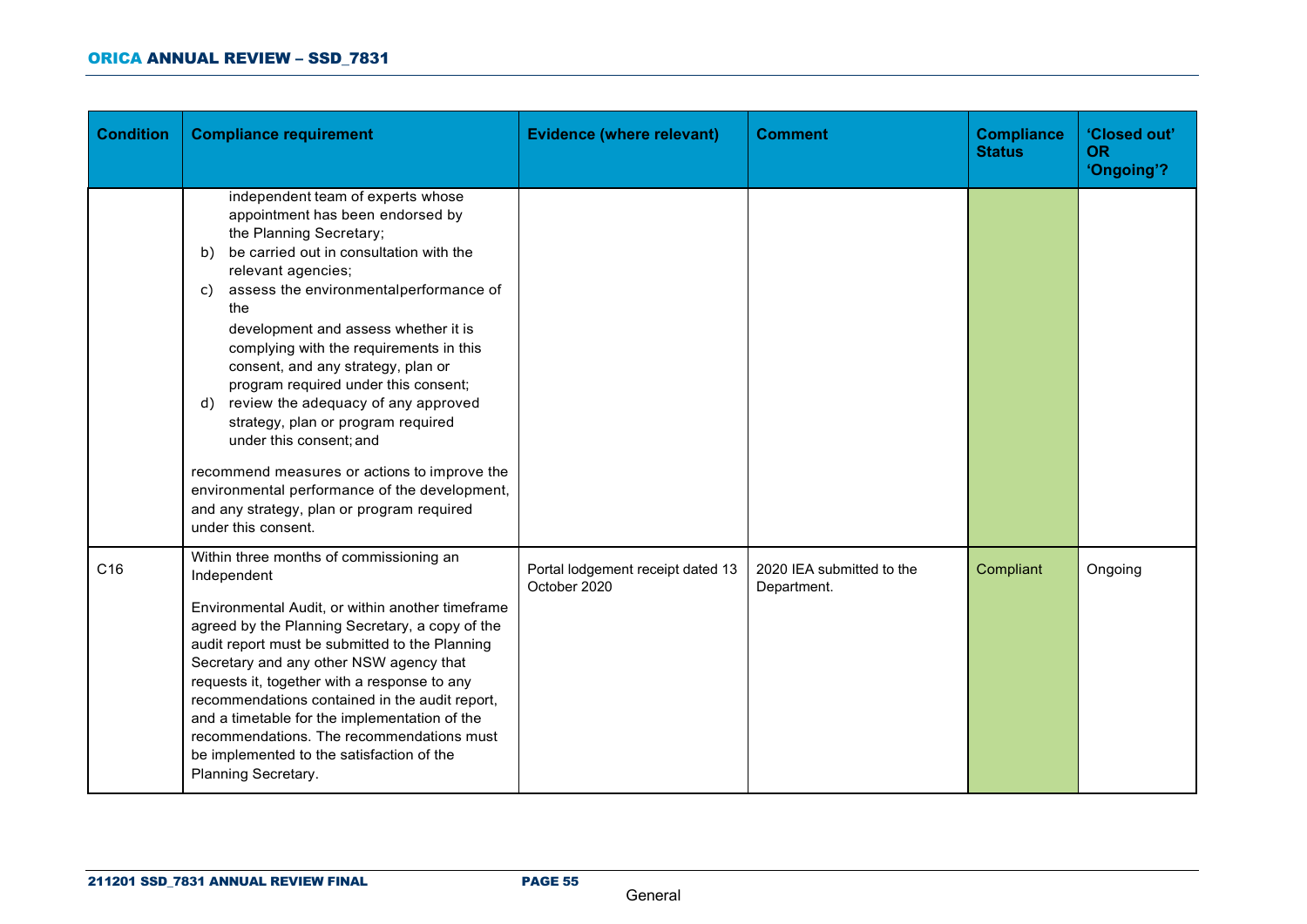| <b>Condition</b> | <b>Compliance requirement</b>                                                                                                                                                                                                                                                                                                                                                                                                                                                                                                                                                                                                                                                                                                                                                                                                                                                                                                                            | <b>Evidence (where relevant)</b> | <b>Comment</b>                                                                                                                | <b>Compliance</b><br><b>Status</b> | 'Closed out'<br><b>OR</b><br>'Ongoing'? |
|------------------|----------------------------------------------------------------------------------------------------------------------------------------------------------------------------------------------------------------------------------------------------------------------------------------------------------------------------------------------------------------------------------------------------------------------------------------------------------------------------------------------------------------------------------------------------------------------------------------------------------------------------------------------------------------------------------------------------------------------------------------------------------------------------------------------------------------------------------------------------------------------------------------------------------------------------------------------------------|----------------------------------|-------------------------------------------------------------------------------------------------------------------------------|------------------------------------|-----------------------------------------|
|                  | Note: The audit team must be led by a suitably<br>qualified auditor and include experts in any fields<br>specified by the Planning Secretary.                                                                                                                                                                                                                                                                                                                                                                                                                                                                                                                                                                                                                                                                                                                                                                                                            |                                  |                                                                                                                               |                                    |                                         |
|                  | <b>MONITORING AND ENVIRONMENTAL AUDITS</b>                                                                                                                                                                                                                                                                                                                                                                                                                                                                                                                                                                                                                                                                                                                                                                                                                                                                                                               |                                  |                                                                                                                               |                                    |                                         |
| C <sub>17</sub>  | Any condition of this consent that requires the<br>carrying out of monitoring or an<br>environmental audit, whether directly or by<br>way of a plan, strategy or program, is taken to<br>be a condition requiring monitoring or an<br>environmental audit under Division 9.4 of Part<br>9 of the EP&A Act. This includes conditions in<br>respect of incident notification, reporting and<br>response, non- compliance notification and<br>independent environmental auditing.<br>Note: For the purposes of this condition, as set<br>out in the EP&A Act, "monitoring" is monitoring of<br>the development to provide data on compliance<br>with the consent or on the environmental impact<br>of the development, and an "environmental<br>audit" is a periodic or particular documented<br>evaluation of the development to provide<br>information on compliance with the consent or<br>the environmental management or impact of the<br>development. |                                  |                                                                                                                               | Noted                              | Ongoing                                 |
|                  | <b>ACCESS TO INFORMATION</b>                                                                                                                                                                                                                                                                                                                                                                                                                                                                                                                                                                                                                                                                                                                                                                                                                                                                                                                             |                                  |                                                                                                                               |                                    |                                         |
| C <sub>18</sub>  | At least 48 hours before the commencement<br>of construction until the completion of all<br>works under this consent, the Applicant<br>must:                                                                                                                                                                                                                                                                                                                                                                                                                                                                                                                                                                                                                                                                                                                                                                                                             | Orica website<br>$\bullet$       | The required information is<br>available on the Orica website.<br>A Complaints Register is not<br>available; as there were no | Compliant                          | Ongoing                                 |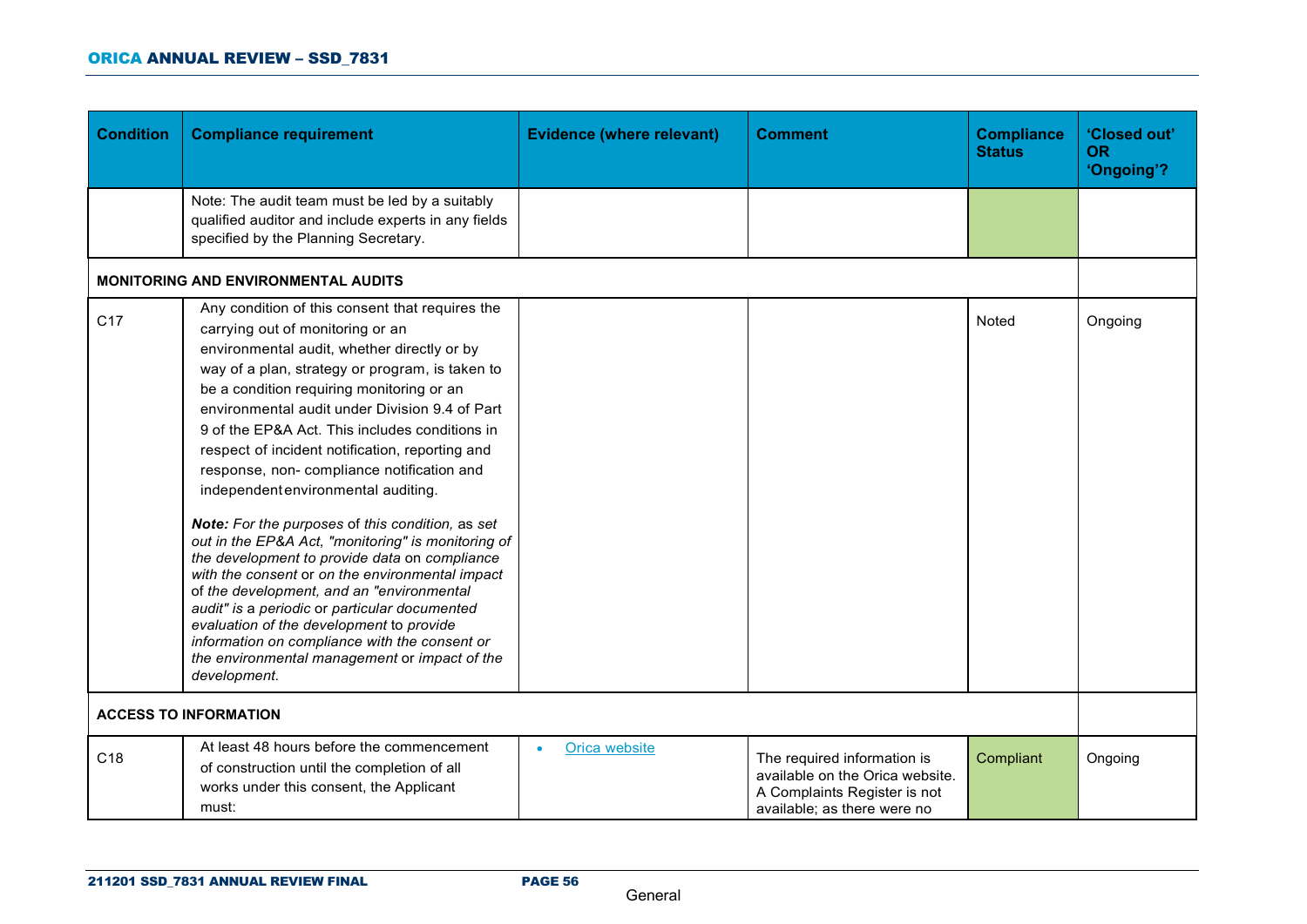| <b>Condition</b> | <b>Compliance requirement</b>              | <b>Evidence (where relevant)</b> | <b>Comment</b>                | <b>Compliance</b><br><b>Status</b> | 'Closed out'<br><b>OR</b><br>'Ongoing'? |
|------------------|--------------------------------------------|----------------------------------|-------------------------------|------------------------------------|-----------------------------------------|
|                  | make the following information and<br>a)   |                                  | complaints in relation to the |                                    |                                         |
|                  | documents (as they are obtained or         |                                  | operation of the cell.        |                                    |                                         |
|                  | approved) publicly available on its        |                                  |                               |                                    |                                         |
|                  | website:                                   |                                  |                               |                                    |                                         |
|                  | the documents referred to in<br>(i)        |                                  |                               |                                    |                                         |
|                  | condition A2 of this consent and the       |                                  |                               |                                    |                                         |
|                  | final layout plans for the                 |                                  |                               |                                    |                                         |
|                  | development;                               |                                  |                               |                                    |                                         |
|                  | (ii) all current statutory approvals       |                                  |                               |                                    |                                         |
|                  | for the development;                       |                                  |                               |                                    |                                         |
|                  | (iii) all approved strategies, plans and   |                                  |                               |                                    |                                         |
|                  | programs required under the                |                                  |                               |                                    |                                         |
|                  | conditions of this consent;                |                                  |                               |                                    |                                         |
|                  | (iv) regular reporting on the              |                                  |                               |                                    |                                         |
|                  | environmental performance of               |                                  |                               |                                    |                                         |
|                  | the development in accordance              |                                  |                               |                                    |                                         |
|                  | with the reporting requirements in         |                                  |                               |                                    |                                         |
|                  | any plans or programs approved             |                                  |                               |                                    |                                         |
|                  | under the conditions of this               |                                  |                               |                                    |                                         |
|                  | consent:                                   |                                  |                               |                                    |                                         |
|                  | (v) a comprehensive summary of             |                                  |                               |                                    |                                         |
|                  | the monitoring results of the              |                                  |                               |                                    |                                         |
|                  | development, reported in                   |                                  |                               |                                    |                                         |
|                  | accordance with the                        |                                  |                               |                                    |                                         |
|                  | specifications in any conditions of        |                                  |                               |                                    |                                         |
|                  | this consent, or any approved              |                                  |                               |                                    |                                         |
|                  | plans and programs;                        |                                  |                               |                                    |                                         |
|                  | (vi) a summary of the current              |                                  |                               |                                    |                                         |
|                  | stage and progress of the                  |                                  |                               |                                    |                                         |
|                  | development;                               |                                  |                               |                                    |                                         |
|                  | (vii) contact details to enquire about the |                                  |                               |                                    |                                         |
|                  | development or to make a complaint;        |                                  |                               |                                    |                                         |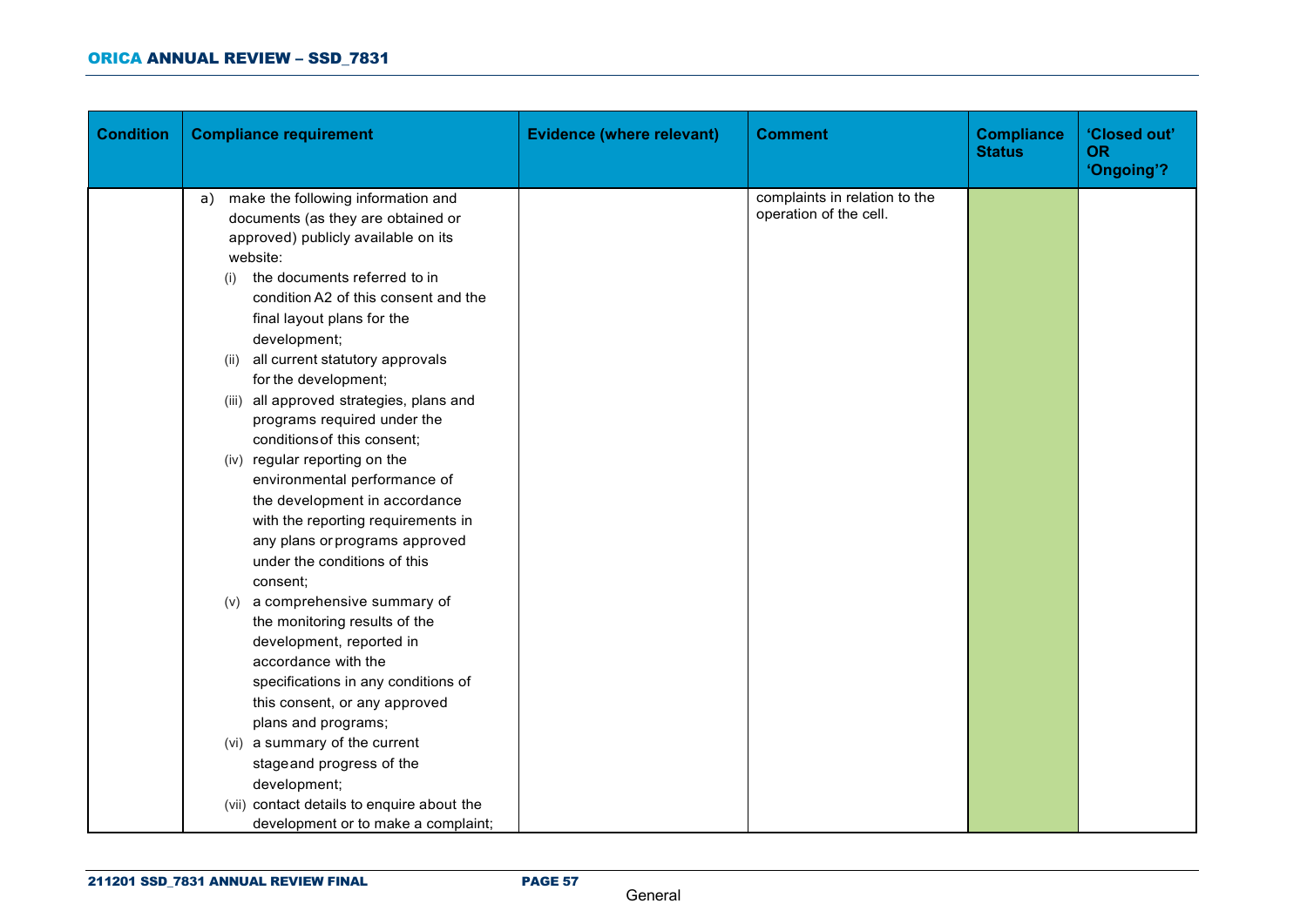| <b>Condition</b> | <b>Compliance requirement</b>                                                                                                                                                                                   | <b>Evidence (where relevant)</b> | <b>Comment</b> | <b>Compliance</b><br><b>Status</b> | 'Closed out'<br><b>OR</b><br>'Ongoing'? |
|------------------|-----------------------------------------------------------------------------------------------------------------------------------------------------------------------------------------------------------------|----------------------------------|----------------|------------------------------------|-----------------------------------------|
|                  | (viii) a complaints register, updated monthly;                                                                                                                                                                  |                                  |                |                                    |                                         |
|                  | the Compliance Reporting of the<br>(ix)<br>development;                                                                                                                                                         |                                  |                |                                    |                                         |
|                  | audit reports prepared as part of any<br>(x)<br>independent audit of the<br>development and the Applicant's<br>response to the recommendations in<br>any audit report;<br>(xi) any other matter required by the |                                  |                |                                    |                                         |
|                  | Planning Secretary; and                                                                                                                                                                                         |                                  |                |                                    |                                         |
|                  | b) keep such information up to date, to the<br>satisfaction of the Planning Secretary.                                                                                                                          |                                  |                |                                    |                                         |